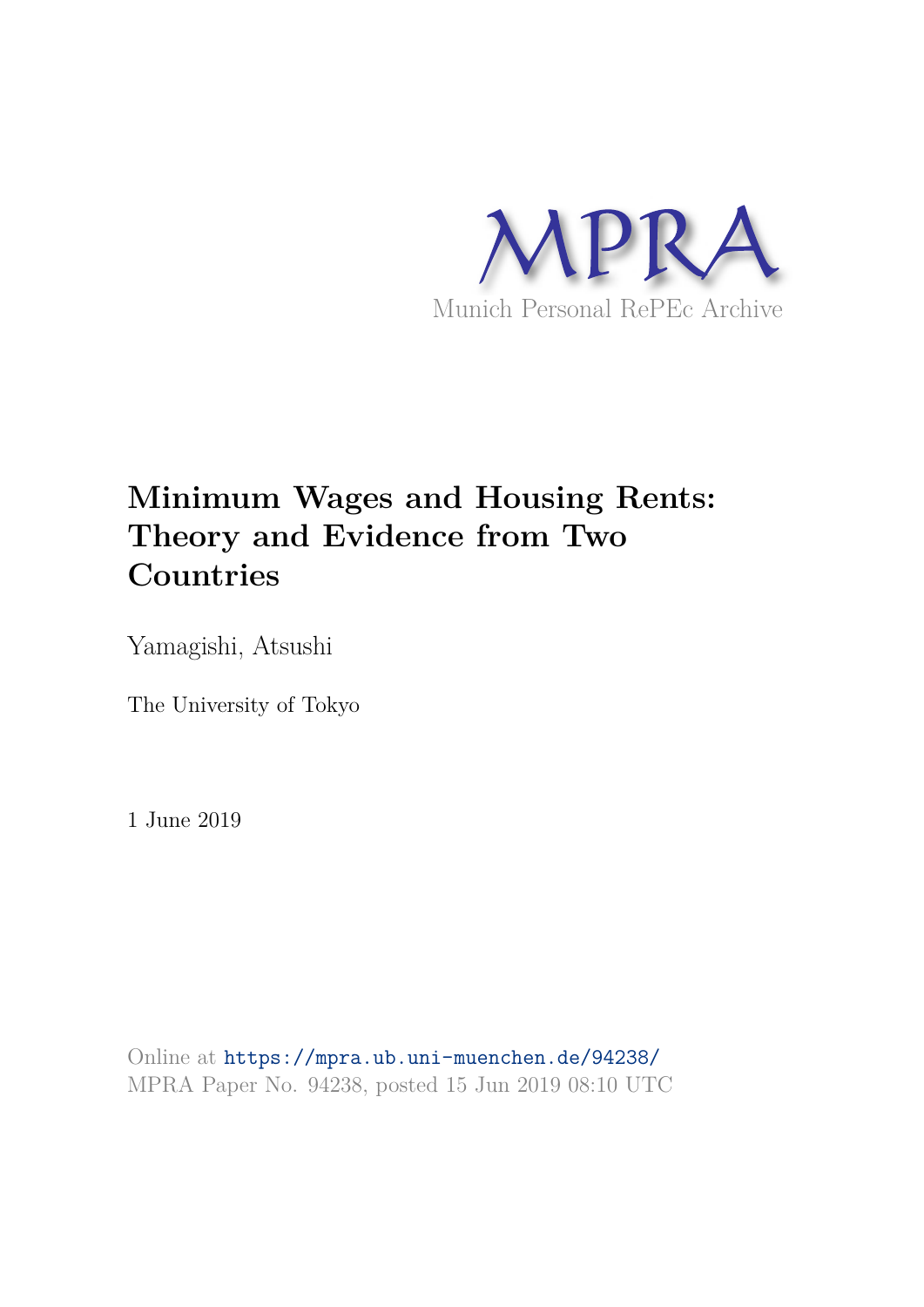# Minimum Wages and Housing Rents: Theory and Evidence from Two Countries<sup>\*</sup>

Atsushi Yamagishi†

June 1, 2019

#### Abstract

Whether the minimum wage is an effective redistributive policy is still controversial. I investigate this issue from a new perspective by focusing on the effect of minimum wage hikes on housing rents. It is informative for two reasons. First, if minimum wage hikes increase housing rents, some of the benefits accidentally fall on homeowners rather than workers. Second, housing rents serve as an indicator as to whether and how much minimum wages are beneficial for workers, which I show by developing a spatial equilibrium model. I empirically analyze the causal impact of the minimum wage increase on housing rents in the United States and Japan. In both countries, minimum wages hikes increase housing rents in urban areas: 10% minimum wage increase induces 1%-2% increase in the United States and 2.5%-5% increase in Japan. While the unintended incidence on homeowners is arguably moderate, it is non-negligible. Moreover, it may be more salient if minimum wages induce unemployment. I also suggest the importance of heterogeneous welfare impacts on different groups of minimum wage workers.

*JEL classification*: J21, J38, J61, R23, R38

*Keywords*: Minimum Wages, Housing Rents, Incidence, Capitalization, Heterogeneous Workers

<sup>∗</sup>This paper was previously titled as "Minimum Wages and Housing Rents: Theory and Evidence." I am grateful to Taiyo Fukai, Koichi Fukumura, Daiji Kawaguchi, Keisuke Kawata, Chigusa Okamoto, Yasuhiro Sato, Jiro Yoshida, and all participants of Tokyo Labor Economics Workshop. In obtaining the dataset on apartment rents in Japan, I was supported by Joint Research Program No. 821 at CSIS, UTokyo (Real Estate Database provided by At Home Co. LTD). I was financially supported by JSPS Graint-in-Aid for JSPS Research Fellows (18J20441). I am responsible for any remaining errors.

<sup>†</sup>Graduate School of Economics, the University of Tokyo. JSPS Research Fellow (DC1). E-mail: atsushiyamagishi.econ@gmail.com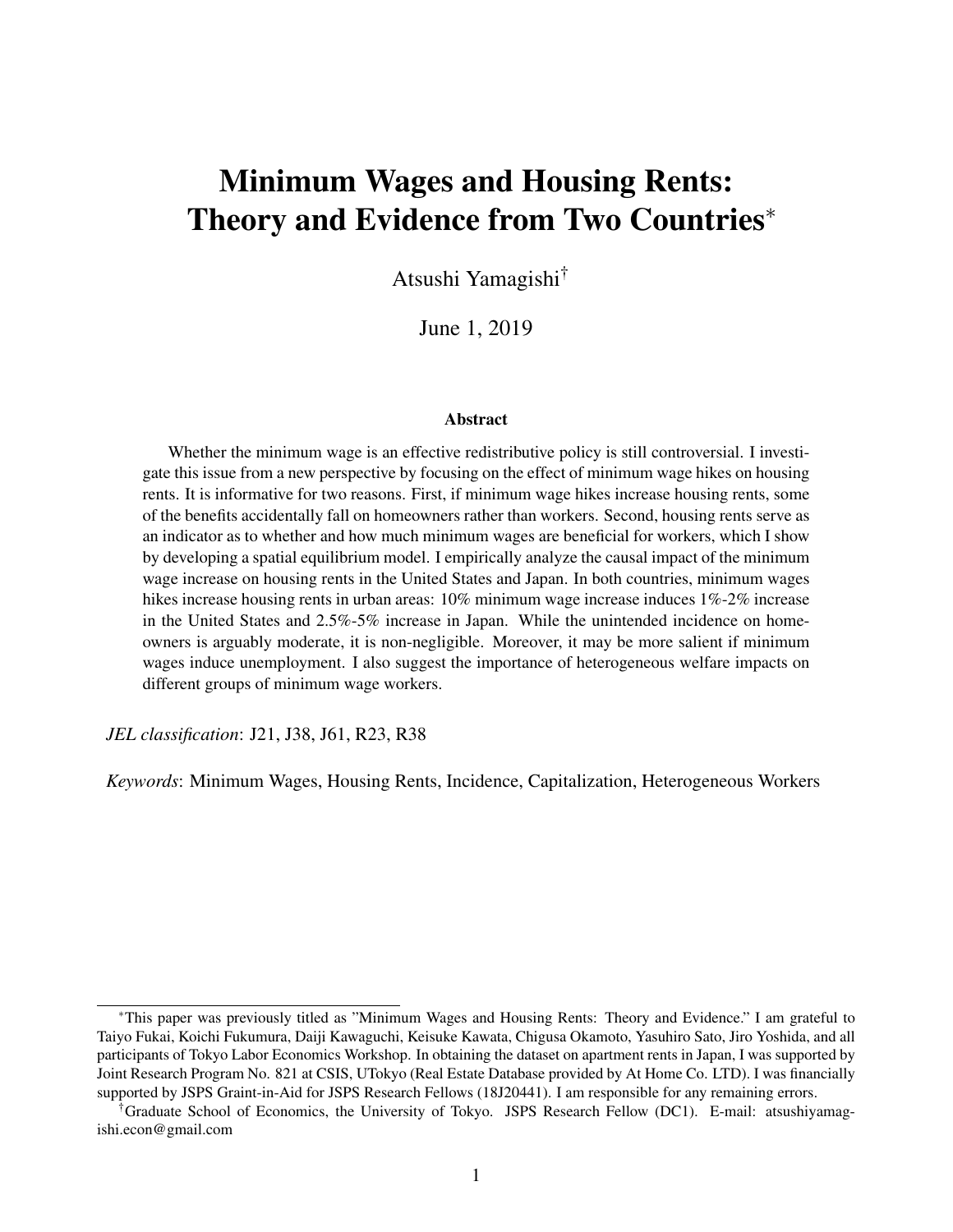## 1 Introduction

In spite of extensive research, whether minimum wage is an effective redistributive policy tool is still a controversial issue (e.g., Card and Krueger, 1994, 2000; Neumark and Wascher, 2000; Dube, Lester, and Reich, 2010, 2016; Neumark, Salas, and Wascher., 2014; Meer and West, 2016; Harasztosi and Lindner, 2018; Neumark, 2019). In evaluating the desirability of minimum wages, most studies focus on the adverse effect of minimum wages on employment. However, minimum wages may have an impact on other dimensions of the economy, such as hours worked, price levels, and consumption schedules. Assessing minimum wages becomes a more complicated task once these effects are also taken into account.

In this article, I analyze the effectiveness of minimum wage as a redistributive policy from a new perspective: Its effect on housing rents. Although this is a simple question, to the best of my knowledge, this is the first study to formally analyze this issue.<sup>1</sup>

The results yield at least two important implications on the desirability of minimum wages.<sup>2</sup> First, if minimum wage hikes increase housing costs, it increases living costs for low-income households while unintentionally benefiting homeowners. Since housing costs takes up a large share of budgets, which is particularly the case for low-income households, revealing this unintentional incidence on homeowners is indispensable in evaluating minimum wage as a redistributive policy.<sup>3</sup>

Second, housing rents serve as an index (i.e., a sufficient statistic) capturing the inclusive cost and benefits of minimum wages. I develop a spatial equilibrium model à la Rosen (1979) and Roback (1982) to consider the effect of minimum wages on housing rents.<sup>4</sup> I show that changes in housing rents adequately reveal quantitative information on whether and how much they increase the utility of minimum wage workers. The basic idea is that if the minimum wage hike in a region is attractive, this region experiences increased housing demand and the housing cost becomes higher.<sup>5</sup> Notably, the cost

 $1$ I should note here that Tidemann (2018) independently and almost simultaneously gives a formal analysis to this issue. See the latter part of this introduction for the key differences and advantages of this paper. At the journalistic level, the impact of minimum wages on housing rents has attracted attention and been discussed in informal ways (e.g., Greenblatt, 2015; Ozimek, 2015). In this paper, I first formalize and extend the theoretical arguments and then reveal the causal relationship between the two using data from the United States and Japan.

<sup>&</sup>lt;sup>2</sup>To be precise, if minimum wages are increased in every local jurisdiction so that workers remain indifferent about their residence. Thus, my argument is about the 'local' minimum wage hikes. In many countries, minimum wage rates vary at the local level and it is likely to be informative.

 $3$ In general, redistributive policies yield unintended consequences and might lead to unexpected incidence. For example, Rothstein (2010) finds that the Earned Income Tax Credit (EITC) may benefit employers because it reduces wage rates through increasing labor supply. While this channel is not present in the context of minimum wage because the wage rate is fixed, it underscores the importance of considering general equilibrium effects in evaluating redistributive policies.

<sup>&</sup>lt;sup>4</sup>More specifically, my model extends a spatial equilibrium model to evaluate the efficiency of public goods provision (e.g., Brueckner, 1982; Cellini, Ferreira, and Rothstein, 2010; Coate and Ma, 2017).

<sup>&</sup>lt;sup>5</sup>Numerous studies show that migration and commuting decisions are affected by minimum wages (e.g., Cadena, 2014; Giulietti, 2014; McKinnish, 2017; Zhang, 2017; Monras, 2018; Pérez, 2018).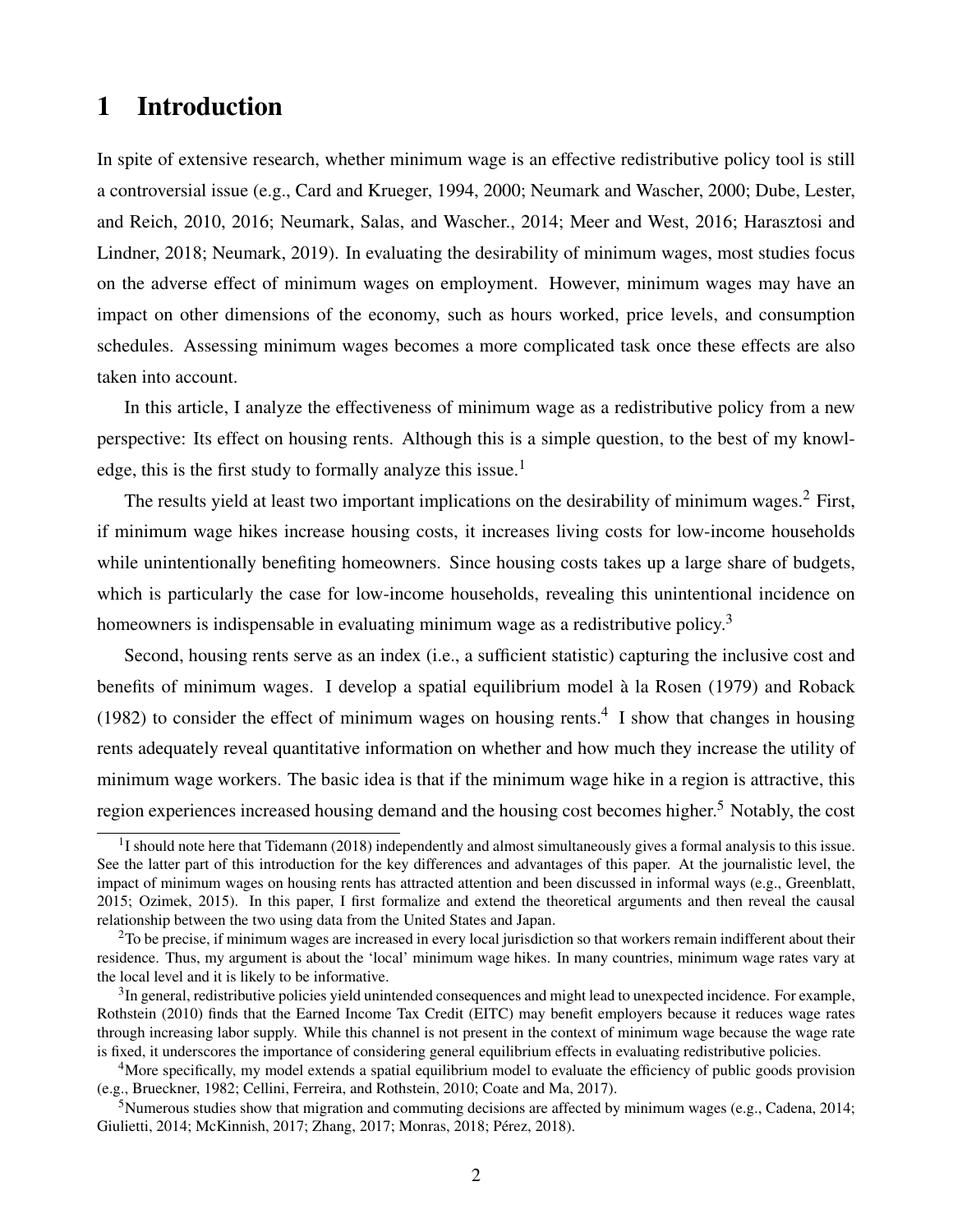and benefit captured by this approach is inclusive in the sense that the effects on employment and the consumption re-scheduling (e.g., labor-leisure choice) are incorporated. Thus, focusing on the changes of housing rents may be quite informative in assessing the minimum wages.

My model also yields several other interesting implications. First, when minimum wage workers are heterogeneous, I show that the change in rents can be expressed as the weighted average of the willingness-to-pay (WTP) of heterogeneous workers for the minimum wage increase. An important consequence of this result is that a minimum wage increase harms some workers while benefiting others. As a redistributive policy, benefiting some workers at the cost of other workers might be hard to justify. It also provides the basis for uncovering group-specific willingness-to-pay for a particular policy. Second, migration responses, which are used to evaluate minimum wage policies in previous works (e.g., Cadena, 2014; Giulietti, 2014; Monras, 2018), might be more complicated than previously deemed in the literature. This result reinforces the rationale for focusing on the effect of minimum wages on housing rents.<sup>6</sup>

In light of these theoretical results, I investigate the effect of minimum wage hikes on housing rents using two distinct data: one from the United States and the other from Japan. Exploiting local minimum wage changes, I adopt a difference-in-difference (DD) identification strategy and several variants of it to plausibly estimate the causal effect and its heterogeneity.

Interestingly, the two distinct settings lead to similar conclusions on the impact of minimum wage hikes on housing rents. In the United States, although non-urban areas may see no impact, urban areas experience 1%-2% increase in response to 10% increase in minimum wage rates. In Japan, where minimum wage increase was concentrated in urban areas in my sample period, the rents of lowquality apartments experience around a 2.5-5% increase in response to 10% minimum wage increase. Assuming that 10% increase of minimum wages leads to 10% increase of earnings and households spend about a third their budget on housing, around 3%-6% of the increased earnings go to the pocket of homeowners in the urban areas of the United States. In Japan, this figure is 7.5%-15%. While the exact magnitude of the positive impact may depend on the particular housing markets I focus on, both cases exhibit arguably moderate but non-negligible benefits on homeowners. Moreover, the fraction of such unintended incidence is larger when the benefit is smaller because, for instance, minimum wage hikes damage workers through reduced employment opportunities or increased commodity prices. Thus, such an unintentional incidence on homeowners may be an important counter-argument for local minimum wages.

The positive effect on rents implies that minimum wage hikes improve workers' welfare. Thus, the

<sup>&</sup>lt;sup>6</sup>It does not mean that the migration response is not an adequate welfare indicator, and I view that housing rents and migration responses are complementary. See the discussions in Section 2 and Appendix A.2.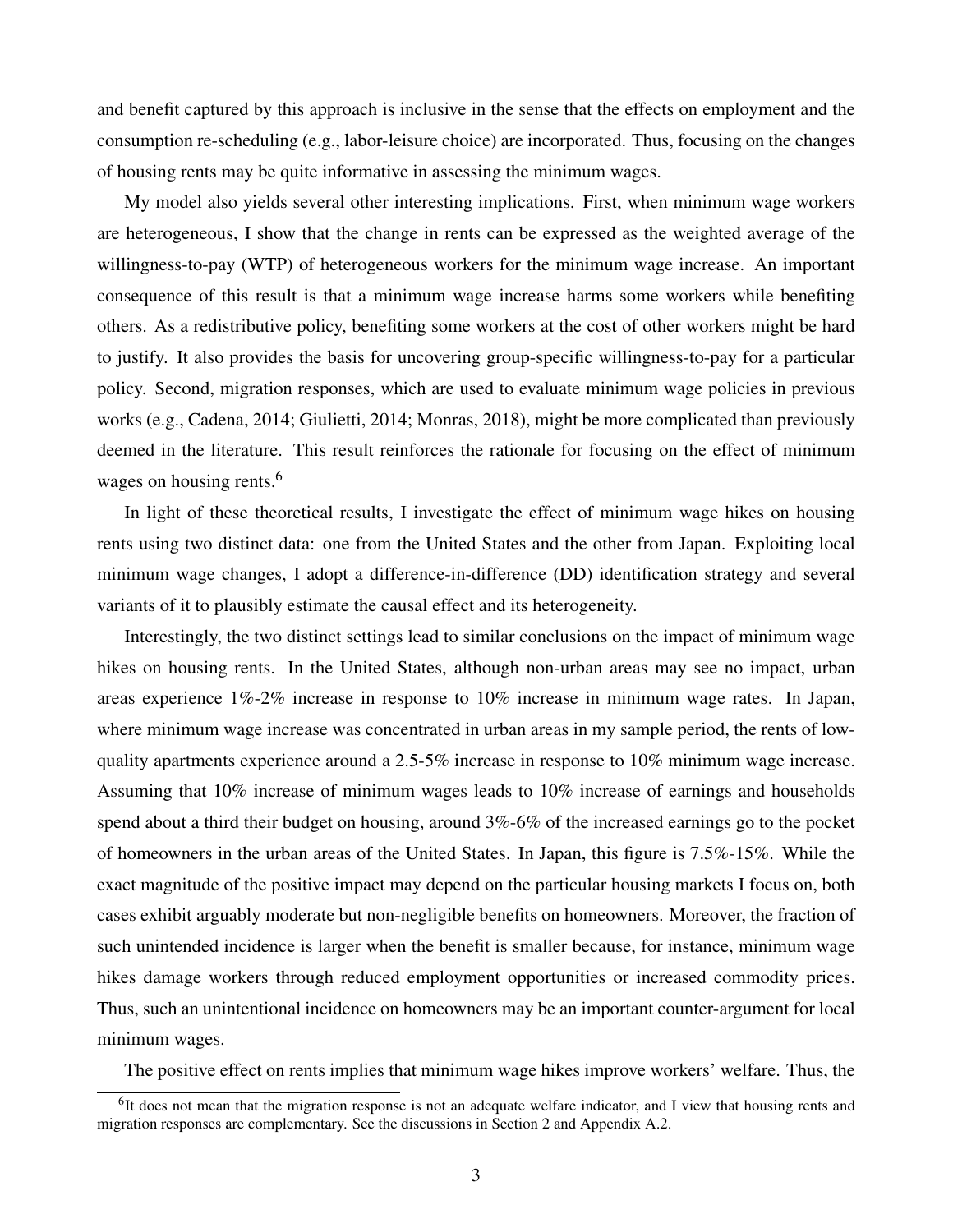detrimental effects of minimum wage increases are not so large that they lower the utility of workers. However, this result requires qualifications once minimum wage workers' heterogeneity is taken into account. I highlight the potential importance of heterogeneity by showing the possibility that in the non-urban areas of the United States, whites do not benefit nor suffer from the minimum wage increase while blacks greatly benefit from it. Heterogeneity is also important when housing rents increase but some groups of workers face unemployment: In this case, some workers face both the risk of unemployment and increased living costs.

This paper is related with several strands of literature beyond that of minimum wages and unemployment. First, it contributes to the growing literature of evaluating the desirability of minimum wages in a spatial framework (e.g., Cadena, 2014; Giulietti, 2014; McKinnish, 2017; Zhang, 2017; Monras, 2018; Pérez, 2018). Unlike these studies, I focus on the role of the housing market in assessing minimum wages. I theoretically argue that identifying the effect of minimum wage on rents is very appealing. Moreover, housing rents are also informative in detecting the unintended incidence on homeowners, which provides additional information on the efficiency of redistribution through minimum wages. Some of the ideas presented in my paper is also given by the independent work of Tidemann (2018), who finds a moderately negative effect of minimum wage increase on housing rents in the United States.<sup>7</sup> Compared with his study, my theoretical framework more explicitly links the welfare implications to the housing rents, allowing for endogenous behavioral adjustments and heterogeneity among minimum wage workers. Empirically, I use both the data on the United States and Japan, and reveal that minimum wages hikes dynamically increase housing rents in urban areas. I also present a method for uncovering the heterogeneous welfare implications among different groups of workers and point out the racial difference in the United States.

This study also relates to the literature on the effect of minimum wages on output prices (e.g., Lemos, 2008; MaCurdy, 2015; Harasztosi and Lindner, 2018). In general, these studies tend to focus on the impact of minimum wages on supplier's cost in investigating the impact on commodity prices. In contrast, my focus is on how the minimum wage hikes affect the housing market by changing the migration decision of workers.<sup>8</sup> This question is of great practical importance because housing represents one of the largest spending categories, and thus investigating its price is indispensable. Moreover, focusing on housing allows me to infer information on preferences by using a spatial equilibrium model.

<sup>&</sup>lt;sup>7</sup>Since Tidemann (2018) and I use the same data source for US housing rents, it is interesting to see why I find positive impacts while he gets negative estimates. In Appendix C.1.3, I use an empirical specification similar to his and argue that his estimates may become statistically insignificant once clustering of standard errors are done at the state level rather than the county level. Moreover, he does not incorporate dynamic impacts of minimum wages, which might hide the positive impact on rents.

<sup>&</sup>lt;sup>8</sup>Moreover, housing supply crucially depends on the stock, and the amount of supply does not immediately respond to the increase in production costs of housing.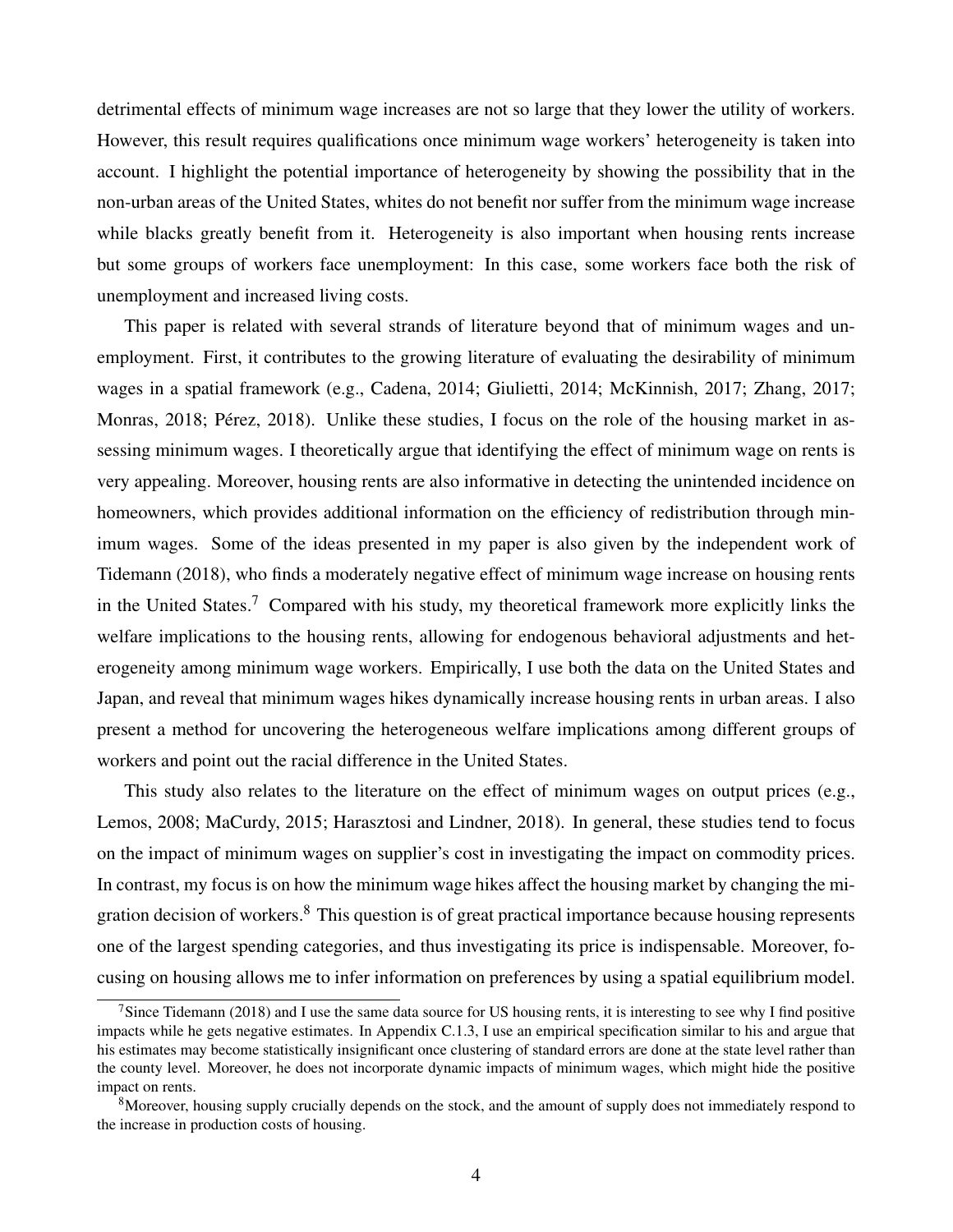Finally, this paper relates to the literature of evaluating public policy using housing rents (e.g., Brueckner, 1982; Cellini, Ferreira, and Rothstein, 2010; Kuminoff, Smith, and Timmins, 2013; Coate and Ma, 2017). I apply this approach to the novel setting of evaluating minimum wages. Moreover, my theoretical results also apply to policies other than minimum wages. In particular, the comparison between housing rents and migration responses in assessing the desirability of policies may be useful in choosing appropriate outcome variables. I also present a heuristic but empirically implementable method to relate the gradient of the rent function to welfare implications of heterogeneous groups of people.

This paper is organized as follows. In Section 2, I present the model and derive several propositions to better understand the empirical results. In Section 3, I empirically investigate the dynamic relationship between minimum wages and housing rents. I also present a method for investigating heterogeneous welfare impacts and analyze the racial difference. Section 4 investigates the same issue by using Japanese data and finds that the results in Section 3 are also valid in a completely different context. Section 5 concludes.

## 2 Theoretical Framework

### 2.1 The Model

I show that housing rents of a region increase if and only if the minimum wage increase improves the welfare of residents by extending the capitalization model used to evaluate the efficiency of public goods provision (e.g., Brueckner, 1982; Cellini, Ferreira, and Rothstein, 2010; Coate and Ma, 2017). This model shows that housing rents become higher when public goods are more efficiently provided because it makes the location more attractive. I apply this idea to the context of the labor market and show that the housing rents are increased if and only if the minimum wage increase makes the labor market more attractive to workers. Note that I am implicitly assuming that the change in the minimum wage is local, and so it applies to local minimum wage hikes such as state-level ones.<sup>9</sup>

I present a static model to motivate my empirical analysis in the simplest manner. Consider a small open region *i*. The amount of available housing service in region *i* is denoted by  $H(R_i)$ , where  $R_i$  is the rental price per unit of apartment quality. I assume  $H' \geq 0$  so that the supply function is upwardsloping. When  $H' = 0$  for all  $R_i \ge 0$ , the housing supply is perfectly inelastic. This assumption is widely adopted in the literature because housing supply is mainly driven by stocks, but I do not impose

<sup>&</sup>lt;sup>9</sup> It implies that the effect of minimum wages on housing rents discussed in the empirical analysis may be more conservative than the theory in Section 2 suggests because other local governments experience some increase in minimum wages and it affects the outside utility  $\bar{u}$ . Appendix C.2.3 informally address this issue by exploiting Japanese slow and almost piecewise linear minimum wage increase.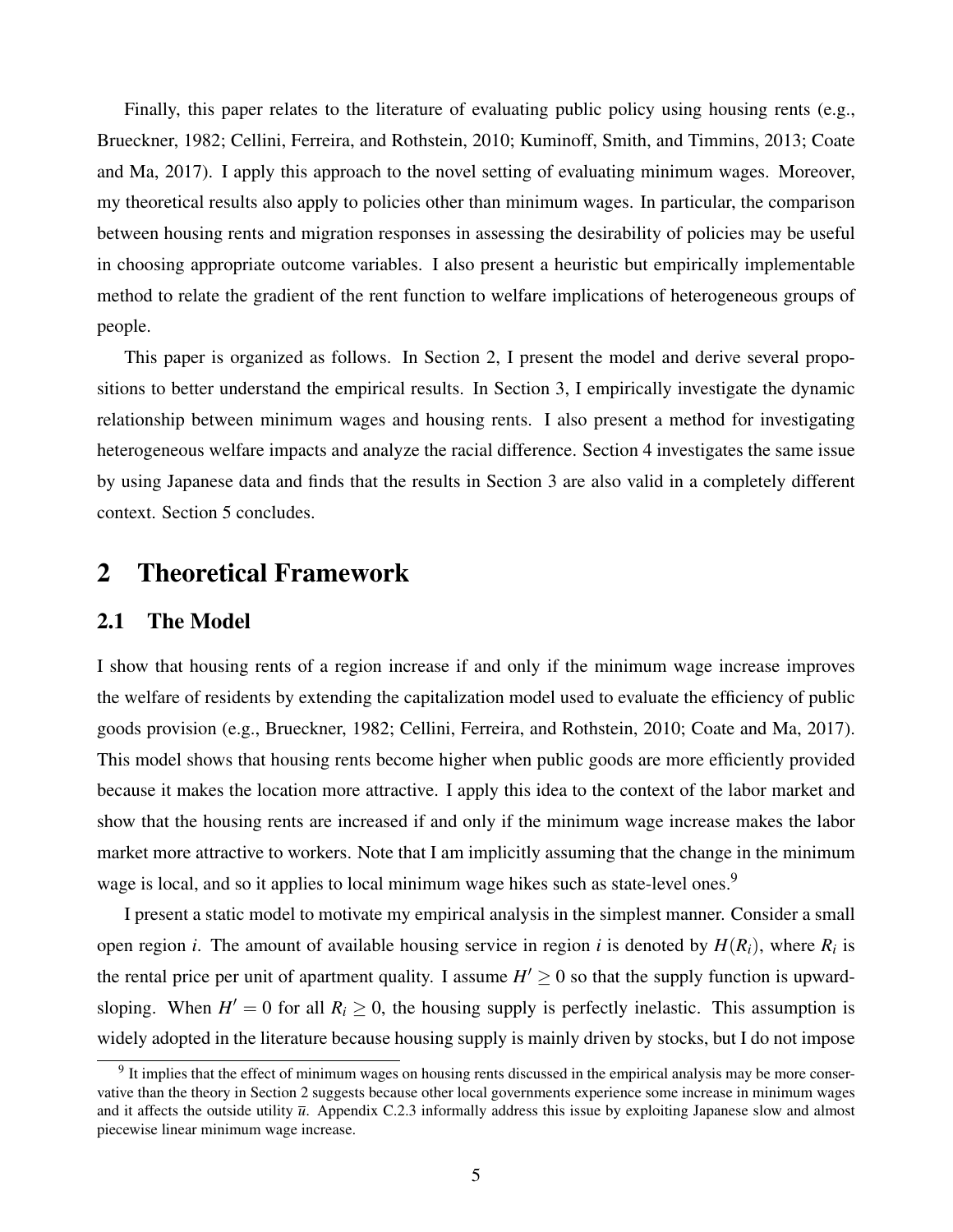it from the outset because some supply responses to housing rents may be expected in reality.<sup>10</sup>

I begin with the model of homogeneous minimum wage workers. Their utility is given by  $u(x, l)$ , where x is the numeraire (non-housing) consumption vector and  $l$  is the amount of leisure. There are many workers (i.e. their effect on the market is assumed to be infinitesimally small), and each consumes one unit of housing. I assume that  $u_x, u_l > 0$  and that *u* is quasi-concave. They are also endowed with *M* units of the numeraire.

The minimum wage rate is given by  $\underline{w}_i$ , but workers face the risk of unemployment. Noting that the minimum wage rate may affect the unemployment, I assume that with probability  $p(\underline{w}_i) \in [0,1]$ , minimum wage worker can work at the wage rate  $w_i$ . On the other hand, with probability  $1 - p(\underline{w}_i)$ , workers cannot find a job and thus earn nothing.<sup>11</sup> If employed, she can choose her preferred working hours. When a worker can find a job, the budget constraint is  $\psi x_i + R_i + \psi_i l_i = \psi_i T + M$ , where  $\psi$ is the price of the national good x in region *i*,  $l_i$  is the amount of leisure time in region *i*,  $R_i$  is the unit cost of apartments in region *i*, and *T* is the endowment of time. I assume that  $\psi$  is determined at the national level, and unaffected by the minimum wage rate of region  $i$ .<sup>12</sup> If she is unemployed, the budget constraint is  $\psi x_i + R_i = M$ . Note that  $l_i = T$  in this case. Let  $V^e(\underline{w}_i, \psi, I)$  and  $V^u(\psi, I)$  be the indirect utility function when a worker is employed and unemployed, respectively. The results remain intact if there are  $n > 1$  goods, but I assume that  $n = 1$  for the ease of exposition.

Assuming that workers are expected utility maximizers, the expected utility can be written as

$$
pV^e(\underline{w}_i, \Psi, \underline{w}_i T + M - R_i) + (1 - p)V^u(\Psi, M - R_i).
$$
\n(1)

Each worker maximizes (1) by choosing the location *i*. Then, in the equilibrium, the following migration equilibrium condition must hold for those living in region *i*:

$$
pV^e(\underline{w}_i, \psi, \underline{w}_i T + M - R_i) + (1 - p)V^u(\psi, M - R_i) + \theta \ge \overline{u},\tag{2}
$$

where  $\theta$  is the degree of the attachment to region *i*. Here,  $\theta$  varies at the individual level and is distributed according to  $G(\theta)$ , with  $dG/d\theta \equiv g \ge 0.13$  Although  $\theta$  can be interpreted in various ways, I prefer to interpret it as the degree of friction in geographical mobility. Suppose that the utility  $pV^e(\underline{w}_i, \psi, \underline{w}_i) + (1 - p)V^u(\psi, M - R_i)$  marginally increases. In a small open economy without migration costs, in the absence of adjustments in the economy, infinitely many people flow

<sup>&</sup>lt;sup>10</sup>This is particularly relevant in my context because I allow for dynamic impacts of minimum wages in the empirical analysis.

 $11$ Introducing non-negative unemployment benefits does not alter the main implications.

 $12$ This assumption is plausible under my assumption of small open economy. It is also widely adopted in spatial equilibrium models (e.g., Diamond, 2016). In my empirical specification, I take the log of rents and minimum wage rates and control for flexible year effects, implying that the relevant variables can be interpreted as real rather than nominal.

<sup>&</sup>lt;sup>13</sup>For notational simplicity, I do not explicitly write that *g* depends on  $\theta$ .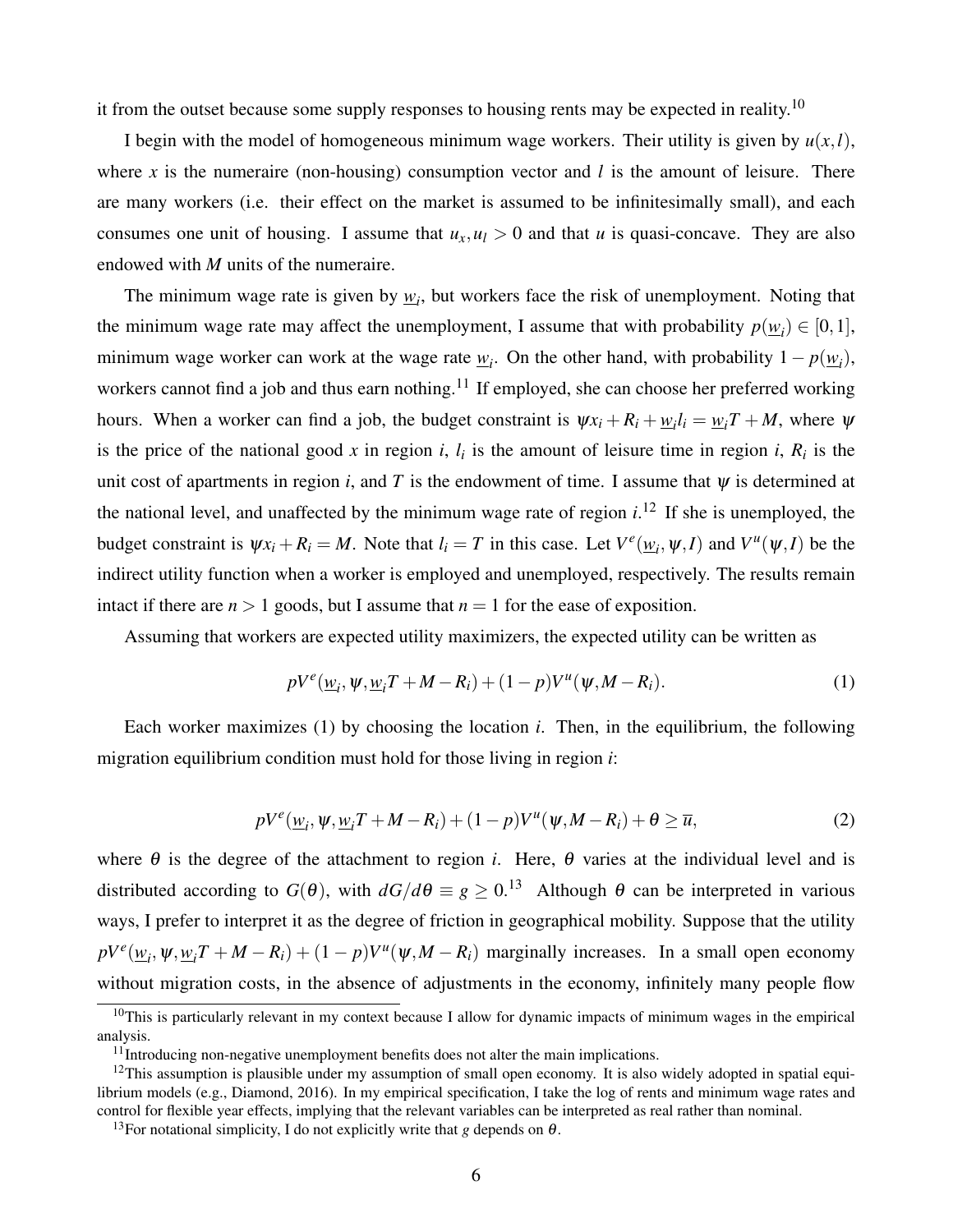into region *i*. This corresponds to the case of  $g \simeq \infty$ . On the other hand, in a closed economy, no one moves into or out of region *i*, which corresponds to  $g \approx 0$ .

When (2) holds with equality, it defines the marginal worker who is indifferent between region *i* and other regions. I denote such a worker's  $\theta$  by  $\overline{\theta}$ . The population level in region *i* is now written as  $N_i \equiv \lim_{\theta \to \infty} G(\theta) - G(\overline{\theta})$ , where I assume that the first term is finite.

In equilibrium, the following housing market clearing condition should also hold:

$$
N_i = H(R_i). \tag{3}
$$

The equilibrium conditions (2) and (3) determine two endogenous variables  $(R_i, \theta)$ . Differentiation of (3) with respect to  $\underline{w}_i$  yields

$$
-g\left[\frac{\partial\overline{\theta}}{\partial \underline{w}_i} + \frac{\partial\overline{\theta}}{\partial R_i}\frac{\partial R_i}{\partial \underline{w}_i}\right] = H'\frac{\partial R_i}{\partial \underline{w}_i}.
$$
\n(4)

Combined with Roy's identity, (2) gives

$$
\frac{\partial \overline{\theta}}{\partial \underline{w}_i} = -\left[ p'(V^e - V^u) + p \frac{\partial V^e}{\partial I} (T - l_i) \right], \frac{\partial \overline{\theta}}{\partial R_i} = p \frac{\partial V^e}{\partial I} + (1 - p) \frac{\partial V^u}{\partial I}.
$$
(5)

Then, after rearrangement, (4) can be written as

$$
\frac{\partial R_i}{\partial \underline{w}_i} = \frac{p'(V^e - V^u) + p \frac{\partial V^e}{\partial I} (T - l_i)}{p \frac{\partial V^e}{\partial I} + (1 - p) \frac{\partial V^u}{\partial I} + \frac{H'}{g}} \gtrless 0.
$$
\n
$$
(6)
$$

Note that (6) shows that the desirability of minimum wages can be inferred from the gradient of the rent function. The numerator of (6) measures the expected utility change due to a minimum wage increase. On the other hand, the denominator of (6) is the sum of the expected marginal value of income and the product of *H'* and  $1/g$ . For simplicity, suppose first that  $H'/g = 0$  so that the denominator becomes the expected marginal value of income. Then, (6) quantifies the money-metric utility impact of the minimum wage increase. Thus, (6) can reveal both qualitative and quantitative implications for the desirability of minimum wages.

The numerator of (6) is ambiguous in sign, while the denominator of (6) is positive. Thus, the minimum wage increase may either benefit or harm workers. If  $p' \geq 0$ , so that minimum wage increases do not increase the unemployment rate, the first term in the numerator is positive because of the increased employment.<sup>14</sup> When  $p' < 0$ , the sign of (6) can be negative. If minimum wage hikes significantly exacerbate the labor market conditions by reducing the number of jobs, the region is no longer attractive to workers, even though the wage rate has increased. Workers relocate away from the region, and this

 $14V^e - V^u \ge 0$  follows from revealed preference because employed workers can choose not to work.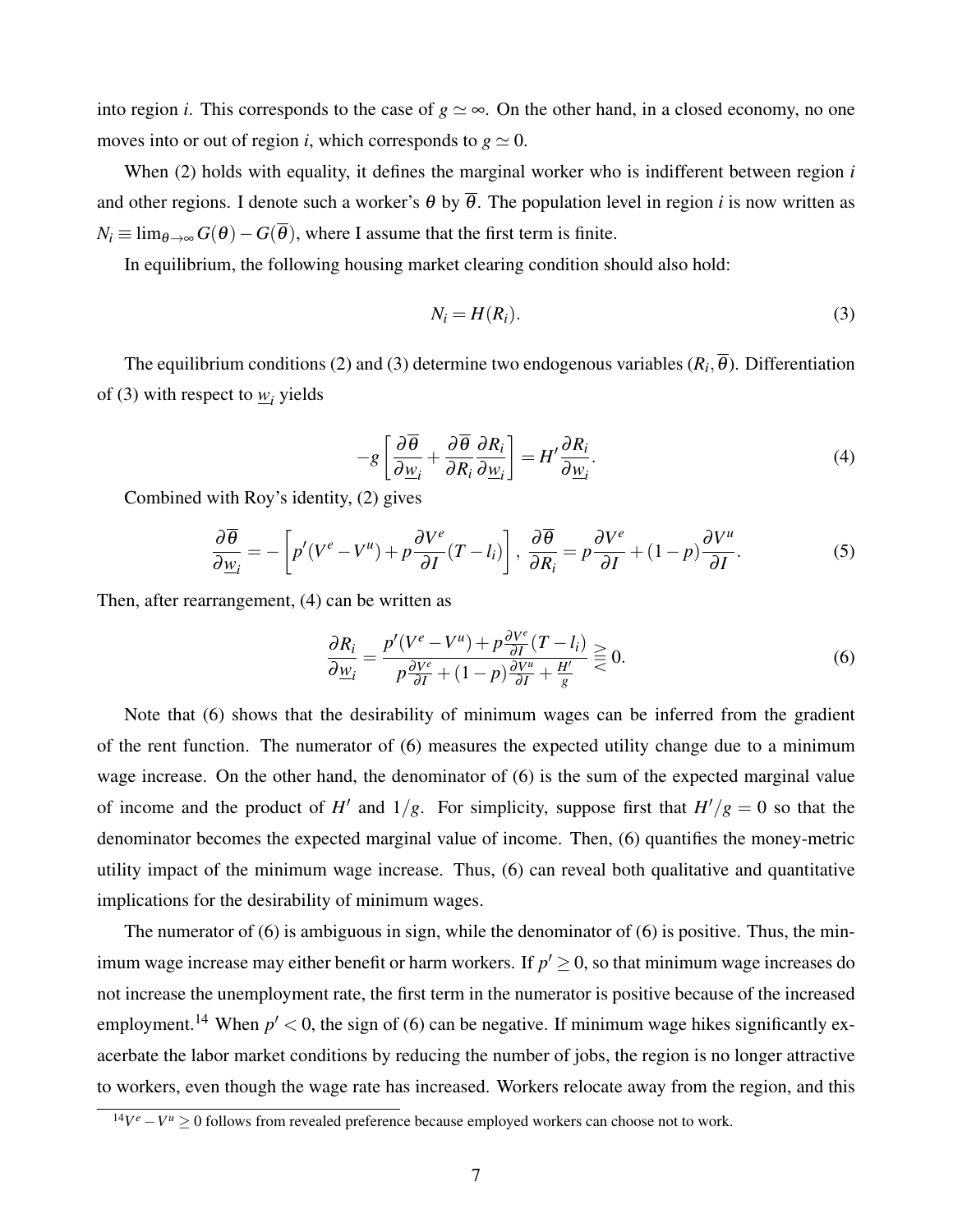imposes downward pressure on housing rents. The second term represents the effect that the currently employed workers experience the wage increase, which is always desirable for workers. The gradient of the rent function is positive if and only if these effects are, on net, positive.

Although qualitative implications remain the same, quantitative interpretations require qualifications when  $g \leq \infty$  or  $H' > 0$ . When  $g \leq \infty$ , so that the economy is not perfectly open, some utility differences relative to the outside is allowed for, and the migration responses are relatively weak. It mitigates the response of apartment rents as long as  $H' > 0$ .<sup>15</sup> When  $H' > 0$ , increases in rents induce an increase in housing supply, and it again mitigates the increase in rents.

(6) is no longer money-metric when  $H'/g > 0$ , but it still provides bounds on the money-metric values of minimum wages. When minimum wage is positively valued (i.e.,  $\frac{\partial R_i}{\partial w_i} > 0$ ), it provides a lower-bound estimate for the money-metric utility gain of the minimum wage increase. On the other hand, it serves as an upper-bound for the utility loss of minimum wage increase when it is negatively valued (i.e.,  $\frac{\partial R_i}{\partial w_i}$  < 0). Thus, it is conservative in terms of assessing benefits and optimistic in evaluating damages.

Summarizing the arguments so far, I obtain the following proposition:

#### Proposition 1.

- *(a) Suppose that either the assumption of free mobility or an inelastic housing supply holds. Then, the gradient of rents is equal to money-metric utility changes of workers caused by the minimum wage increase. Minimum wage increase may decrease apartment rents if they cause significant unemployment.*
- *(b) Suppose that both the assumptions of free mobility and an inelastic housing supply are violated. Even in this case, the gradient of rents provides correct qualitative implications on the desirability of minimum wages. Moreover, it is a lower-bound estimate for the money-metric utility gain and an upper-bound estimate for the money-metric utility loss in response to changes in minimum wage rates.*

The cost and benefit captured in this approach include unemployment and re-optimization in response to the new wage rate.<sup>16</sup> Suppose, for instance, that workers change their working hours in response to minimum wage hikes. It may mask the effect of minimum wage rates on total earnings.

<sup>&</sup>lt;sup>15</sup>When  $H' = 0$ , the population  $N_i$  is virtually fixed by the housing market, which is why  $H' > 0$  is needed for this result.

 $16$ Note, however, that Proposition 1 is about marginal minimum wage changes, just like many other models belonging to the sufficient statistics approach (Chetty, 2009). Thus, some additional assumptions are needed to evaluate non-marginal ones. See Chetty (2009) for methods and qualifications about obtaining welfare impacts of non-marginal policies from the assessment of marginal policy changes.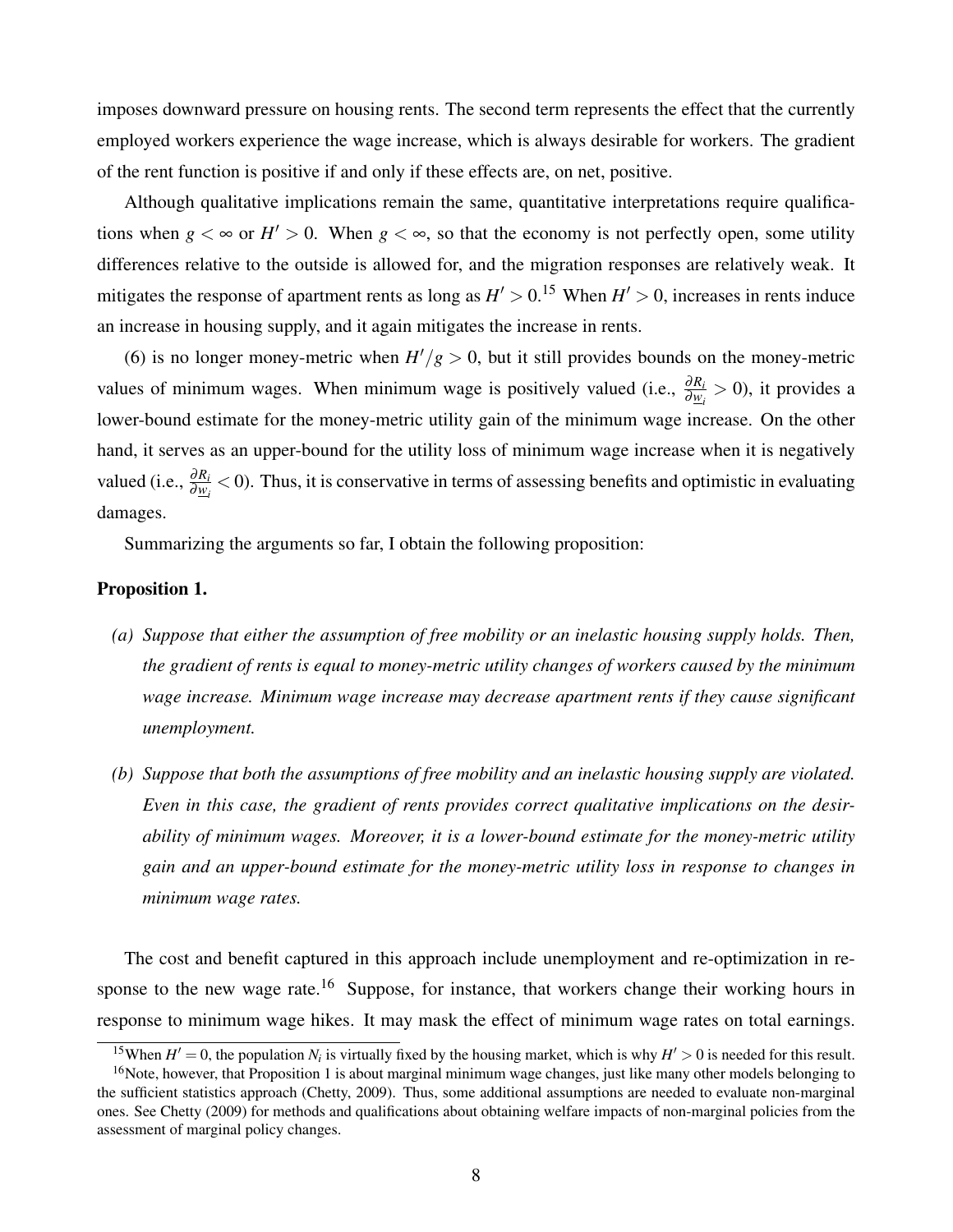However, increased leisure time is valuable to workers. This is potentially very important in the context of minimum wage policies, as many of minimum wage workers are either homemakers and students. A large fraction of their leisure time is devoted to housework or human capital accumulation, which is arguably very valuable for these people.<sup>17</sup> The housing rents capitalize such benefits, and Proposition 1 provides a method to measure such inclusive benefits of minimum wages.

One may also be interested in whether migration responses, i.e., the population level of *i*, can also serve as an indicator about the desirability of a minimum wage increase. Indeed, recent studies such as Cadena (2014), Giulietti (2014), and Monras (2018) use migration responses to infer the desirability of minimum wage policies. They suppose that if a minimum wage increase is desirable for workers, the region attracts workers, and immigration inflow is promoted. Their analysis, however, does not consider the role of housing market.

The housing market equilibrium condition (3) immediately reveals that the population level yields the same qualitative implications. Indeed, from (3) and (6), I have

$$
\frac{\partial N_i}{\partial \underline{w}_i} = H' \frac{\partial R_i}{\partial \underline{w}_i} = H' \frac{p'(V^e - V^u) + p \frac{\partial V^e}{\partial I} (T - l_i)}{p \frac{\partial V^e}{\partial I} + (1 - p) \frac{\partial V^u}{\partial I} + \frac{H'}{g}} \gtrless 0.
$$
\n(7)

(7) clearly shows that the signs of  $\frac{\partial N_i}{\partial w_i}$  and  $p'(V^e - V^u) + p \frac{\partial V^e}{\partial I}$  $\frac{\partial V^c}{\partial I}(T - l_i)$  match, implying that migration responses also yield qualitatively correct implications on the desirability of minimum wages.

However, there are several notable differences between housing rents and migration responses. First, changes in rents reveal the incidence of minimum wages on homeowners, while migration responses do not. Second, migration responses do not provide money-metric information on minimum wages. In contrast to rents, quantitative welfare implications cannot be obtained by focusing on migration responses. Third, migration responses do not vanish when  $H' \simeq \infty$ , while rents do not respond in this case. The reason is simply that housing prices are determined completely by the supply side, and any utility differentials are absorbed by migration responses. Thus, in this case, focusing on migration responses is valuable at the cost of quantitative implications. However, in real housing markets, stocks are very important and a rapid adjustment in supply may be hard to expect. Finally, in the presence of worker heterogeneity, migration responses may exhibit a complex pattern while rents are affected in a simple and interpretable way. I discuss this point in the next subsection. Based on these arguments, although migration responses are informative, I focus on apartment rents in the empirical analysis.<sup>18</sup>

 $17$ These activities may involve externalities, especially to their family members. Externalities within a family are incorporated as long as relocation and labor-leisure choices are made at the family level, but broader externalities are not capitalized in the apartment rents.

 $<sup>18</sup>I$  also theoretically argue in Appendix A.2 that migration responses may be particularly useful in the presence of local</sup> inflation.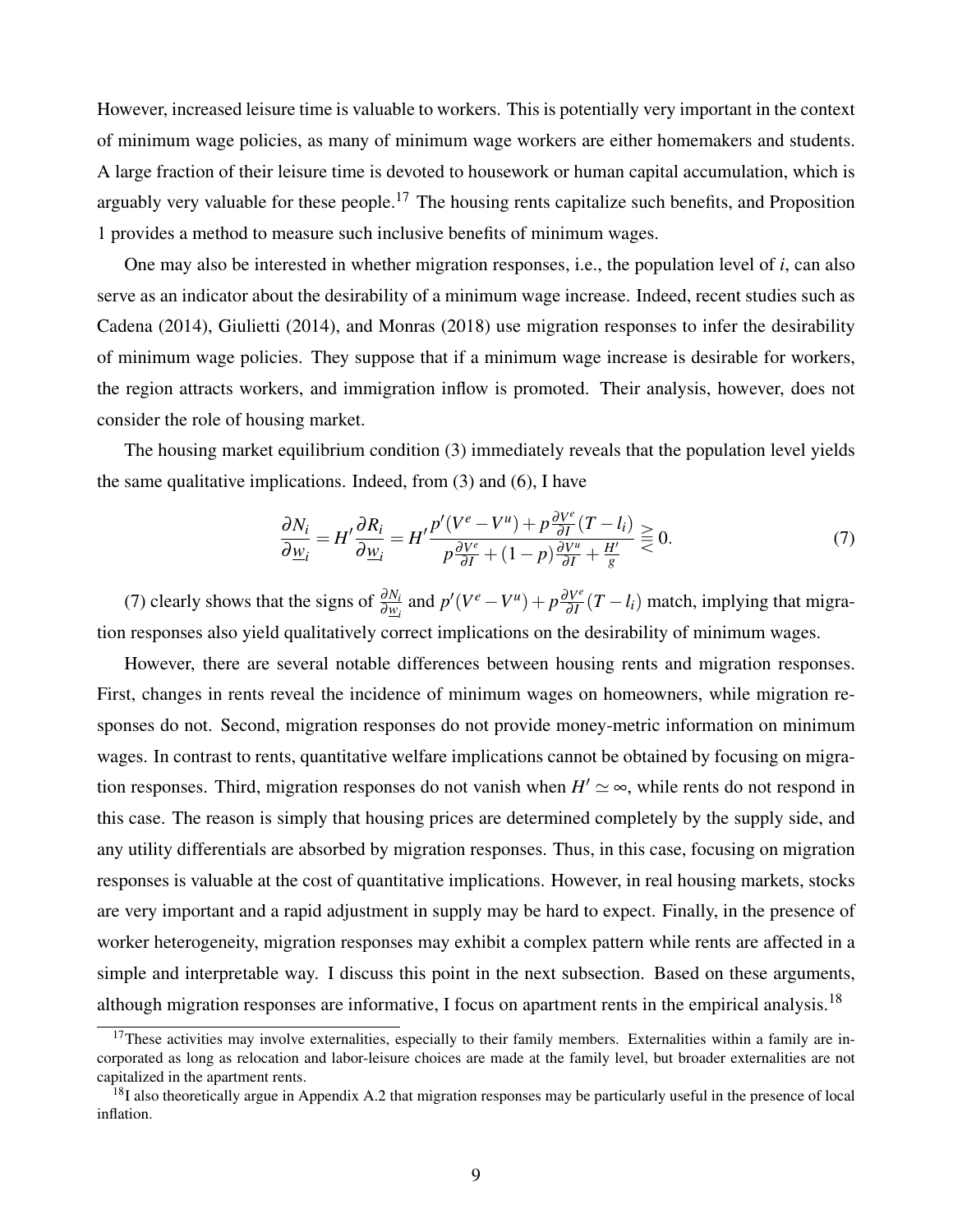### 2.2 Heterogeneity in Minimum Wage Workers

Now, I discuss the case that minimum wage workers may be heterogeneous. Minimum wage workers are composed of workers differing in various dimensions, such as race, marriage status, full-time education, and immigration status. The welfare evaluation for a minimum wage increase may significantly differ across these different groups, and it is interesting to analyze what we can learn from housing rents under such heterogeneity. I assume that housing supply is fixed  $(i.e., H' = 0)$  to focus on the role of heterogeneity.<sup>19</sup>

When workers are homogeneous, Proposition 1 implies that changes in rents are sufficient for inferring the WTP to live in the region (Chetty, 2009). However, without further assumptions, which I impose in a later section, it is impossible to uncover the WTP for all types of workers since the rent level is a single index and the information is insufficient. I show that the changes in rents can be written as the weighted average of WTP of different groups. A larger weight is placed on the group with large population share and on the group with higher mobility.

Assume that there are  $k(= 1, 2, ..., K)$  types of minimum wage workers that differ in utility function, employment probability, and endowment denoted by  $u^k(x, l)$ ,  $p_i^k(\underline{w}_i)$ , and  $M^k$ , respectively.<sup>20</sup> On the other hand, they face the the same housing rent and the minimum wage. To simplify the analysis, I assume in this section that the utility function is quasi-linear so that  $u^k(x, l) = x + u^k(l)$ , where *x* is a scalar and denotes the amount of numeraire consumption (see Appendix A.3 for a generalization). Each resident has attachment  $\theta^k$  to region *i*, which is distributed according to  $G^k_i(\theta^k)$  with  $dG^k_i/d\theta^k$   $\equiv$  $g_i^k \geq 0$ . Here,  $G^k$  gives the number of workers whose attachment level is less than  $\theta^k$ , and  $g^k$  is the marginal change in the number of workers in response to changes in  $\theta^{k}$ .<sup>21</sup> One naturally expects that  $g_i^k$  is higher when (i) the size of the group *k* is larger and (ii) the mobility of group *k* is higher.

I assume that  $\theta$  is measured in monetary units and enters the utility in an additive way. Then, the utility function of type *k* is written as

$$
p_i^k(\underline{w}_i T + M^k - R_i - \underline{w}_i l_i^* + u^k(l_i^*)) + (1 - p_i^k)(M^k - R_i + u^k(T)) + \theta^k,
$$
\n(8)

where the leisure  $l_i^*$  is optimally chosen. The effects on the first and second terms can be thought as the WTP of type k for living in region *i*. I define  $WTP_i^k(\underline{w}_i, R_i) \equiv p_i^k(\underline{w}_iT + M^k - R_i - \underline{w}_i l_i^* + u^k(l_i^*))$  +  $(1-p_i^k)(M^k - R_i + u^k(T)).$ 

The migration condition is now written as

$$
WTP_i^k + \overline{\theta}_i^k = \overline{u}^k,\tag{9}
$$

 $19$ In Appendix A.3, I generalize the model to allow for the elastic housing supply and general utility functions.

 $^{20}$ One can also make the endowment of time heterogeneous without any changes to results.

<sup>&</sup>lt;sup>21</sup>As in the previous subsection, I simplify the notation by not explicitly stating the dependence of  $g_i^k$  on  $\theta$ .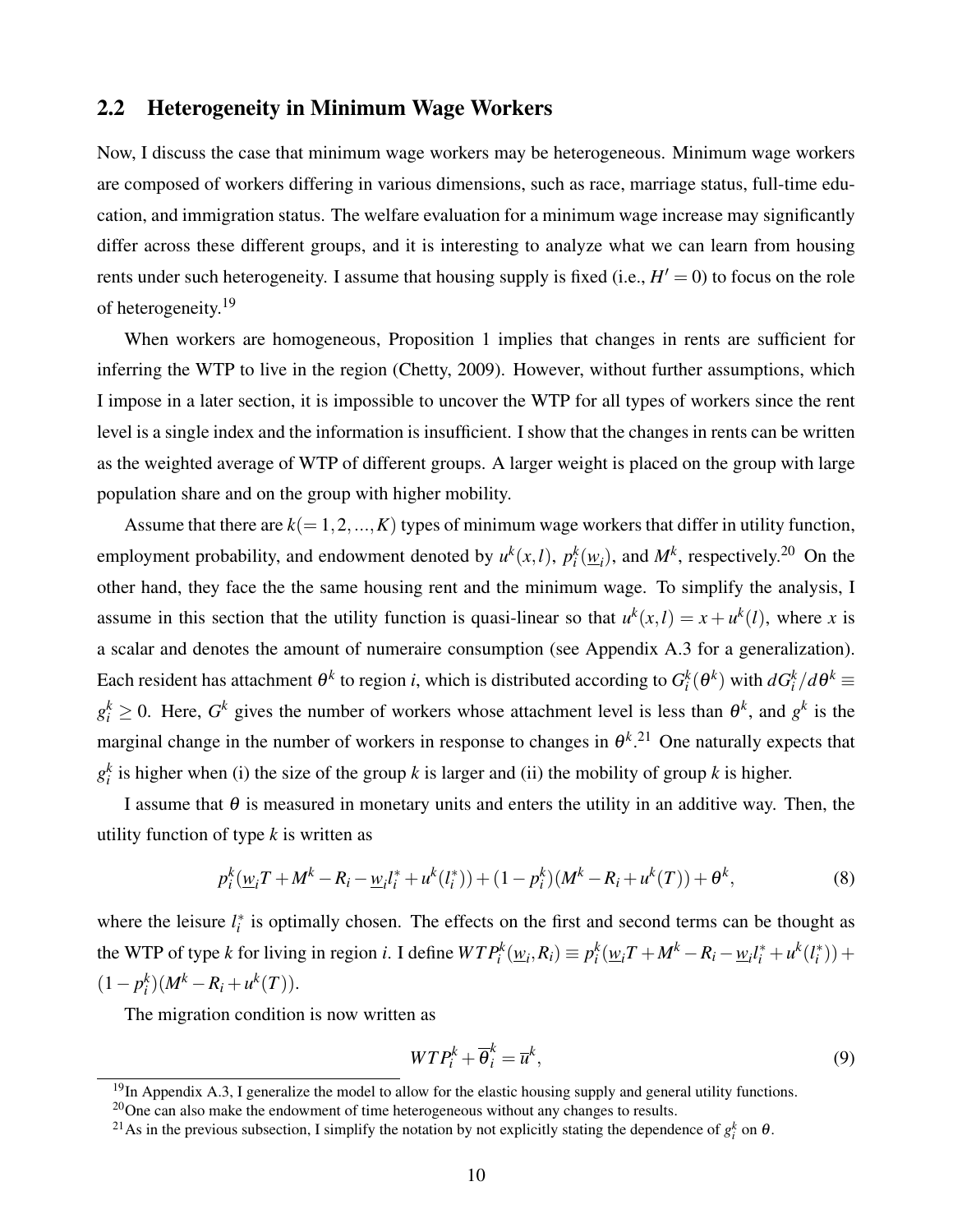where  $\bar{u}^k$  is the outside utility for type *k*, which is assumed to be exogenous. The marginal resident has the attachment level  $\overline{\theta}^k$ .

In the absence of changes in rents in response to a marginal minimum wage increase, (9) tells us that  $\partial \overline{\theta}_i^k/\partial \underline{w}_i = -\partial WTP_i^k/\partial \underline{w}_i$ , which translates into the migration of  $g_i^k \partial WTP_i^k/\partial \underline{w}_i$  type  $k$  workers.

However, changes in rents also induce population changes. Let  $R_i(\underline{w}_i)$  be the equilibrium rent level under the minimum wage rate  $w_i$ <sup>22</sup> Since  $\forall k, \partial WTP_i^k/\partial R_i = -1$ , the marginal population change of type *k* in response to a marginal rent increase is written as  $-g_i^k$ . The population is fixed at *H*, so one must have

$$
\frac{\partial R_i}{\partial \underline{w}_i} \sum_k g_i^k = \sum_k (g_i^k \partial W T P_i^k / \partial \underline{w}_i).
$$
\n(10)

It can be rewritten as

$$
\frac{\partial R_i}{\partial \underline{w}_i} = \sum_k (z_i^k \partial W T P_i^k / \partial \underline{w}_i),\tag{11}
$$

where  $z_i^k \equiv g_i^k/(\sum_k g_i^k)$  and  $\sum_k z_i^k = 1$ . Noting that  $g_i^k$  reflects both the population size and the mobility of type *k*, I obtain the following proposition.

**Proposition 2.** In response to marginal a minimum wage increase  $w_i$ , the changes in rents  $\partial R_i/\partial \underline{w}_i$  $c$ an be written as  $\sum_k (z_i^k\partial WTP_i^k/\partial \underline{w}_i).$  Thus,  $\partial R_i/\partial \underline{w}_i$  is a weighted average of changes in WTP of each *group. The weight for group k is larger when it has larger share of population and is more mobile.*

Proposition 2 shows that the gradient of the rent function still provides information about the impact of minimum wage increase on the WTP even when minimum wage workers are heterogeneous. It tends to reflect large and mobile groups' WTP.<sup>23</sup> This result can be intuitively understood in the following way. Suppose there are two groups, *k*<sup>1</sup> and *k*2, and the minimum wage increase improves the welfare of group  $k_1$ , but it harms the welfare of group  $k_2$  because unemployment is more detrimental to group  $k_2$ . Suppose also that group  $k_1$ 's mobility cost is much lower than group  $k_2$ 's. Then, the minimum wage increase induces massive inward migration of people of group *k*1, while little migration response is induced for group  $k_2$ . Since a fixed housing supply implies constant population in the region, the inward migration of people of group *k*<sup>1</sup> should be offset by the increase in rents. That is, the amount of the increase should be determined so that it offset the increase of  $WTP_i^{k_1}$ , implying that it reflects the WTP of group 1.

<sup>&</sup>lt;sup>22</sup>Rent  $R_i$  is determined as a function of  $w_i$  that clears the housing market.

<sup>&</sup>lt;sup>23</sup>Recently, Wong (2018) shows that the gradient of the rent function in a standard discrete choice model is equal to a weighted average of marginal WTP of heterogeneous individuals. She also shows that a larger weight is given to an individual whose choice is uncertain. Although there are several formal similarities in terms of the mechanism, my result implies that the size of marginal migration responses is critical in determining the weight, rather than featuring individual choice uncertainty in discrete choice models.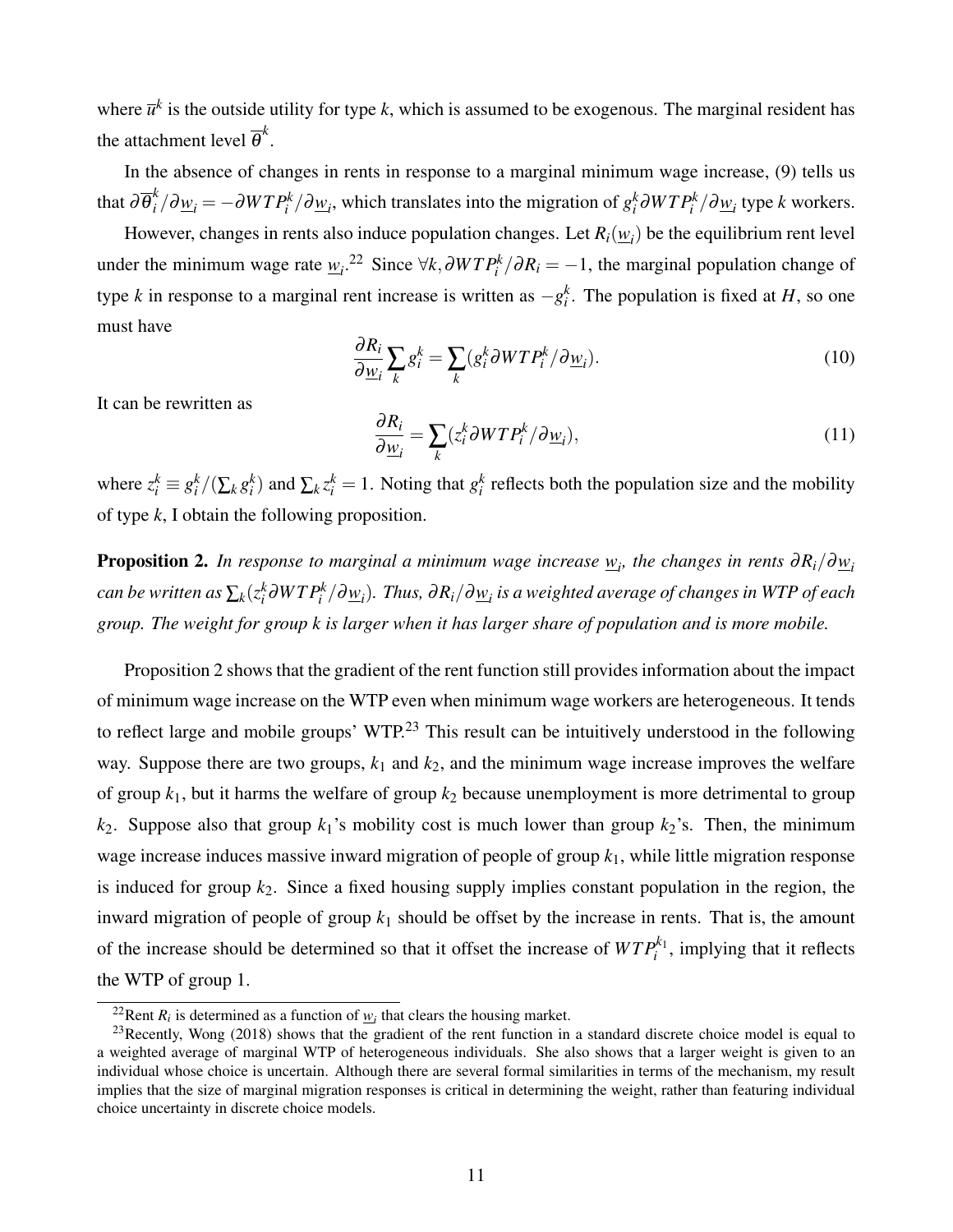Note that in this example, group *k*2's WTP is decreased after the minimum wage increase because the rent is increased significantly. Generalizing this observation leads to the following corollary of Proposition 2

**Corollary 1.** The group with the lowest  $\partial WTP_i^k/\partial \underline{w}_i$  experiences the decrease in  $WTP_i^k$  due to the *adjustment of rents. As a result, the population of type k decreases.*

Corollary 1 implies that under our assumption of a perfectly inelastic housing supply, some group must be adversely affected by the increase in the minimum wage. For example, it is possible that housing rents are significantly increased because it is beneficial for university students, but it makes it difficult for truly poor minimum wage workers to find a job. In this case, they face both worsened labor market conditions and increased housing costs. As long as one views minimum wage policies as a redistributive policy, it is difficult to justify this situation because university students can often seek financial support from their parents or siblings and their expected lifetime earnings is relatively high. Thus, in testing the effectiveness of minimum wage policies, it is useful to analyze the heterogeneity of minimum wage workers.

Corollary 1 also has an implication on the interpretation of migration responses to minimum wage changes. It suggests that minimum wage hikes yield both "winners" and "losers." Those who suffer from the minimum wage increase move out of the region, while those who benefit move in. Thus, even when the net migration response is zero, minimum wage hikes promote both inward and outward migration. The presence of heterogeneity in minimum wage workers can be seen when both directions of migration are active while the net migration response is close to zero. At the same time, the complexity of migration responses is likely to make it difficult to empirically recover information about minimum wages from them. In particular, the heterogeneity may lead to qualitatively wrong implications when one focuses on the migration responses of specific groups of workers.<sup>24</sup>

In the presence of heterogeneity, exactly identifying WTP of all groups requires quite detailed information, but some progress can still be made by making some approximations. In particular, the share of population is observable in the data and it is useful in obtaining an idea about the weights *zk* . As long as the mobility of a group does not differ significantly across regions, the weight is larger for a group with a large population share. In Section 3.3 I develop this idea to roughly estimate heterogeneous welfare impacts by race in the United States.

In Appendix A, I provide several theoretical extensions of the model. First, I explicitly consider

 $24$ Indeed, emigration in the heterogeneous case provides an alternative explanation to the results in the literature. For example, Cadena (2014) focuses on the migration responses of foreign immigrant workers. Corollary 1 implies that when they value labor market conditions differently from native workers, emigration may occur even when the minimum wage increase is positively valued by immigrant workers.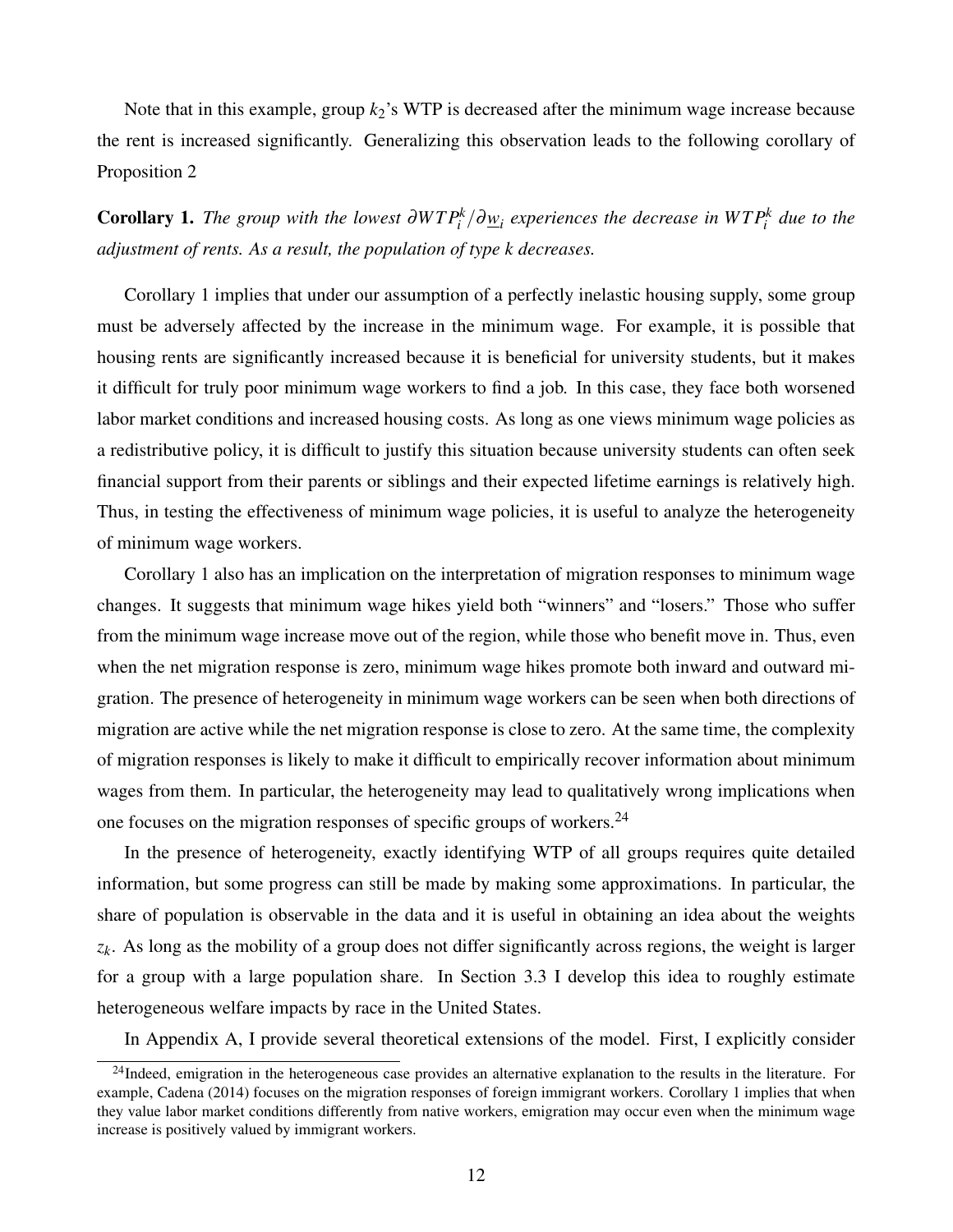housing quality and how the estimated results may need modifications when some housing qualities are unobservable. It may either increase the relatively high-quality apartments' rents. Second, I consider the effect of local inflation. If it is significant and the data on local price levels is weak, migration responses may be a preferable outcome variable. Third, I generalize the model with heterogeneous workers and derive the generalized formula for the rent gradients.

## 3 Evidence from the United States

To empirically evaluate the effect of minimum wage hikes on housing rents, I utilize the experiences of two distinct counties: the United States and Japan. I start with the analysis of the United States.

## 3.1 Data

I use the county-level data from 1984 to 2018. To obtain the monthly rent data for each county, I use the fair market rent (FMR) series from the Department of Housing and Urban Development (HUD), which are widely utilized as a measure of housing rents for low-income households (e.g., Quingley, Raphael, Smolensky, 2001; Saiz, 2003, 2007; Tidemann, 2018; Sharpe, 2019).<sup>25</sup> FMRs are published for implementing Section 8 housing voucher program and calculated by utilizing various data sources such as the Decennial Census, American Community Survey, and random digit dialing telephone surveys.<sup>26</sup> FMRs include the shelter rent plus basic utility costs. The FMRs capture the 40th percentile rent of the distribution of monthly rents of all units occupied by recent movers.<sup>27</sup> In calculating the distribution of rents, non-market rental housing as well as units less than two years old are excluded. Thus, the FMRs can be interpreted as the price for a rental unit of moderate quality available in markets (Saiz, 2003, 2007).

I use the FMRs for two-bedrooms units since it is regarded as most fundamental by HUD.<sup>28</sup> FMRs

<sup>&</sup>lt;sup>25</sup>Since the FMRs for a fiscal year *t* (i.e., from the October of year *t* to the September of year  $t + 1$ ) are determined using the information in the previous fiscal year (i.e., from the October of year *t* − 1 to the September of year *t*), I use the fair market rent of fiscal year 1985 ≤ *t* ≤ 2019 as the rent of year *t* −1. This approach follows Saiz (2003, 2007).

<sup>&</sup>lt;sup>26</sup>Since FMRs are related to housing assistance, they in turn have an effect on housing rents. See, for example, Collinson and Ganong (2018) and McMillen and Singh (2018). My estimates may include such feedback effect, but I believe such an inclusive estimate is also of interest. In Japan, on the other hand, housing assistance program is generally of small scale and such problem is likely to small.

 $27$ Prior to 1995, the 45th percentile was used. In the main analysis, I assume that year-fixed effect adequately captures the effect of this change in the evaluation point. Reassuringly, I obtain qualitatively similar results when I drop observations prior to 1995, although they are somewhat more imprecise. It should also be noted that from 2001, some large cities use the evaluation point of the 50th percentile. While it is likely to have only minor impact on the conclusion since such cities are not many, the direction of the bias is unknown, but excluding samples using the 50th percentile has only minor impacts on results. See https://www.huduser.gov/portal/datasets/fmr.html#history for further details the FMR data.

 $^{28}$ FMRs for studio, one-bedrrom, three-bedrooms, and four-bedrooms apartments are also published. They are calculated by greatly relying on FMRs for two-bedroom apartments, and using these alternative FMRs lead to similar conclusions.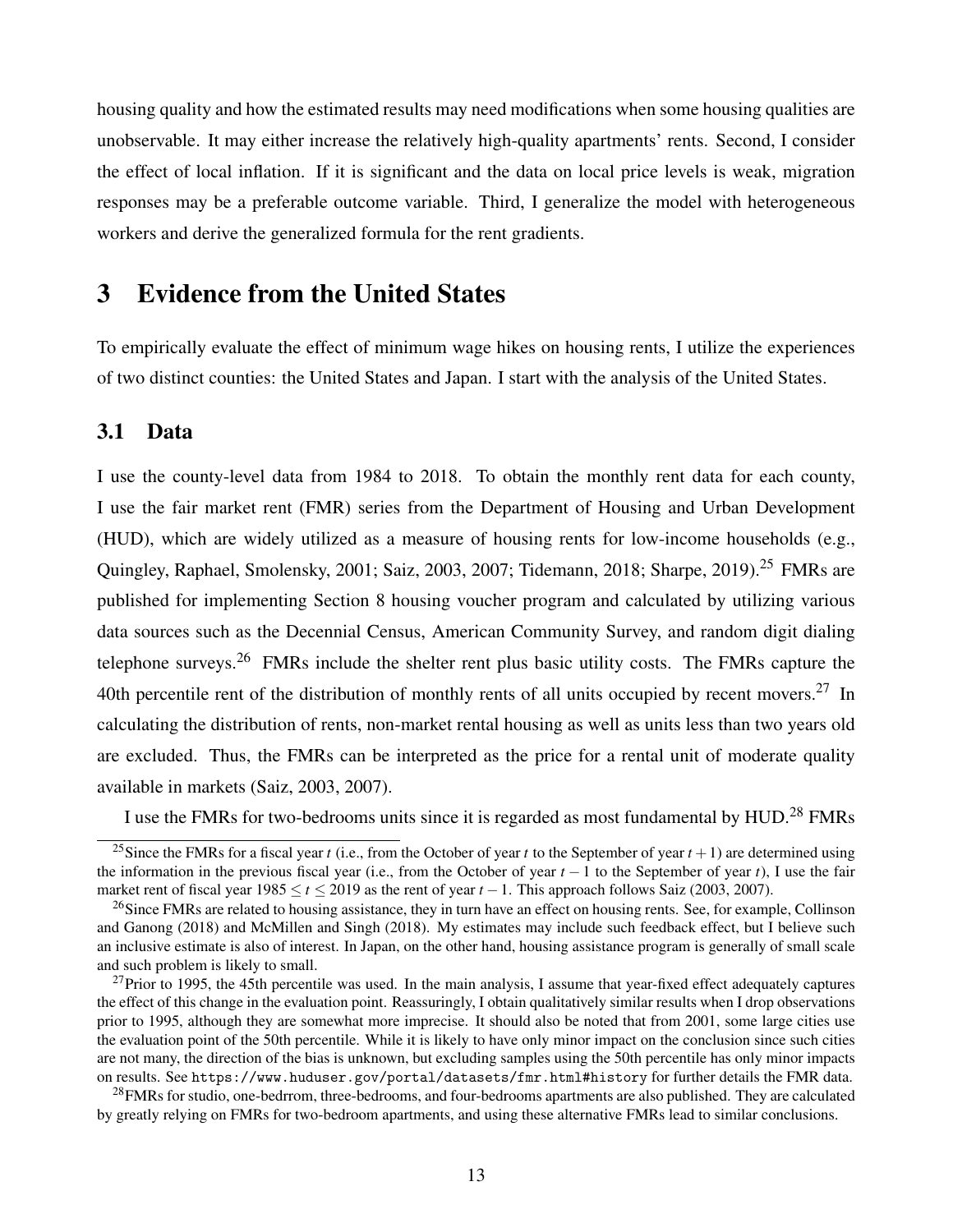are calculated at the level of the FMR area, which usually corresponds the county but it is often estimated at a coarser level in metropolitan areas . When necessary, I use as weights the population level from 2000 census to construct the county-level FMRs.<sup>29</sup> Summary statistics are available in Table C.1.

Here, I point out several drawbacks of the FMR data one should keep in mind in interpreting the results. First, while some efforts are made to make housing units comparable, housing characteristics are not available in the FMR data. This is not the case in the Japanese data, as the Japanese dataset and a unique housing market characteristic allow me to largely control for observed and unobserved housing quality. Thus, I indirectly check the seriousness of this problem using a different context and reassuringly, I obtain similar results. Second, FMRs may "jump" because of the availability of reliable data sources such as the decennial census (Collison and Ganong, 2018). There are several reasons why I suppose that this problem is not crucial. First, my empirical specifications flexibly allow for lagged impacts. Thus, even when FMRs take some time to reflect the true housing market conditions, it would be captured by the lagged terms. Second, densely populated counties, which I particularly focus on, are less likely to suffer from this issue since American Housing Survey, which is conducted more frequently than the decennial census and includes detailed housing information, has been available for large metropolitan areas and HUD utilizes this information. Third, although results become more imprecise due to the reduced number of observations, qualitative implications are similar if I repeat the analysis using samples only from year  $t \ge 2007$ , from which HUD started utilizing annual American Community Survey.

I also take the density of each county from 2000 census and regard dense counties as urban counties with relatively tight housing supply. The threshold density for qualifying as an urban county is 200 people per square mile of land area.<sup>30</sup> It selects about 15% most densely populated counties. Below, I report results for both full samples and densely populated (urban) samples. I have also worked on samples consisting of counties with density less than 200, but the results are both qualitatively and quantitatively similar to that in the full sample. Henceforth, the results in the full sample can also be interpreted as the results from "rural" samples with the density less than 200.

I assign to each county the state minimum wage rate. Since I use lags and leads of them in some specifications, I collect the annual data of state minimum wage rates from 1979 to 2019 to maximize the number of available samples.<sup>31</sup> I use the minimum wage rates in January of year *t* as the minimum

 $^{29}$ I use the same weight in every year to reduce the concern about endogeneity. While the population level in 2000 might contain some endogeneity, the bias is likely to be very small since in calculating weights, I only use the *level*, not the *change* of the population.

 $30$ The qualitative implications are insensitive to the choice of the threshold. The results are also robust if I split the sample based on the level of population rather than the density. Note also that, as can be seen in Table C.1, the distribution of density is quite fat-tailed.

 $31I$  acknowledge that the data on state minimum wages largely come from Minimum Wage/Living Wage Data Set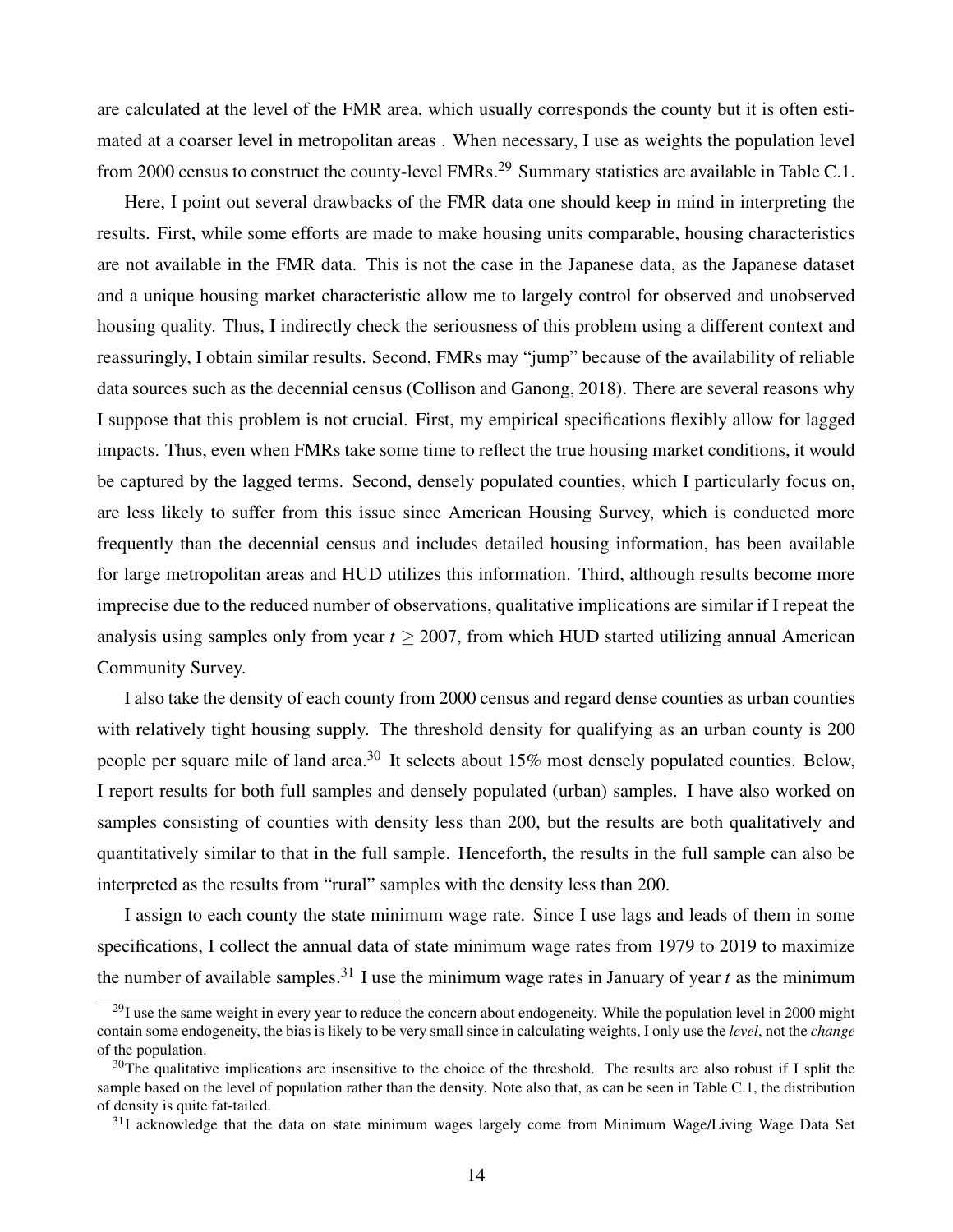wage rate of year *t*. <sup>32</sup> Throughout the analysis, I use the log of the nominal minimum wage rates. However, since I include year-fixed effects in all specifications, the results are completely unchanged if the minimum wage rates are converted into real terms by using the federal-level price index. Estimations are done by the OLS. Since the variable of interest, the minimum wage, is a state-level variable, I cluster standard errors at the state level in all specifications (Bertrand, Duflo, and Mullainathan, 2004).

## 3.2 Empirical Specifications and Results

Housing markets are expected to adjust only gradually because the demand for housing is expected to change only gradually. In testing the effect of minimum wages on employment, Meer and West (2016) point out this issue and suggest using empirical specifications explicitly considering the dynamic impact of minimum wages on employment. Since the housing demand of each region depends on the labor market conditions, the gradual labor market responses are also likely to induce gradual adjustments in the housing market. Moreover, search frictions in the housing market (e.g., Wheaton, 1990) is also likely to prevent immediate responses of the housing demand. Since the model in Section 2 deals with the long-run migration equilibrium, allowing for dynamic impacts of minimum wages in empirical specifications seems important. As described below, I follow the empirical strategy of Meer and West (2016) to investigate the dynamic impact on housing rents.

The first specification is what Meer and West (2016) call "long-differences specifications" given by the following:

$$
\Delta_r \ln(FMR)_{it} = year_t + \gamma_i \cdot r + \beta_0 \Delta_r \ln(MW)_{it} + \varepsilon_{it}, \qquad (12)
$$

where  $\Delta_r$  is the *r*-period differencing operator (i.e.,  $\Delta_r x_t \equiv x_t - x_{t-r}$ ), *i* is the index of each county, and  $t$  is the year.<sup>33</sup> Since this involves the differencing, the second term in (12) corresponds to the county-specific linear time trends in a regression equation without differencing. Except for county and year fixed effects and county-specific linear trends, I do not include other control variables because I am interested in the effect of minimum wages through any channels. For example, suppose I include the county population as a control. However, minimum wages may affect the housing rents through affecting population levels, inducing the over-controlling problem. Since how minimum wages affect housing rents is unclear a priori, I omit county-year level control variables. I estimate (12) with and without county-specific linear time trends to see the robustness of the results.

<sup>(</sup>https://www.socsci.uci.edu/~dneumark/datasets.html) compiled by David Neumark. I extended the dataset by adding the data of 2018 and 2019.

 $32$ In the United States, state minimum wage changes usually take place in January.

<sup>&</sup>lt;sup>33</sup>In Appendix C.1.3, I estimate a standard DD model in levels and show that similar implications are obtained.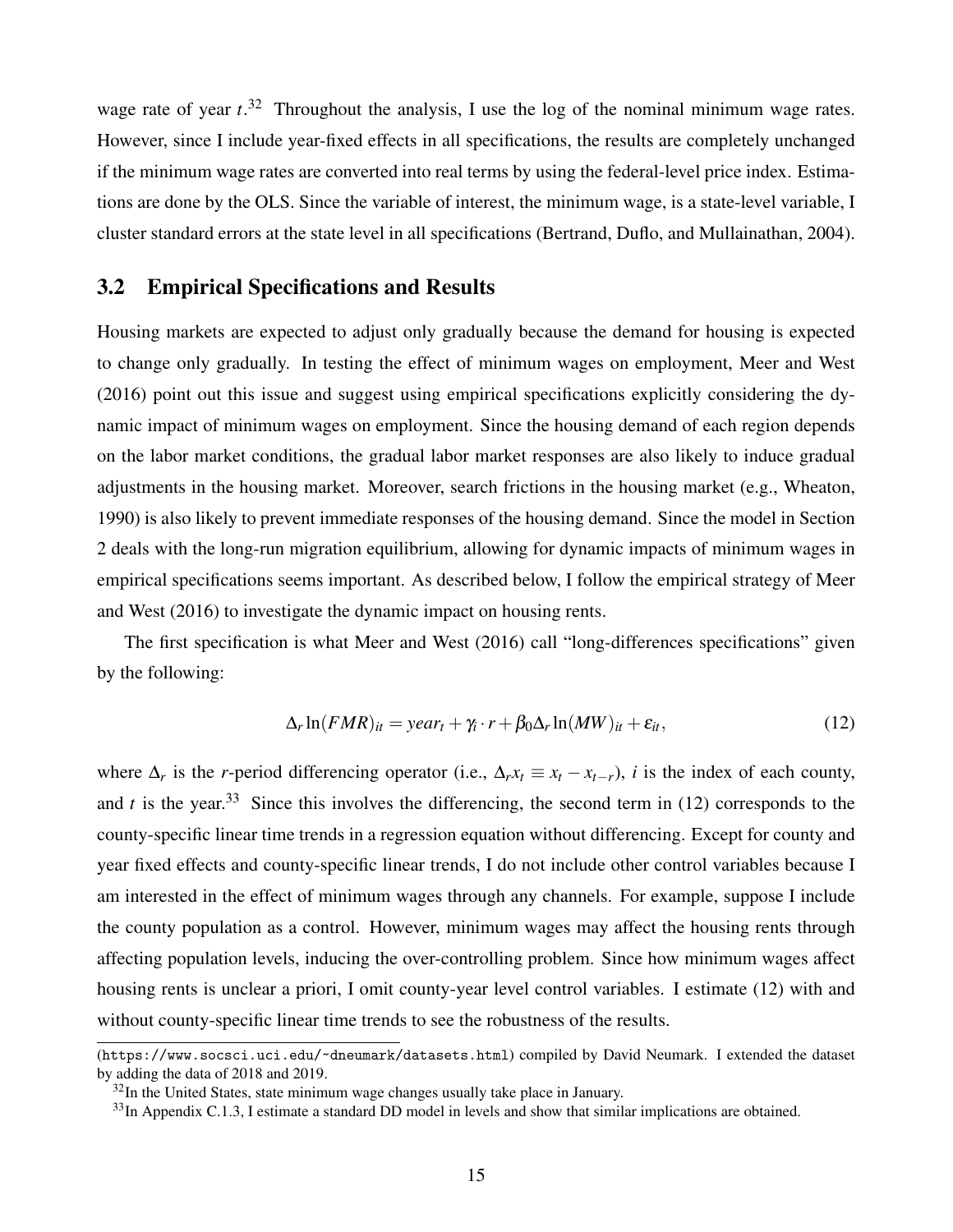In Table 1 and 2, I report the results using the full sample and ones using only densely populated counties, respectively. The index of each column corresponds to the size of differencing, i.e., *r*.

It turns out the results are sharply different between full samples and urban samples. When full samples are used, Table 1 shows no indication that minimum wages affect housing rents in any way. All estimates are close to zero and statistically insignificant, implying there is no immediate nor gradual impact on housing rents.

However, the picture is completely different if I focus on the counties with populous counties. Table 2 shows sizable and statistically significant positive impacts of minimum wage increase on housing rents. The estimates show that 10% minimum wage increase induces around 1% of the rent increase. Thus, for urban residents, minimum wages are likely to improve their utility and counties with higher minimum wages are attractive places. Recall that the benefit of minimum wages captured by the housing rents is inclusive of unemployment and various behavioral adjustments, such as labor-leisure choice. Thus, it provides a novel evidence that minimum wage improve workers welfare in urban areas, even after taking into account the impact of minimum wages through many channels.

Regarding the incidence of minimum wages, the positive impact shows that some benefit of minimum wages unintentionally goes to homeowners. While this unintentional incidence is arguably not so large, it should be considered in evaluating minimum wages as a redistributive policy tool. I use a back-of-the-envelop calculation to see the size of this incidence after estimating another specification.

Table 2 also exhibits a clear pattern that the coefficient becomes larger as the time span *r* expands more. This pattern is consistent with the premise that minimum wage increase gradually affects the housing rents, implying that the positive impact is likely to be driven by minimum wages, not by preexisting trends. It is also consistent with the result of Dube, Lester, and Reich (2016) and Meer and West (2016) showing that minimum wage hikes do not immediately reduce employment but it does gradually. If there is some inertia in the response of local labor market conditions, it is natural that the housing demand for that area is also adjusted gradually.

Given that minimum wages may have gradual effect on housing rents, it is informative to estimate a model incorporating the more direct and flexible dynamic relationship. I estimate the following equation:

$$
\Delta_1 \ln(FMR)_{it} = year_t + \gamma_i + \sum_{r=-k}^{s} \beta_r \Delta_1 \ln(MW)_{it-r} + \varepsilon_{it}.
$$
 (13)

The model includes the lags and the leads of the minimum wage rates. The number of lagged terms are denoted by *s* and that of the leads by *k*. If minimum wages have a dynamic impact, including lagged terms is necessary. Lead terms are meant to control for pre-existing trends. If the minimum wage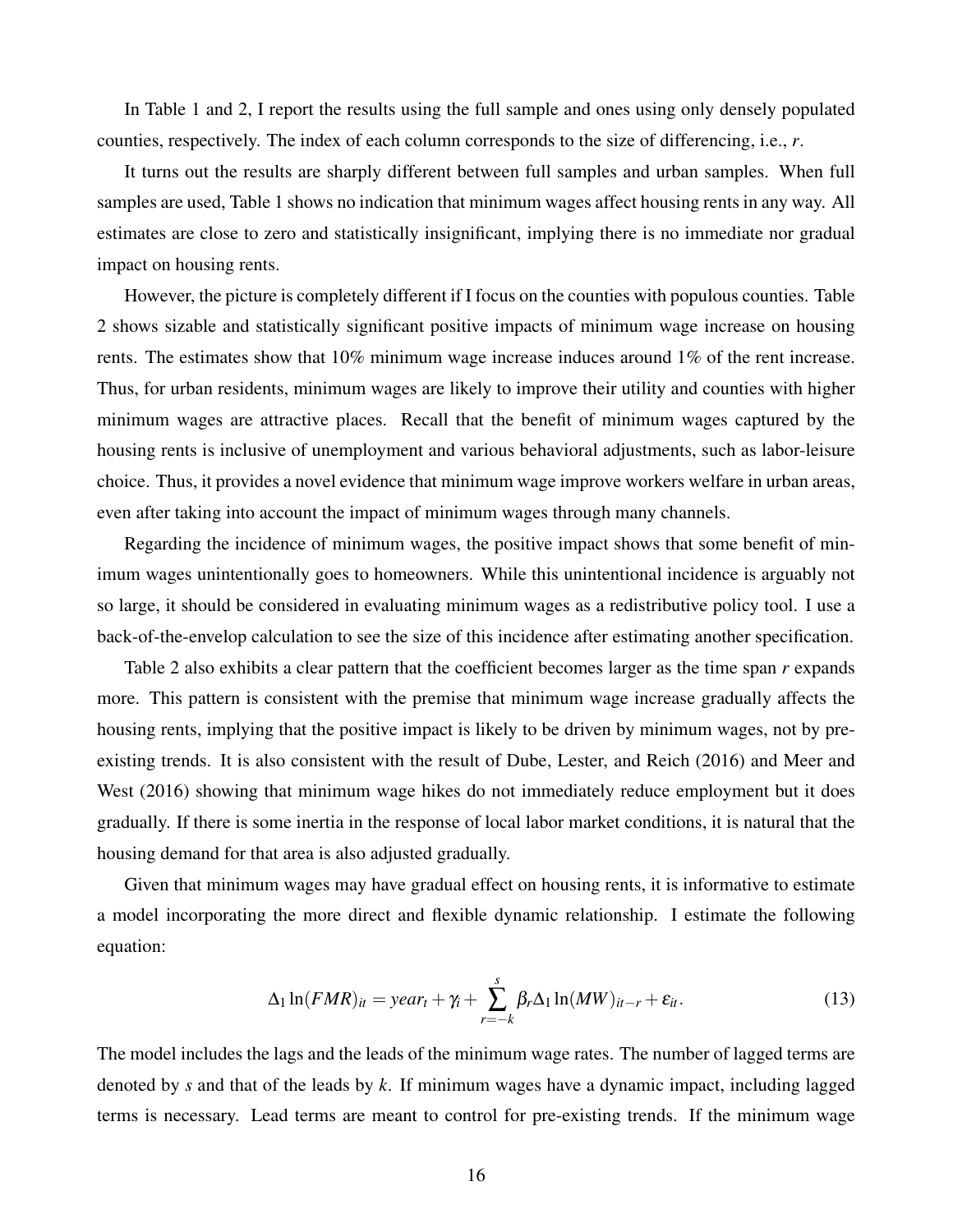|               | (1)                | (2)                | (3)                                            | (4)       | (5)                                 |
|---------------|--------------------|--------------------|------------------------------------------------|-----------|-------------------------------------|
|               | $\Delta_1 \ln FMR$ | $\Delta_2 \ln FMR$ | $\Delta_3 \ln FMR \quad \Delta_4 \ln FMR$      |           | $\Delta$ <sub>5</sub> ln <i>FMR</i> |
|               |                    |                    | Panel A: Without county-specific linear trends |           |                                     |
| $\Delta lnMW$ | 0.0150             | 0.0124             | $-0.0022$                                      | $-0.0031$ | 0.0155                              |
|               | (0.0153)           | (0.0168)           | (0.0194)                                       | (0.0248)  | (0.0319)                            |
|               |                    |                    | Panel B: With county-specific linear trends    |           |                                     |
| $\Delta lnMW$ | 0.0125             | 0.0109             | $-0.0021$                                      | $-0.0003$ | 0.0227                              |
|               | (0.0154)           | (0.0172)           | (0.0201)                                       | (0.0263)  | (0.0336)                            |
|               |                    |                    |                                                |           |                                     |
| Observations  | 104788             | 101706             | 98624                                          | 95542     | 92460                               |
|               |                    |                    |                                                |           |                                     |

Standard errors in parentheses are clustered at the state level.

<sup>∗</sup> *p* < 0.1, ∗∗ *p* < 0.05, ∗∗∗ *p* < 0.01

## Table 1: Long-differences specifications: Full samples

|               | (1)                | (2)                                            | (3)                                                      | (4)        | (5)                |
|---------------|--------------------|------------------------------------------------|----------------------------------------------------------|------------|--------------------|
|               | $\Delta_1 \ln FMR$ |                                                | $\Delta_2 \ln FMR$ $\Delta_3 \ln FMR$ $\Delta_4 \ln FMR$ |            | $\Delta_5 \ln FMR$ |
|               |                    | Panel A: Without county-specific linear trends |                                                          |            |                    |
| $\Delta lnMW$ | $0.0365*$          | $0.0522*$                                      | $0.0806**$                                               | $0.1059**$ | $0.1367**$         |
|               | (0.0207)           | (0.0287)                                       | (0.0194)                                                 | (0.0378)   | (0.0588)           |
|               |                    | Panel B: With county-specific linear trends    |                                                          |            |                    |
| $\Delta lnMW$ | 0.0294             | 0.0409                                         | $0.0666*$                                                | $0.0900*$  | $0.1185**$         |
|               | (0.0201)           | (0.0276)                                       | (0.0365)                                                 | (0.0483)   | (0.0583)           |
|               |                    |                                                |                                                          |            |                    |
| Observations  | 15674              | 15213                                          | 14752                                                    | 14291      | 13830              |

Standard errors in parentheses are clustered at the state level.

<sup>∗</sup> *p* < 0.1, ∗∗ *p* < 0.05, ∗∗∗ *p* < 0.01

## Table 2: Long-differences specifications: Densely populated samples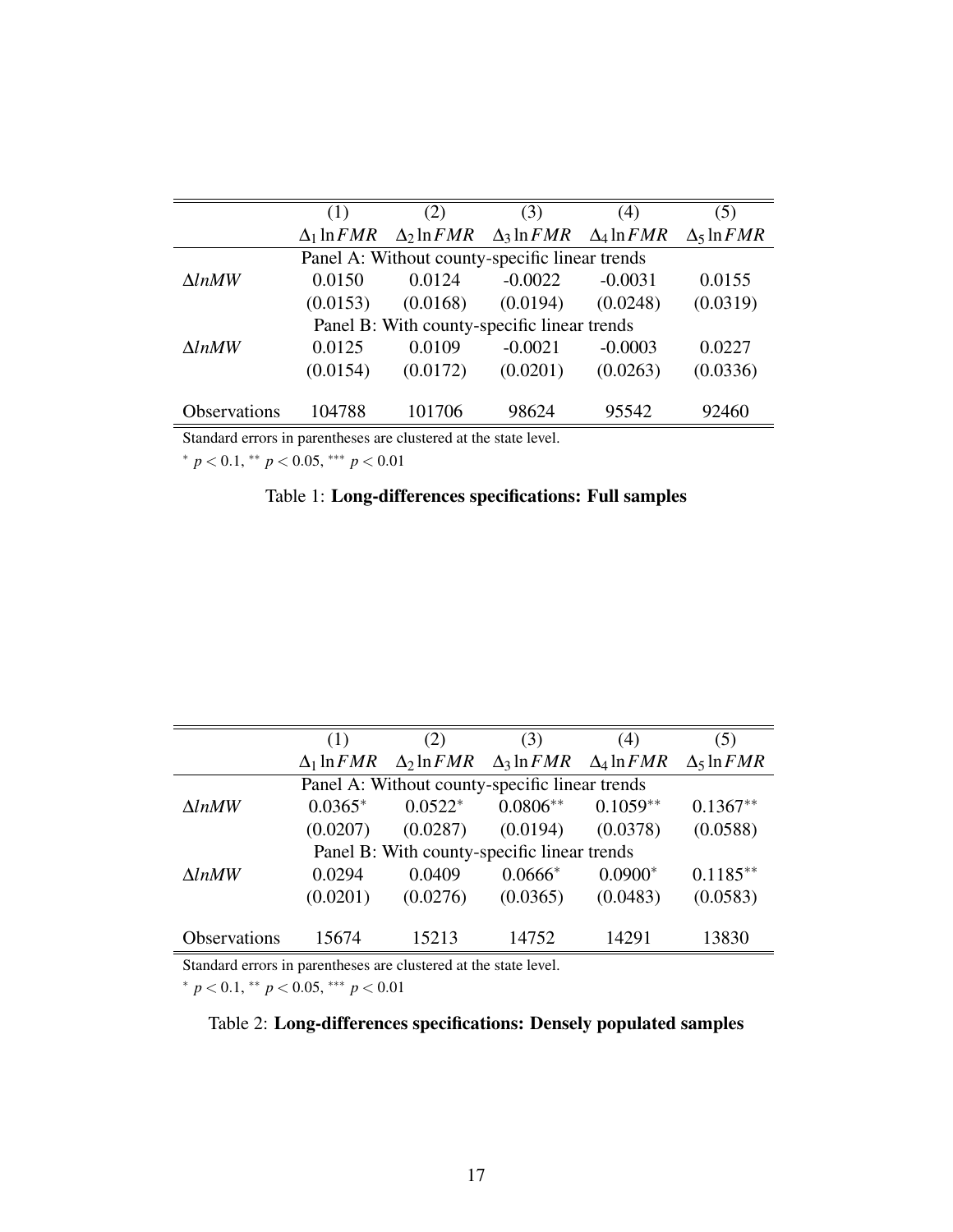|                     | (1)                | (2)                | (3)                | (4)                | (5)                | (6)                |
|---------------------|--------------------|--------------------|--------------------|--------------------|--------------------|--------------------|
|                     | $\Delta_1 \ln FMR$ | $\Delta_1 \ln FMR$ | $\Delta_1 \ln FMR$ | $\Delta_1 \ln FMR$ | $\Delta_1 \ln FMR$ | $\Delta_1 \ln FMR$ |
| ln MW               | 0.0193             | $0.0364*$          | 0.0191             | $0.0361*$          | 0.0083             | $0.0481**$         |
|                     | (0.0159)           | (0.0200)           | (0.0160)           | (0.0195)           | (0.0164)           | (0.0205)           |
|                     |                    |                    |                    |                    |                    |                    |
| 1st lag of lnMW     | 0.0204             | 0.0302             | 0.0187             | 0.0310             | 0.0034             | 0.0398             |
|                     | (0.0151)           | (0.0292)           | (0.0152)           | (0.0304)           | (0.0158)           | (0.0287)           |
| 2nd lag of $ln M W$ | 0.0195             | $0.0400*$          | 0.0178             | $0.0408*$          | 0.0037             | $0.0475**$         |
|                     | (0.0189)           | (0.0213)           | (0.0188)           | (0.0220)           | (0.0172)           | (0.0228)           |
|                     |                    |                    |                    |                    |                    |                    |
| 3rd lag of ln MW    | 0.0210             | 0.0078             | 0.0201             | 0.0083             | 0.0055             | 0.0186             |
|                     | (0.0253)           | (0.0236)           | (0.0259)           | (0.0253)           | (0.0265)           | (0.0252)           |
| 4th lag of ln MW    | 0.0261             | 0.0308             | 0.0254             | 0.0312             | 0.0175             | 0.0381             |
|                     | (0.0275)           | (0.0203)           | (0.0277)           | (0.0202)           | (0.0273)           | (0.0235)           |
|                     |                    |                    |                    |                    |                    |                    |
| 5th lag of ln MW    | $-0.0011$          | $-0.0038$          | $-0.0016$          | $-0.0034$          | $-0.0108$          | 0.0037             |
|                     | (0.0202)           | (0.0188)           | (0.0201)           | (0.0190)           | (0.0206)           | (0.0179)           |
|                     |                    |                    |                    |                    |                    |                    |
| 1st lead of lnMW    |                    |                    | $-0.0106$          | 0.0052             | $-0.0174$          | 0.0053             |
|                     |                    |                    | (0.0155)           | (0.0242)           | (0.0159)           | (0.0230)           |
| 2nd lead of lnMW    |                    |                    |                    |                    | $-0.0369*$         | $0.0469*$          |
|                     |                    |                    |                    |                    |                    |                    |
|                     |                    |                    |                    |                    | (0.0192)           | (0.0246)           |
| Sum of MW effects   | 0.1052             | $0.1414**$         | 0.0995             | $0.1441*$          | 0.0276             | $0.1958**$         |
|                     | (0.0663)           | (0.0675)           | (0.0685)           | (0.0744)           | (0.0700)           | (0.0786)           |
|                     |                    |                    |                    |                    |                    |                    |
| Observations        | 104788             | 15674              | 104788             | 15674              | 101706             | 15213              |

Standard errors in parentheses are clustered at the state level.

<sup>∗</sup> *p* < 0.1, ∗∗ *p* < 0.05, ∗∗∗ *p* < 0.01

### Table 3: Distributed lag models

increase is unrelated with the trend, the coefficients should be zero because future minimum wage rates are not likely to affect housing rents.<sup>34</sup>

The results are reported in Table 3. "Sum of MW effects" indicate the sum of coefficients of contemporaneous and lagged terms. Again, the results from densely populated samples are in start contrast to that from the full samples. In columns 1-2, I include only lagged minimum wage rates up to three years. Column 1 uses the full sample while column 2 uses densely populated samples. The estimates are positive in both cases, although it is statistically significant only in urban samples.

 $34$ It is not entirely impossible that future minimum wage rates are somewhat capitalized into housing rents. However, the focus is on the housing for rent and this issue is likely to be minor as long as rental markets are sufficiently liquid.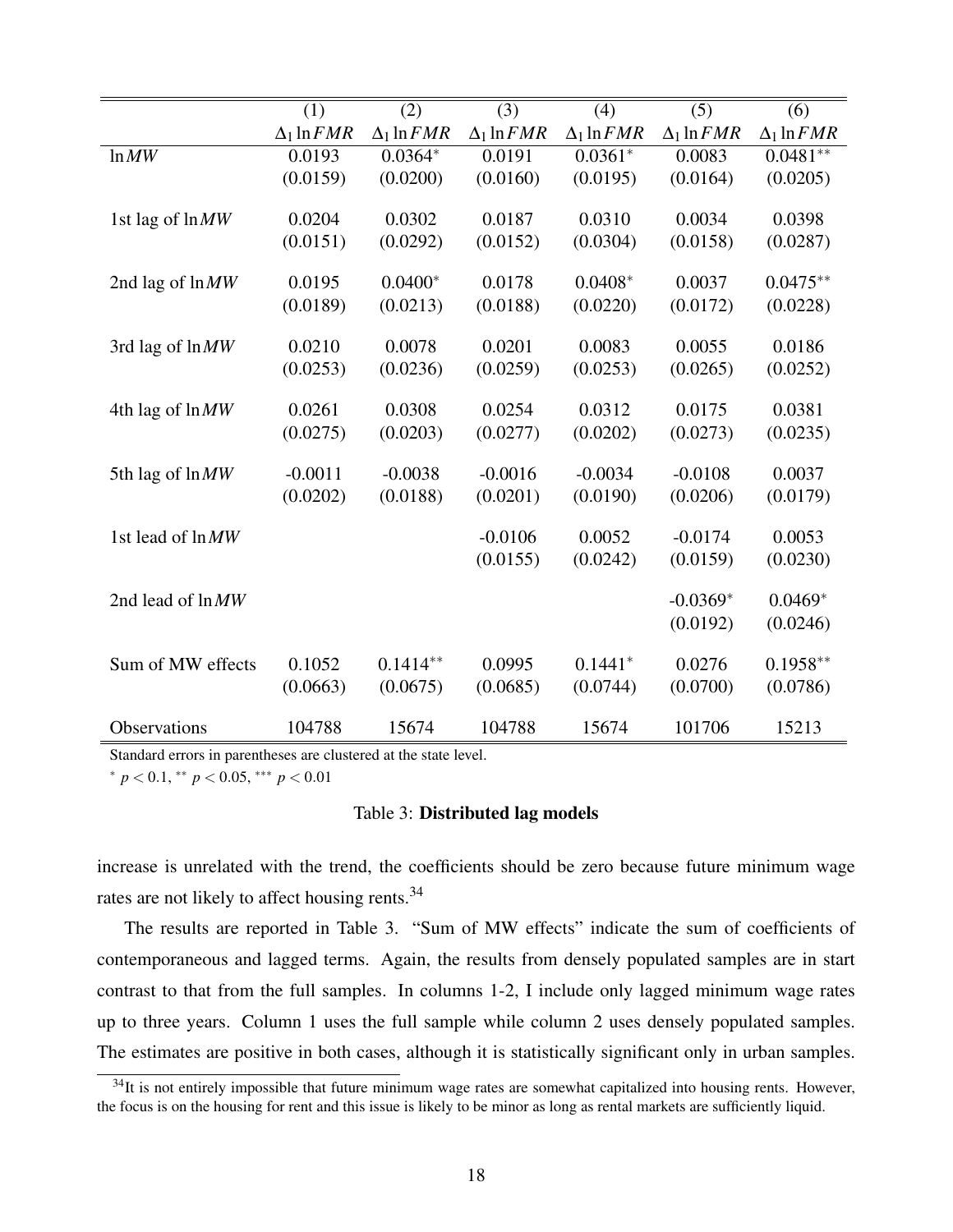Column 3 and 4 adds one lead term, and the results are almost the same. Note also that the coefficients of the 5th lag is closer to zero than other lagged and contemporaneous variables, implying that the full effect of minimum wages appears within five years.

The results are sharply different between the two cases in columns 5-6, where I include two lead terms.<sup>35</sup> The full sample case in column 5 has much lower coefficient than columns 1 and 3. On the other hand, in the densely populated sample in column 6, the effect is increased up to 0.196 with statistical significance at 5% level. Since the inclusion of leads are likely to control for the presence of pre-trends, the positive coefficient for the full sample case in column 1 may be driven by the trends rather than the true policy impact. On the other hand, the positive impact in urban counties are strengthened by the same modification to the model, implying that it indeed captures the true impact of minimum wages. Overall, the distributed lag model predicts that the rents are 1.4%-2% increased in urban areas after 10% increase in minimum wage rates.

Overall, I conclude that in urban areas, minimum wage hikes have a gradual dynamic impact on housing rents. In total, 10% increase in the minimum wage induces around 1-2% increase in housing rents. In light of Proposition 1 and 2, the positive impact on rents implies that at least some minimum wage workers benefit from the minimum wage increase. Thus, even considering the potential detrimental effect on employment, minimum wage hikes in region *i* increase the WTP of some workers to live in region *i*. However, the rent increase may harm some group of workers in urban areas, implying that one should be careful about the housing affordability of low-income households in urban areas.

In Appendix C.1.4, I estimate the model without log-transformation to obtain estimates of the monetary marginal WTP about 1\$ increase in real minimum wages. While specifications without logtransformation may be vulnerable to extreme values in OLS estimation, results resemble the patterns in specifications with log-transformation. In the long-difference specification with five-year time span, the estimated marginal WTP is \$30. To assess its magnitude, consider a full-time minimum wage worker with the labor supply of 160 hours per month. Then, without any behavioral response and induced unemployment, it increases the WTP by 160, which is the increase in the monthly earnings. Thus, for such a worker,  $(160\$  - 30\\$)/160\\$  $\simeq 81\%$  of the benefits are lost for some reason, such as job destruction effects of minimum wages. This fraction is likely to be an upper-bound of the lost benefit. Note first that the estimated benefit of 30\$ is a lower-bound estimate of the true benefit due to housing supply increase and migration costs (Proposition 1). Moreover, the total benefit might be less than 160\$. For example, if minimum wage hikes induce unemployment, it would be less than 160\$. Another possibility is that minimum wage workers tend to work less than the full-time, since many of

<sup>35</sup>Including three lead terms hardly changes results.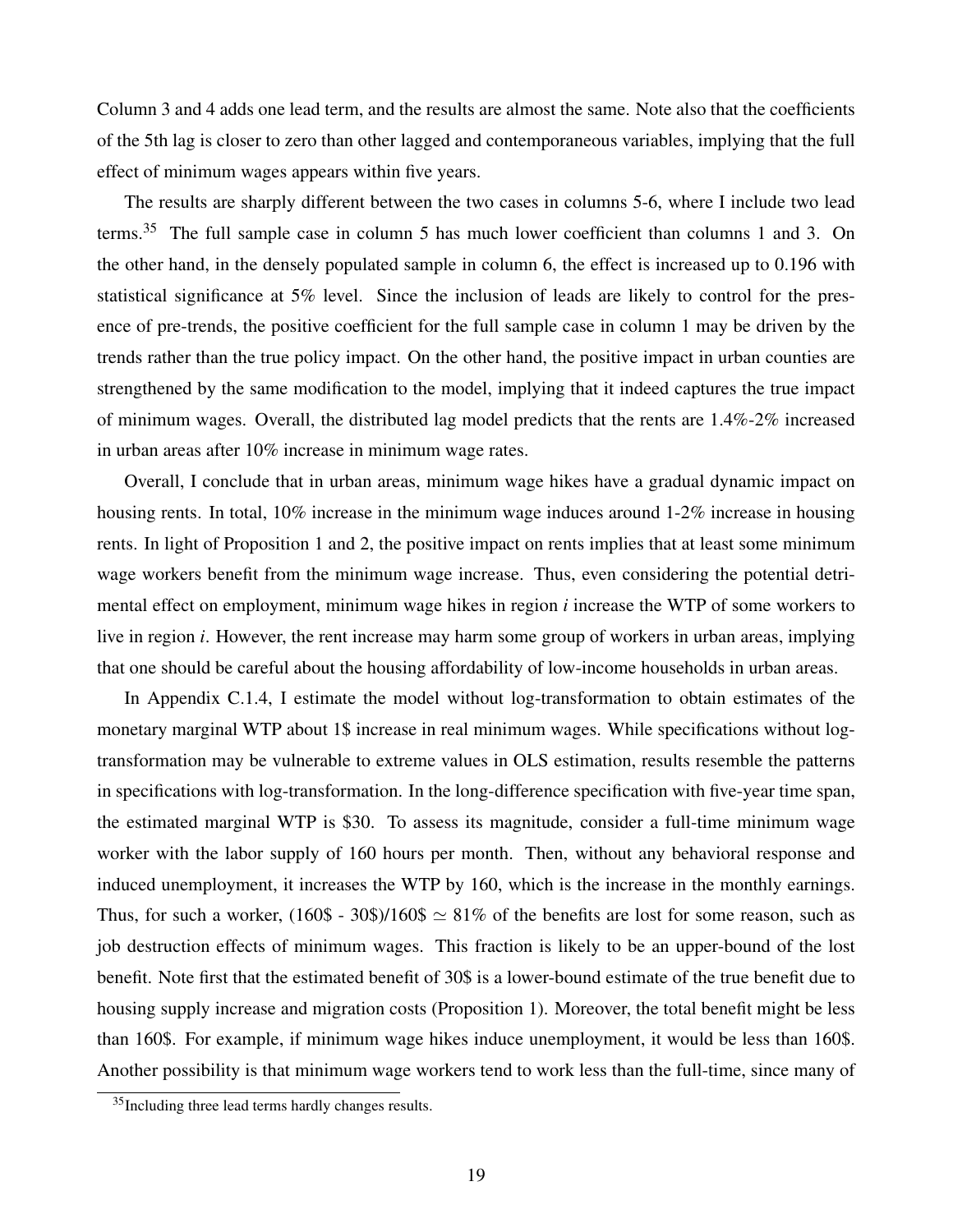them are secondary wage earners such as students.<sup>36</sup> Thus, even in a quite conservative estimate, the side-effects of minimum wages are not large enough to reduce workers' welfare and keep around 20% of the total benefits.

The results also show that some benefits of minimum wage hikes unintentionally goes to owners of urban residential properties. If minimum wage workers in urban areas spend a third of their budget on housing, around  $2\%$ -6% of increased earnings go to homeowners.<sup>37</sup> The size of this incidence may be arguably not very large, but still a non-negligible amount. Moreover, it is even larger if households spend more fraction of earnings on housing or they face job-destruction effect of unemployment. Note that positive total dynamic impacts on rents indicate that the housing supply is not perfectly elastic even in the medium run. Policies to expand housing supply, such as de-regulation on housing markets and public housing provision, may curb rent increases and prevent the windfall gains on homeowners.

On the other hand, we find no impact on housing rents in rural areas. In light of the theory in Section 2, there are several ways to interpret this result. First, the negative impact of minimum wages may be more salient in rural areas than in urban areas. For example, suppose that jobs in cities are more productive but workers are paid below their marginal product for some reason. Since minimum wage hikes are likely to destruct jobs with low productivity, rural areas with low productivity may be disproportionately destroyed. In such a case, rural areas experience smaller impacts on housing rents. Second, housing supply may be more elastic in rural areas since there are utilized lands. Such elastic supply pushes the impact of minimum wages toward zero regardless of how minimum wages affect workers. Third, migration may be more inactive in rural areas due to high pecuniary or psychological migration costs.<sup>38</sup> For instance, residents in rural areas are more likely to be born in these areas and feel strong attachments to that region. If this is the case, the marginal worker who is indifferent between the particular area and other areas is insensitive to the difference in minimum wage rates, leading to the small capitalization of minimum wages. While these explanations are not mutually exclusive, the welfare implication is quite different. More specifically, the first case implies that rural residents suffer more from minimum wage hikes, while the second and third cases do not imply it. In the next subsection, I provide some evidence that the first explanation may be more relevant.

Before going to the next section, I comment on the possible concern that the positive impact on housing rents may seem inconsistent with the findings of Cadena (2014) and Monras (2018), who find that low-skilled workers "vote in one's feet" and move out of the states experiencing minimum wage

 $36$ On the other hand, the estimated benefit here does not include the benefit of behavioral adjustments. For instance, if workers attach high value to their leisure, minimum wage hikes may allow them to reduce the hours worked and greatly improve the welfare.

 $37$ In this back-of-the-envelope calculation, I assume no adjustment in labor supply and no unemployment.

<sup>38</sup>This case can be interpreted as high *g* in the model of Section 2.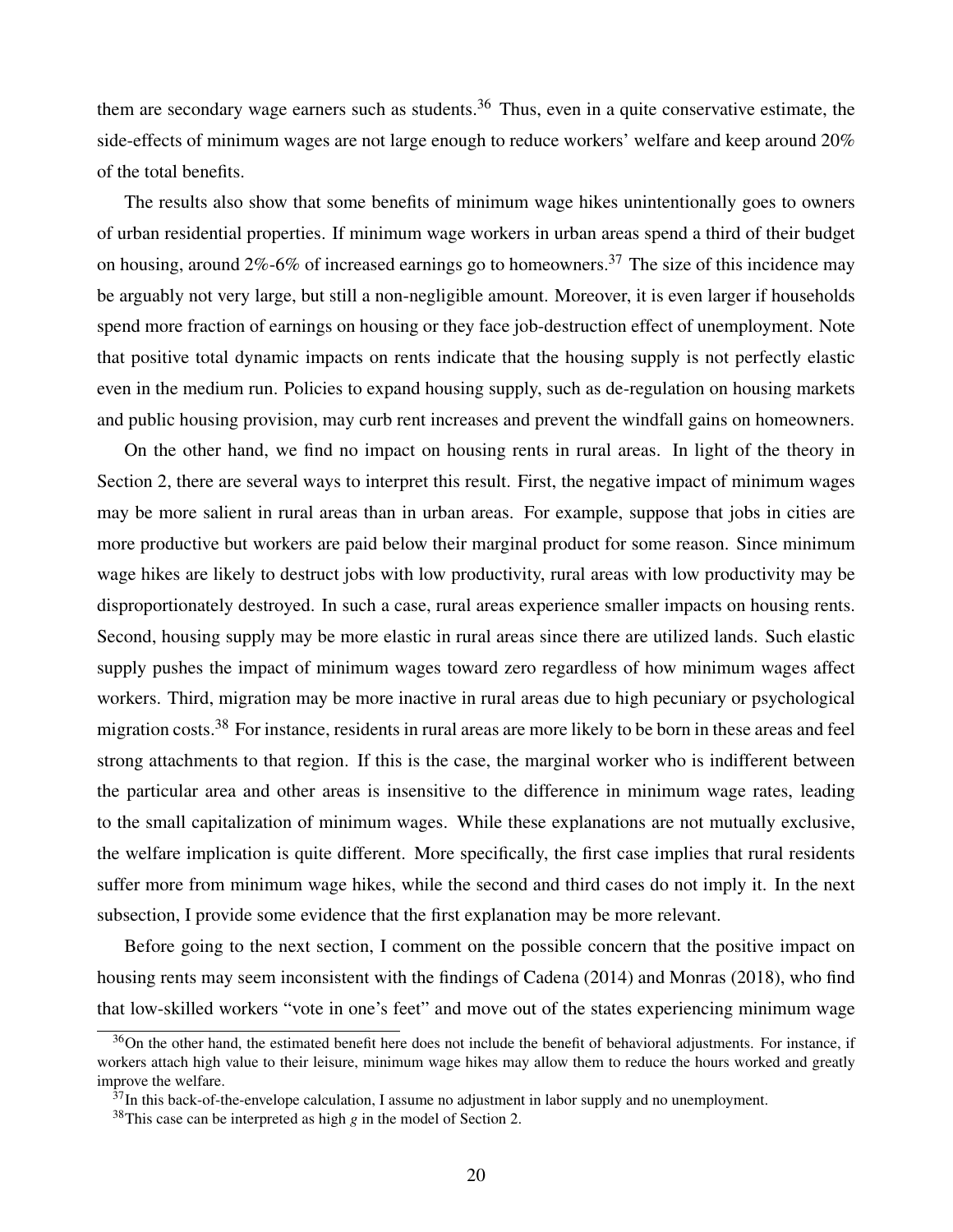hikes. Indeed, these results imply that a minimum wage increase is harmful by significantly destroying jobs. The difference may come from details of empirical specifications, as other studies document *positive* impact on the number of immigrants (e.g., Giulietti, 2014). That said, the positive response of rents may still seem somewhat contradictory to their results.

There are several possible ways to reconcile the positive impact on housing rents and the acceleration of the out-migration. First, as clarified in Corollary 1, the migration may exhibit a complex pattern in the presence of minimum wage workers' heterogeneity. If some disadvantaged group of workers suffers from unemployment caused by a minimum wage increase, they are harmed in two ways: reduced employment rate and increased housing costs. In such a case, these group of workers may move out to find a job and affordable housing. Emigration of some groups of workers may be driven by these responses of housing markets, not only by those of labor markets.<sup>39</sup> Second, out-migration might be driven by additional factors not included in the canonical model. For example, in contrast to my model and the models of Cadena (2014) and Monras (2018), workers may have a chance to migrate after seeing whether they are employed or not. In particular, the unemployed people may be more likely to move to seek a job (Greenwood, 1985). In such a case, the out-migration is likely to be more stimulated than these models predict.<sup>40</sup> Third, the increase in renters might be driven by workers who keep residing in the same prefecture but start renting a house. For example, students might choose to commute from their parents' house if the minimum wage rate is low, while they may live apart from their parents when it is high. In such a case, housing demand increases without cross-state migration responses observable in the data.

## 3.3 Heterogeneous Impacts by Race

Minimum wage workers can be divided into various groups by observable characteristics, such as gender and race. In this subsection, I present a heuristic but empirically implementable method to uncover group-specific welfare impacts of minimum wages on workers by using the results from Section 2.2. I then apply the method to reveal the heterogeneity with respect to race. The main advantage of this approach is the lax data requirement: Some aggregate-level housing rents data and characteristics of the housing markets (at least including the population level of each group) are sufficient. It is more heuristic compared with the attempts to uncover preferences by estimating discrete choice models using household-level information (e.g., Bayer, Ferreira, McMillan, 2007; Kuminoff, Smith, Timmins,

 $39$ In Appendix B, I present suggestive evidence indicating workers' heterogeneity in the Japanese context.

 $40$ To describe such a situation in my model, assume that the unemployed people can choose to leave the region to obtain a job in a rural area rather than staying in the region and earning nothing. In this case, housing cost increase promotes out-migration because it increases the cost of staying in the region without a job.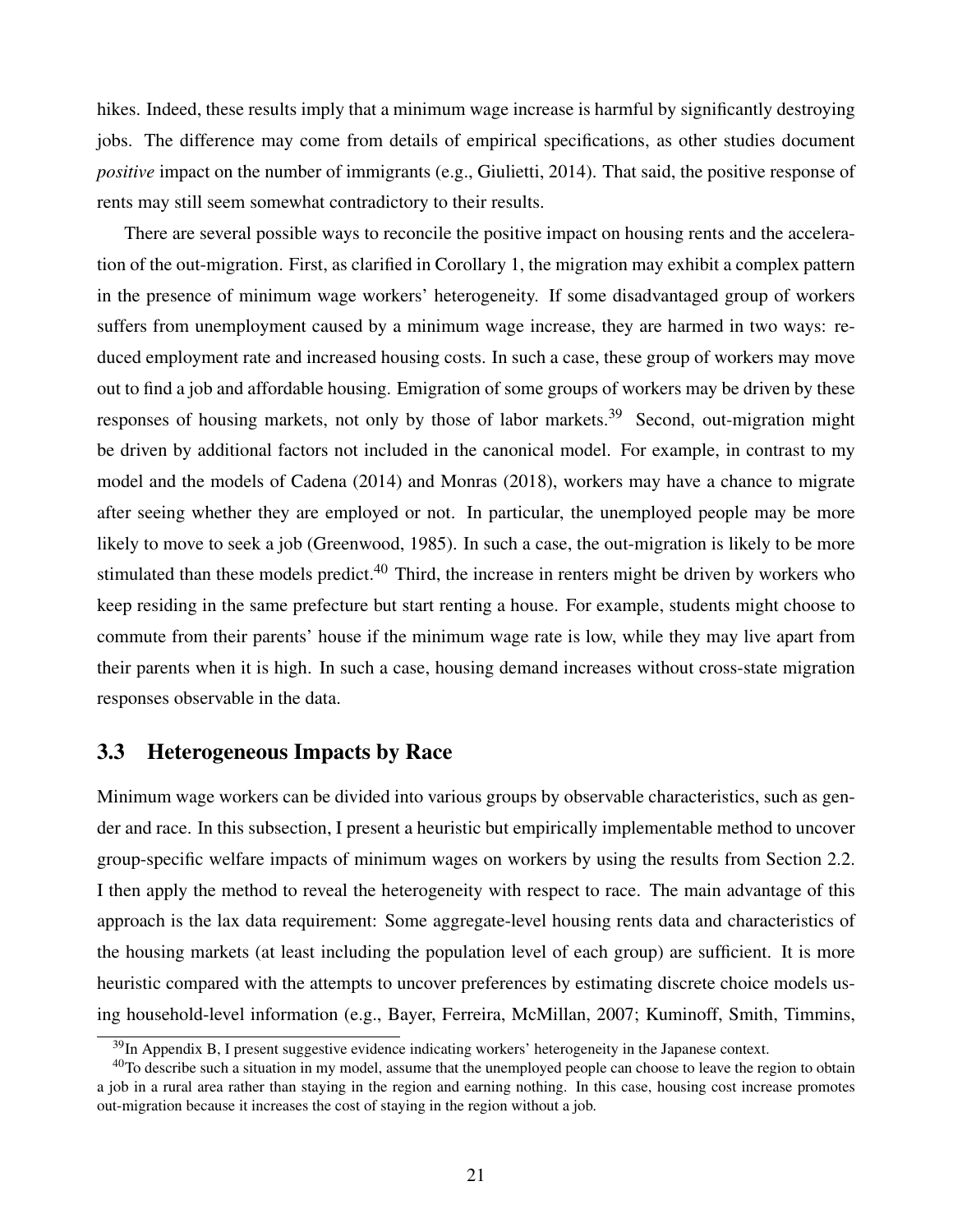2013), but still provide some information even when such a method is not applicable.

I start with the formula in Proposition 2 relating the marginal welfare impact and the impact on housing rents:

$$
\frac{\partial R_i}{\partial \underline{w}_i} = \sum_k (z_i^k \partial W T P_i^k / \partial \underline{w}_i).
$$

Multiplying  $\underline{w}_i/R_i$  to this,

$$
\frac{\partial \ln R_i}{\partial \ln \underline{w}_i} = \frac{\partial R_i}{\partial \underline{w}_i} \frac{\underline{w}_i}{R_i} = \sum_k \left[ z_i^k \left( \frac{\underline{w}_i}{R_i} \right) \frac{\partial WTP_i^k}{\partial \underline{w}_i} \right].
$$

Define  $\lambda_i^k$  as the ratio between the rent and the willingness-to-pay of group *k*, so that  $R_i \equiv \lambda_i^k W T P_i^k$ . I also assume that  $WTP_i^k$  is positive without loss of generality.<sup>41</sup> The above expression is now written as

$$
\frac{\partial \ln R_i}{\partial \ln \underline{w}_i} = \sum_k \left[ \left( \frac{\partial WTP_i^k}{\partial \underline{w}_i} \frac{\underline{w}_i}{WTP_i^k} \right) \left( \frac{z_i^k}{\lambda_i^k} \right) \right]. \tag{14}
$$

(14) suggests the way to uncover the elasticity of the willingness-to-pay in a linear regression framework. More specifically, if one defines explanatory variables  $\frac{z_i^k}{\lambda_i^k} \ln \underline{w}_i$  for each *k*, then the associated coefficient corresponds to the elasticity of the WTP with respect to minimum wage rates <sup>∂</sup>*W T P<sup>k</sup> i* <sup>∂</sup>*w<sup>i</sup> wi*  $\frac{w_i}{WTP_i^k}$ . In practice, the elasticity  $\frac{\partial WTP_i^k}{\partial w_i}$ *wi*  $\frac{w_i}{WTP_i^k}$  may be heterogeneous across regions *i*. While it is an important point, to focus on the heterogeneity across different groups of workers, I simply assume away such heterogeneity.

The next problem is about how to obtain information on  $z_i^k$ . While exactly knowing it is difficult,  $z_i^k \equiv g_i^k / \sum_k g_i^k$  is closely related with the population share of group *k* in that region since *g* is the mass of marginal workers indifferent between region *i* and other areas. One heuristic way to construct the explanatory variables is to define  $z^k$  as the population share of group  $k$  by assuming that the mobility cost is the same for every group. Further assuming that  $\lambda_i^k$  does not differ much across regions and groups, about which I have no available dataset, the estimated coefficients are directly comparable across groups to determine which group of workers benefited or suffered. Since this approach is adhoc in nature and rely on strong assumptions, it is important to investigate the sensitivity of results to alternative views on *g* and  $\lambda$ .<sup>42</sup>

Note also that this approach estimates the size of the welfare impact relative to that of another group. As long as the magnitude of  $\lambda$  is unknown, the absolute size of the benefit is not identified.

 $^{41}$ From (9),  $WTP_i^k = \overline{u}^k - \overline{\theta}_i^k$  $i<sub>i</sub>$ . Note that  $WTP_i^k$  is the benefit of residing in region *i net of* the housing costs.

 $42$ In my context, blacks may be more likely to be a minimum wage worker. They may also have lower migration costs (e.g., Diamond, 2016). These considerations increase  $z_i^{black}$ . On the other hand, it can also be argued that blacks are generally poorer and have higher expenditure share for housing, implying high  $\lambda^k$ . As a robustness check, I multiply the population of whites or blacks by 1.5 and construct weights using the same procedure as the baseline case. It yields similar conclusions.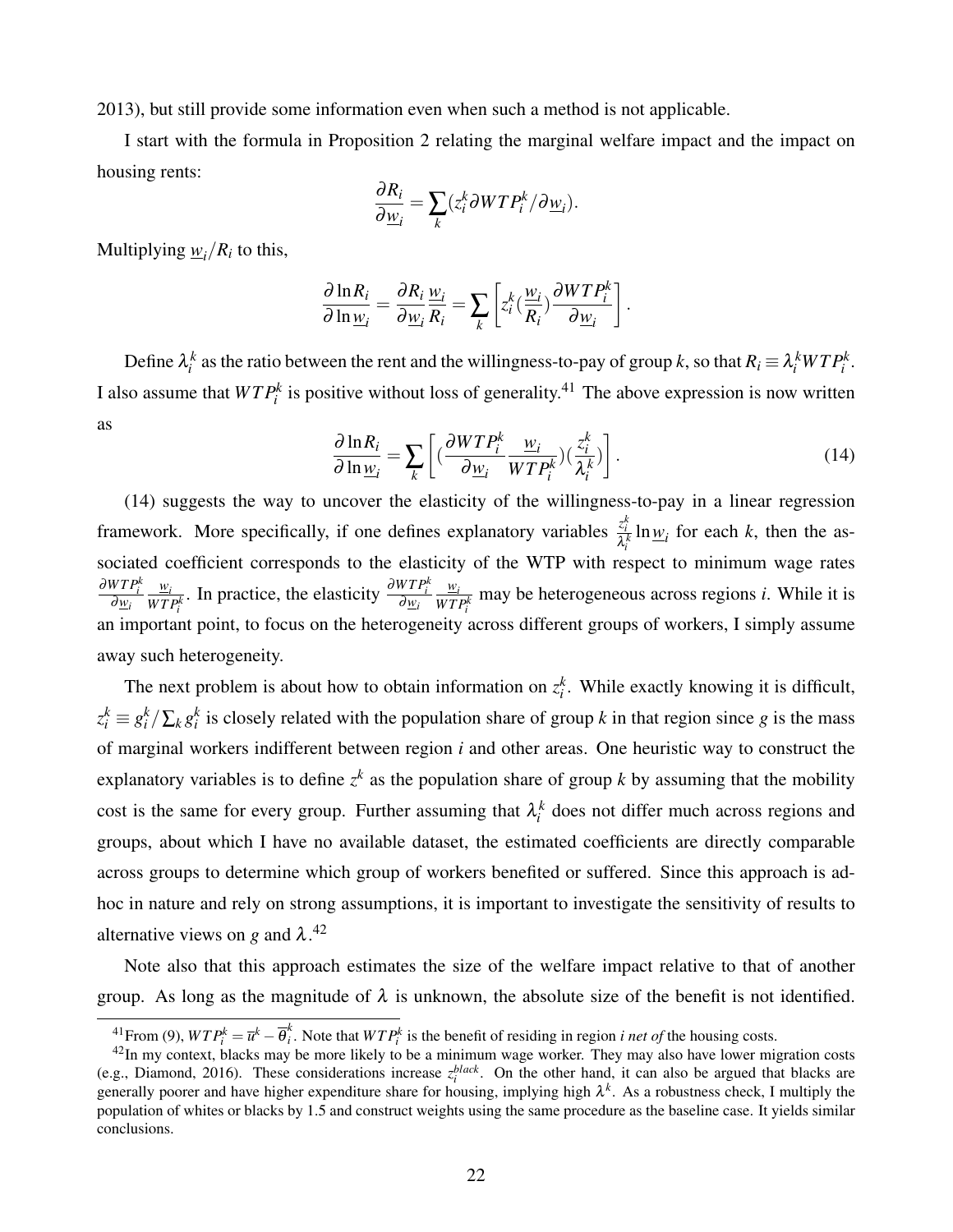|                     | (1)                | (2)                   | (3)                              | (4)                | (5)                                 |
|---------------------|--------------------|-----------------------|----------------------------------|--------------------|-------------------------------------|
|                     | $\Delta_1 \ln FMR$ | $\Delta_2 \ln FMR$    | $\Delta$ 3 ln $FMR$              | $\Delta_4 \ln FMR$ | $\Delta$ <sub>5</sub> ln <i>FMR</i> |
|                     |                    | Panel A: Full samples |                                  |                    |                                     |
| Whites              | 0.0087             | 0.0018                | $-0.0194$                        | $-0.0241$          | $-0.0111$                           |
| $(\beta_{whites})$  | (0.01753)          | (0.0206)              | (0.0264)                         | (0.0279)           | (0.0331)                            |
| <b>Blacks</b>       | 0.0659             | $0.1298***$           | $0.2120***$                      | $0.2796***$        | $0.4095***$                         |
| $(\beta_{blacks})$  | (0.0569)           | (0.0438)              | (0.0469)                         | (0.0538)           | (0.0775)                            |
| <b>Observations</b> | 104788             | 101706                | 98624                            | 95542              | 92460                               |
|                     |                    |                       | Panel B: Densely populated areas |                    |                                     |
| Whites              | 0.0351             | 0.0425                | $0.0674*$                        | $0.0925*$          | $0.1209*$                           |
| $(\beta_{whites})$  | (0.0301)           | (0.0382)              | (0.0406)                         | (0.0499)           | (0.0607)                            |
| <b>Blacks</b>       | $-0.0130$          | 0.0288                | 0.0611                           | 0.0730             | 0.1021                              |
| $(\beta_{blacks})$  | (0.0390)           | (0.0504)              | (0.0723)                         | (0.0892)           | (0.1080)                            |
| <b>Observations</b> | 15674              | 15213                 | 14752                            | 14291              | 13830                               |

Standard errors in parentheses are clustered at the state level.

<sup>∗</sup> *p* < 0.1, ∗∗ *p* < 0.05, ∗∗∗ *p* < 0.01

#### Table 4: Long-differences specifications: Heterogeneity by Race

This is due to the log transformation of variables. Indeed, directly estimating the formula in Proposition 2 uncovers the monetary WTPs. While taking logs is useful to mitigate the effect of extreme values in using OLS, in this case it comes at the cost of the interpretability of results. In Appendix C.1.4, I estimate the specifications without log transformation.

I now use this method to investigate the racial heterogeneity in the evaluation of minimum wage hikes. I focus on whites and blacks and calculate the relative population share of these two racial group for each county, using 2000 census.<sup>43</sup> The regression equation is an extension of the long-differences specification with the following form:

$$
\Delta_r \ln(FMR)_{it} = year_t + \gamma_i \cdot r + \beta_{whites} (\Delta_r \ln(MW)_{it} \cdot z_i^{whites}) + \beta_{blacks} (\Delta_r \ln(MW)_{it} \cdot z_i^{blacks}) + \varepsilon_{it}.
$$
 (15)

 $\beta_{white}$  is  $\frac{1}{\lambda_{white}}$ <sup>∂</sup>*W T Pwhite* <sup>∂</sup>*w<sup>i</sup>*  $\frac{w_i}{W T P^{white}}$  and the analogous expression holds for  $\beta_{black}$ . As long as  $\lambda$  is similar, the estimates indicate the heterogeneity in the welfare impact of minimum wage hikes.

I report the results in Table 4 with various time spans *r*. Panel A shows the substantial heterogeneity between whites and blacks. While whites do not seem to experience welfare gains, blacks benefited substantially. Note that we have no statistically significant impact in Table 1 assuming homogeneous minimum wage workers. Thus, the previous finding is driven by the null effect on white people, which

 $\frac{43}{i}$ Thus,  $z_i^{whites} = \frac{\#whites}{(\#whites + \#blacks)}$  for each county *i*, and  $z_i^{blacks} = 1 - z_i^{whites}$ . Table C.1 provides the summary statistics.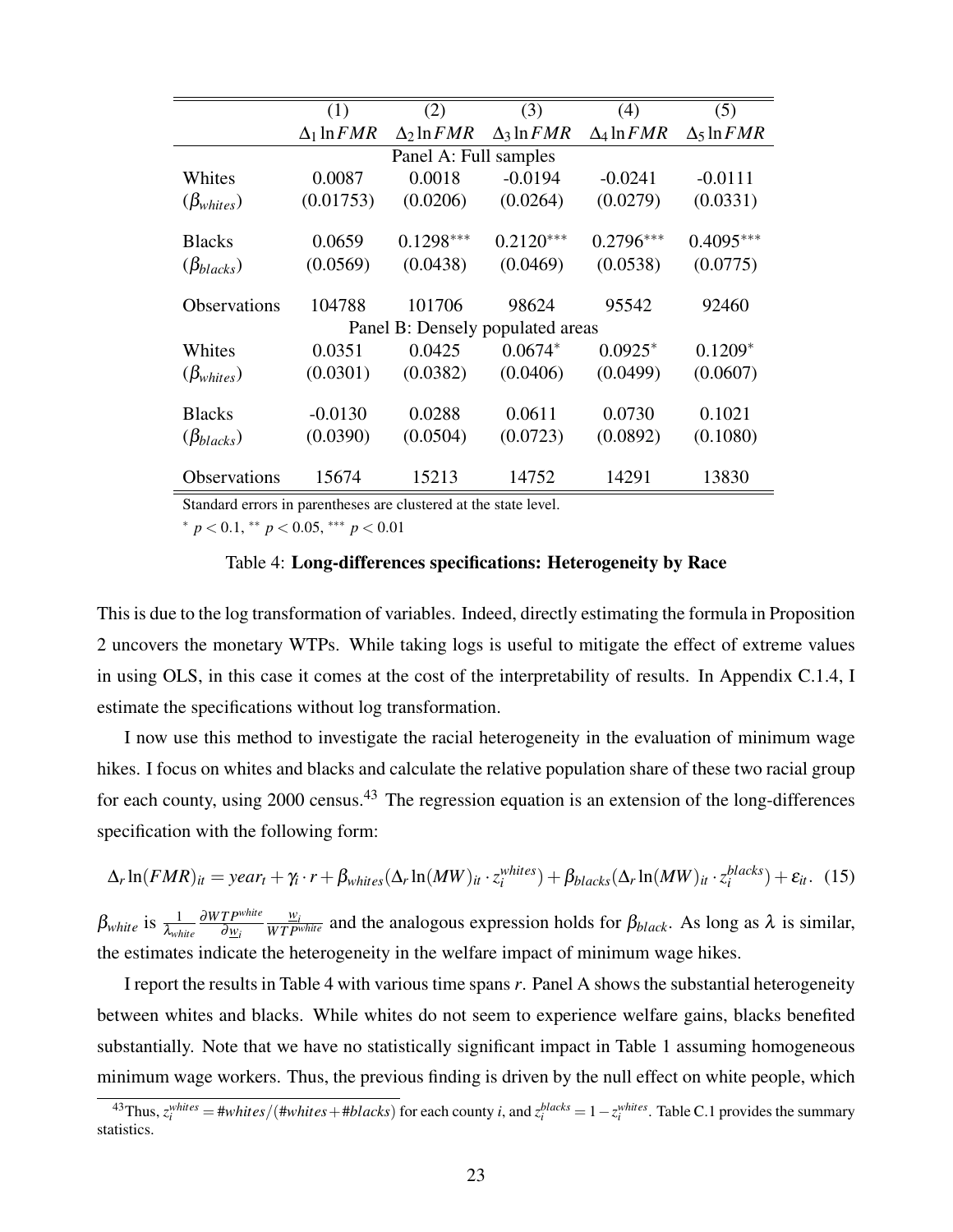constitute the majority. Even though blacks benefit from the minimum wage increase their small population share masks its impact on rents. However, in counties with large black population share, the rent increase is observed.

The positive impact on black minimum wage workers in the full sample implies that the null impact found in Table 1 is unlikely to be driven by elastic housing supply or high migration costs in rural areas. As long as these elements affect both whites and blacks in the similar way, one expects to see no impact on housing rents since they negate the capitalization itself. However, Table 4 indicates the benefit received by blacks are indeed capitalized into housing rents, rejecting that these factors are important. Thus, the null impact in the full sample does imply the null impact on welfare, not the failure of the capitalization mechanism.

Panel B confines the sample to densely populated counties. Here, although the estimates on blacks are imprecise, both whites and blacks seem to have benefited almost equally. This pattern suggests the considerable heterogeneity of local labor markets between urban and rural areas (c.f., Moretti, 2011).<sup>44</sup> For example, this pattern is consistent with the premise that black people face worse labor market conditions and engage in minimum wage jobs in rural areas than in urban areas. It is also consistent that whites are more likely to lose jobs in rural areas than in urban areas. While my analysis does not reveal the mechanism behind the heterogeneity, it underscores the importance of local labor market conditions in assessing the desirability of minimum wages. It also implies that in urban areas, blacks may be harmed by the minimum wage increase because they suffer from the increased housing cost. In urban areas, minimum wage increase attracts whites and housing rents increase. However, without large improvement for blacks' labor market conditions, this effect might outweigh the benefit for blacks.

In Table 4, positive impacts become more salient as the time span expands. This pattern reinforces the premise that minimum wages have a dynamic impact on the housing market. Even if one focuses on racial subgroups, this dynamic pattern is robustly observed. Such a dynamic pattern also implies that the heterogeneity in the estimated coefficients is driven by the welfare impact of minimum wages, not by other reasons such as the housing expenditure share relative to the WTP  $(\lambda^k)$ . Since  $\lambda^k$  is not affected by the size of the time span, the heterogeneity in  $\lambda^k$  alone does not explain such a dynamic pattern.

In Appendix C.1.4, I show that the results are similar without applying log-transformation and present the estimates of monetary WTPs.

<sup>44</sup>There may also exist heterogeneity in the housing market. For example, Early, Carrillo, and Olsen (2019) show that black households pay higher rents for identical housing than white ones.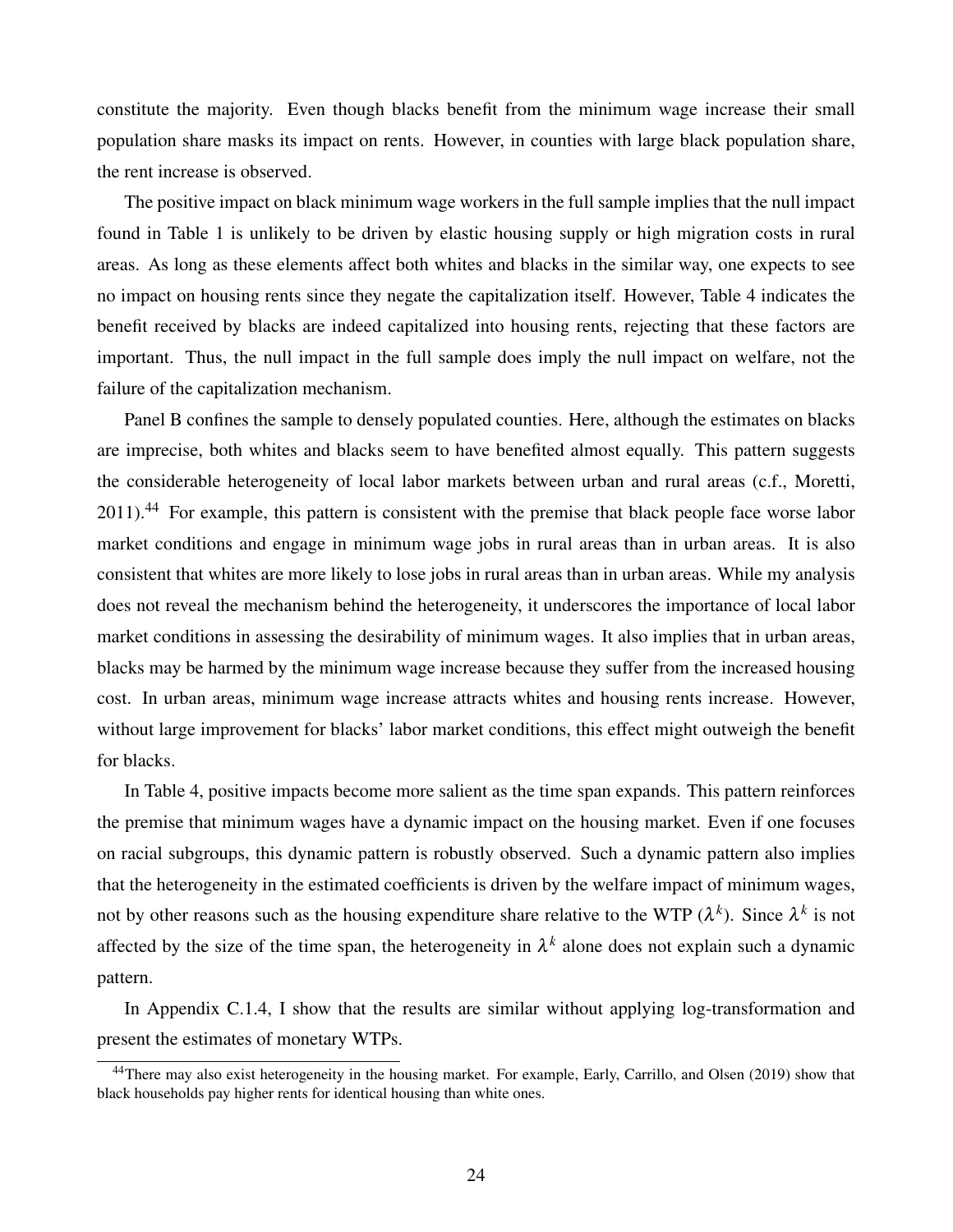## 4 Evidence from Japan

I have seen that at least in urban areas of the United States, minimum wage increase has a positive impact on housing rents. I investigate the external validity of this result using Japanese data. As we see later, Japan has exogenously increased minimum wage rates in many urban areas. Thus, if the positive impact on housing rents is observed by exploiting this variation, it could support the positive impact of minimum wages in urban areas. Confirming this pattern in completely different contexts and data reinforces the external validity of the previous findings. Moreover, Japanese institutional setting and features of the housing market provide several unique advantages, as I describe below.

### 4.1 Data

#### 4.1.1 Housing Rents

I first describe my data and some features of Japanese housing market. I focus on Japanese rental apartments market from October 1, 2002 to September 30, 2013.<sup>45</sup> Thus,  $t = 2002,..,2012$ .

The Japanese rental apartment market is mainly for non-rich people and suitable for detecting the effect of minimum wages on housing markets. Although some units are aimed at families, Japanese rental markets are primarily for singles and couples, because non-poor families with children typically own a house or an apartment unit. Moreover, Japanese market-based housing assistance program is much less extensive than the United States and the supply of public housing is limited, implying that many minimum wage workers have to rely on the market without any subsidies.<sup>46</sup> Thus, the rental apartment market is likely to reflect the true effect of redistributive policies.

The data contains all apartments posted on At Home, which is one of the most popular on-line real estate search engines in Japan. At Home covers all prefectures in Japan and deals with a wide variety of rental apartments. However, since the dataset is not a random sample of all apartments for rent in Japan, the representativeness may not be guaranteed. Although At Home covers various apartments and this problem is unlikely to be very serious, this point should be kept in mind in interpreting the

<sup>45</sup>This is because Japanese minimum wage in year *t* is implemented from around October and is effective until September of year  $t + 1$ . Thus, I call an observation during October 1 of year t and September 30 of year  $t + 1$  as an observation in year *t*. Strictly speaking, there is a slight timing difference in the implementation across prefectures, but I do not consider such difference because minimum wage rates have already been determined on October 1. Moreover, since the data is about posted advertisement, the actual transaction must occur with some time lag. Thus, it is highly likely that advertisers consider the market conditions at the time of the transaction in posting advertisements. In this paper, I avoid unnecessary complications and use minimum wage rate in year  $t$  to explain rents during October 1, year  $t$  and September 30, year  $t + 1$ . See Appendix C.2.1 for the rationale of this time period.

<sup>46</sup>Only the unemployed are applicable to the housing assistance program, called *juutaku kakuho kyu-fu kin*. This program is not very well-known and likely to be underutilized. Moreover, the length of the program is usually three months and cannot be extended for more than nine months.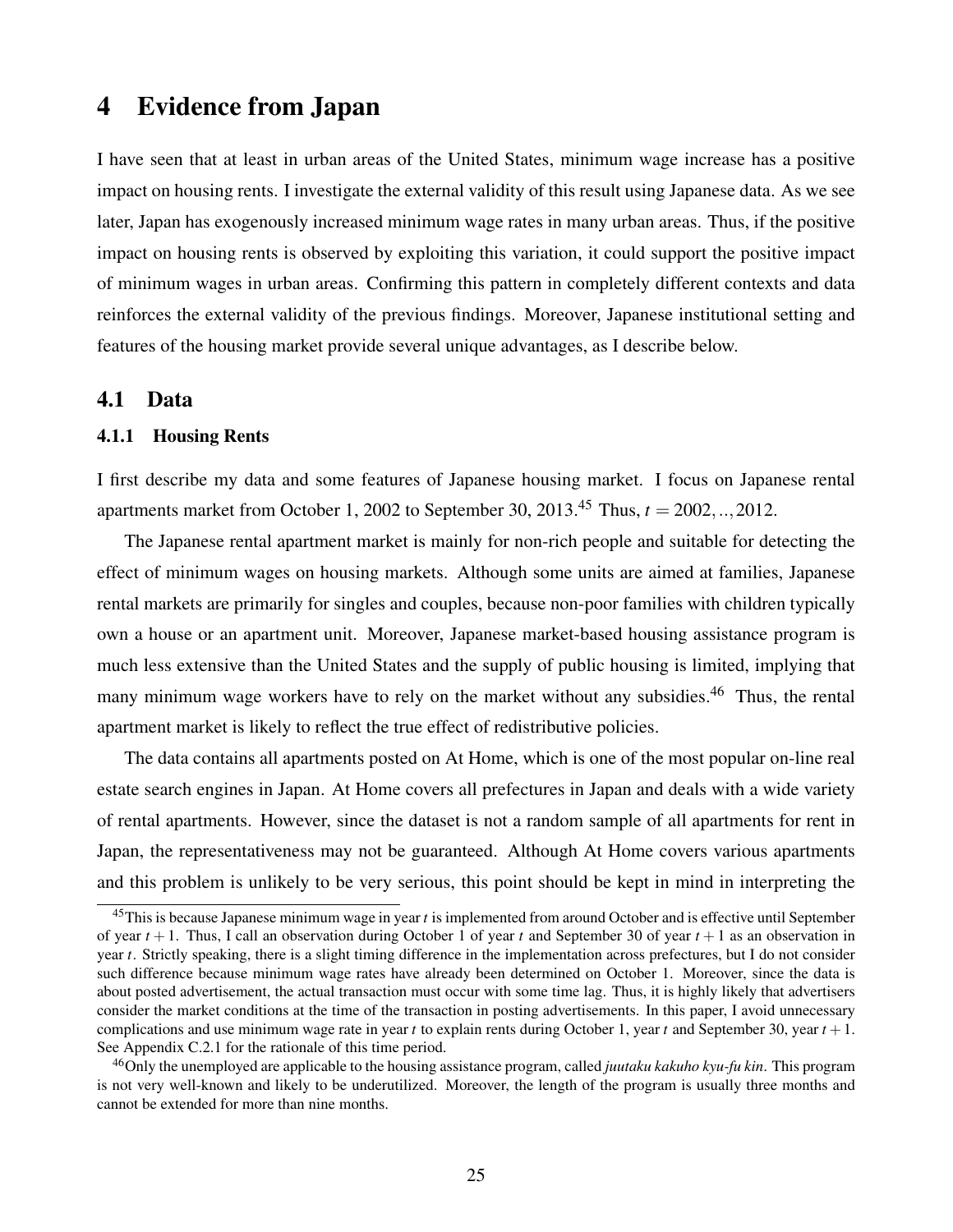results. For each apartment unit, the dataset records the posted monthly rent, the prefecture in which the apartment is located, the floor on which it is located, construction year, square footage, and the material with which the apartment is made. Unlike FMRs, utility costs are not included in the rents.<sup>47</sup> The unit of the observation is the posted advertisement and so the rent may not necessarily equal to the transaction price. However, the posted price should play a very important role in determining the transaction price, implying that it is useful in investigating whether minimum wages affect rents. To mitigate the effect of mis-recorded values, I delete certain outliers and eliminate duplicate observations in the raw data to the extent possible.<sup>48</sup> Summary statistics on apartments are provided in Table C.5.

Unfortunately, I do not have data on renters' information because the observational unit is each apartment advertisement posted on the on-line real estate search engine. Thus, I cannot directly observe which apartment rooms are occupied by minimum wage earners and are more likely to be affected by the minimum wage rates without making further assumptions. However, a unique feature of Japanese apartments is quite helpful in determining which apartments are likely to be rented by minimum wage workers. Specifically, I exploit the fact that Japanese apartments depreciate very fast compared with those of other countries. Here, I discuss the significance of the depreciation and its background.

Generally speaking, Japanese residential structures depreciate very fast. Yoshida (2016) quantitatively finds that residential properties annually depreciate at around 7% in Japan, in contrast to 1% in the United States. There are several possible explanations for the difference, but one of the most important reasons might be the construction material. In Japan, most apartments are made of woods and light-gauge steel.<sup>49</sup> In my data, more than  $85\%$  of the apartments in my sample are made of these materials. They are cheap but not very durable.<sup>50</sup> Indeed, they depreciate very fast: legally, they are completely depreciated within 20–40 years, depending on the structure of the buildings.<sup>51</sup> Such buildings are not likely to go through major repairs and renovations, and they are typically demolished when they are sufficiently damaged. The absence of major renovations implies that most unobserved quality of the apartment, such as the quality of the interior, the exterior, infrastructure, fire and earthquake resistance, and sanitation, are quite accurately predicted by the age of the apartment. This feature is helpful in my identification strategy because the observable age of the building is a strong predictor of

 $47$ It may slightly inflate the estimated elasticity compared to the the case of FMRs as long as utility costs are unrelated with housing demand.

<sup>48</sup>See Appendix C.2.1 for the details.

 $^{49}$ In Japan, more durable, high-rise buildings for residence are called "mansions" and they are differentiated from apartments. I focus on apartments throughout this paper.

 $50$ It is partly due to the frequent revision of Japanese construction standards. Since apartments built under old standards are less valued, it leads to frequent destruction. The frequent destruction may also come from people's strong preference toward newer housing due to changes in lifestyles and other reasons.

<sup>&</sup>lt;sup>51</sup>I exclude apartments made of reinforced-concrete, which are rare except in Okinawa prefecture, because they are more durable than typical apartments in Japan.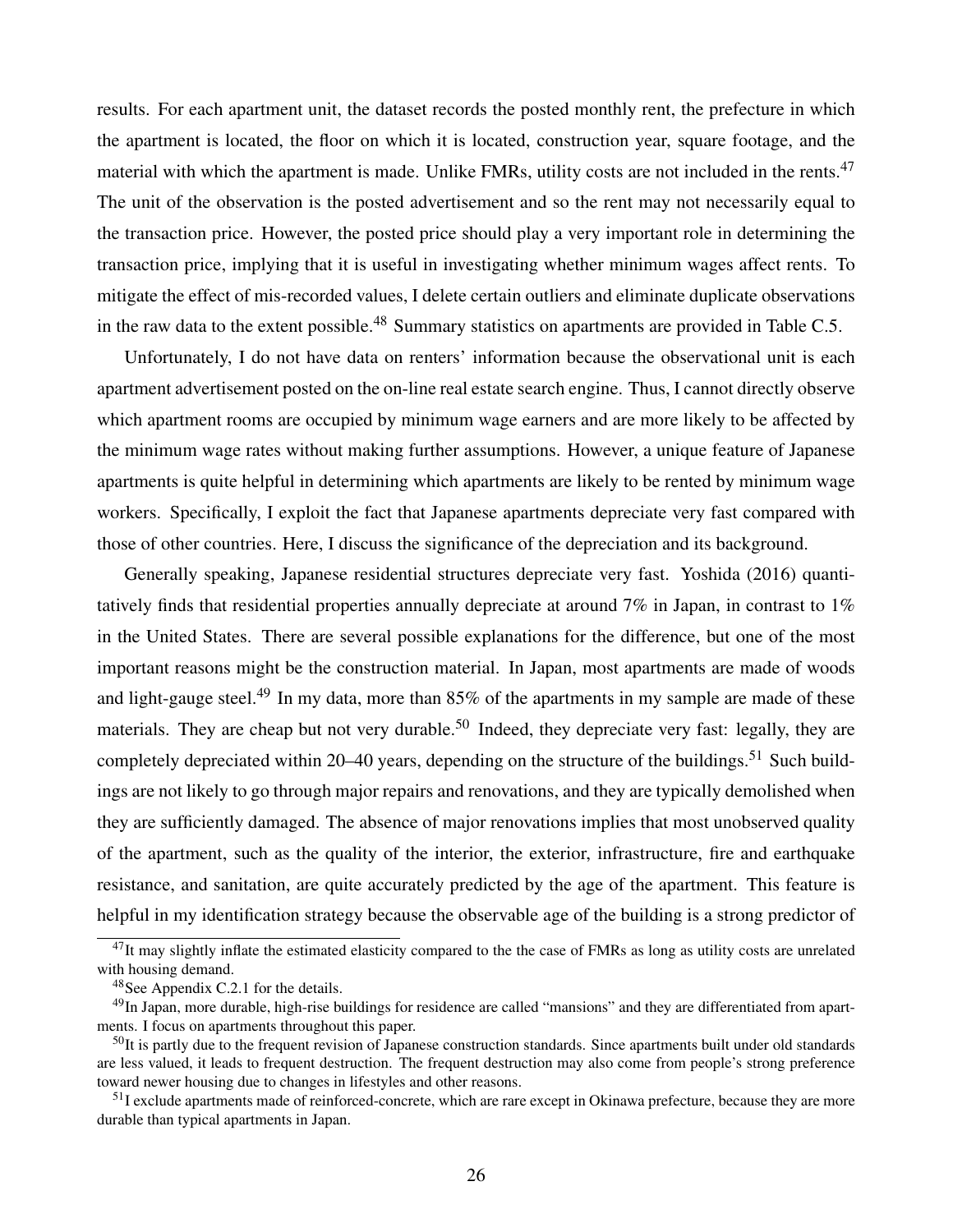the unobserved quality of the apartment unit.<sup>52</sup>

To confirm this point in my data, I conduct a simple regression analysis to predict housing rents.<sup>53</sup> The result shows that, even controlling for observable characteristics, rent decreases by around 1% as the building becomes one year older. A thirty-year-old apartment room, which is around the 95th percentile of my sample, is approximately 30% cheaper than a new apartment. This result confirms the conjecture that in the Japanese rental housing market, the age of the apartments is a very strong predictor for the housing quality.

Given the large price difference by apartments' age, it is highly likely that minimum wage workers who are affected by the minimum wage increase sort into old apartments while non-minimum wage workers sort into new apartments. Housing quality, which includes cleanliness, safety, and the appearance of the building, are generally deemed as normal goods. Given the significant price difference, such a sorting mechanism seems to be working strongly. In the empirical analysis, after controlling for observable characteristics, I use apartment age as a proxy for the overall housing quality and regard it as the intensity of the treatment in testing the effect of the minimum wage increase. Then, I allow for a heterogeneous impact of minimum wages on new apartments and old apartments.

#### 4.1.2 Minimum Wages in Japan

In Japan, there are forty-seven prefectures, and each of them has a different minimum wage rate. There is no difference in the minimum wage rate within a prefecture.<sup>54</sup>

I first explain how minimum wage rates are determined in Japan and then discuss how it is useful in identification by significantly mitigating policy endogeneity.<sup>55</sup> In particular, one may expect that a local government is likely to raise its minimum wage rate when the housing cost is increasing to support the poor, which is likely to upwardly bias the effect of the minimum wage increase on apartment rents. Such policy endogeneity was not likely to be the case in Japan during the relevant period.

The Japanese minimum wage setting is highly centralized and unresponsive to trends in local housing markets. Japanese prefectural minimum wages are determined by the following process. First, the

 $53$ The regression equation is

$$
\ln(\text{rent})_{ijt} = \delta age_i + \beta X_i + \text{pref}_j + \text{year}_t + \varepsilon_{ijt},
$$

<sup>54</sup>Strictly speaking, different minimum wage rates are applied for some specified types of jobs. In this paper, I focus on the effect of the generally applied minimum wage rates.

<sup>55</sup>See Kambayashi, Kawaguchi, and Yamada (2013), Aoyagi, Genelli, and Tawk (2016), and Hara (2017) for more details about the centralized nature of minimum wage settings in Japan.

 $52$ Note that I do not have information on housing quality in FMRs data. Japanese data allows me to explicitly control for housing quality measured by apartments' age and other observable characteristics.

where  $X_i$  are apartment-level control variables,  $pref_i$  are prefecture fixed effects, and *year*<sub>*t*</sub> are time fixed effects.  $X_i$ includes the square footage of apartment *i* and its square, which floor the apartment unit is on, and the material of which the apartment is made.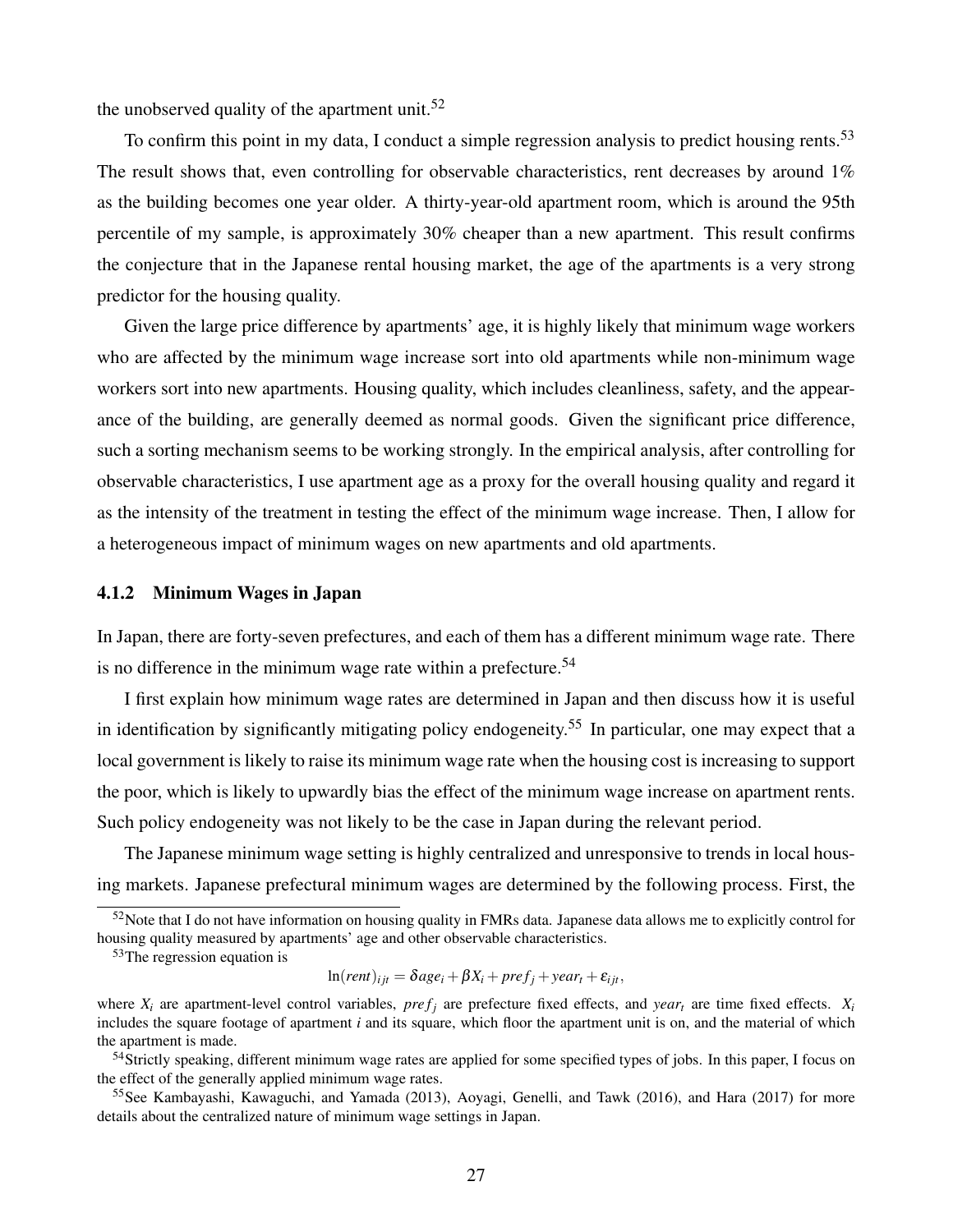

Figure 1: Japanese Prefectural Minimum Wage Rates: 2002–2012. *Notes:* The figure shows the trends of nominal minimum wage rates for each of 47 Japanese prefectures during 2002-2012.

central government classifies prefectures into four categories, and it assigns the targeted amount of minimum wage increase to each category. The categorization is reviewed only once in five years and changes in the classification are rare, implying that the classification is not sensitive to prefectural trends. Given the targeted rate, local governments can make fine-adjustments to the minimum wage increase. A concern for the endogeneity is that local governments may take into account trends in housing markets. However, the targeted rate explains almost all variations of the actual minimum wage increase, and local economic factors, such as local shocks to housing market, are not well-considered (Tamada, 2011). In this sense, although there is local variation of minimum wage rates across prefectures, the Japanese minimum wage setting is similar to a centralized system and almost unaffected by the trends of local housing markets.

Moreover, from 2007 to 2012, a new consideration took the primary role in setting minimum wages due to the national policy change, which further reduces the concern about the endogeneity. As explained in detail in Kawaguchi and Mori (2013) and Hara (2017), during the period, the primary consideration in setting the minimum wage rate became closing the gap between the quality of life of minimum wage workers and people relying on public assistance (*seikatsu-hogo*). As a result, since 2007, prefectures with large earnings gaps between minimum wage workers and public assistance recipients experienced larger increase in minimum wage rates to ensure that minimum wage workers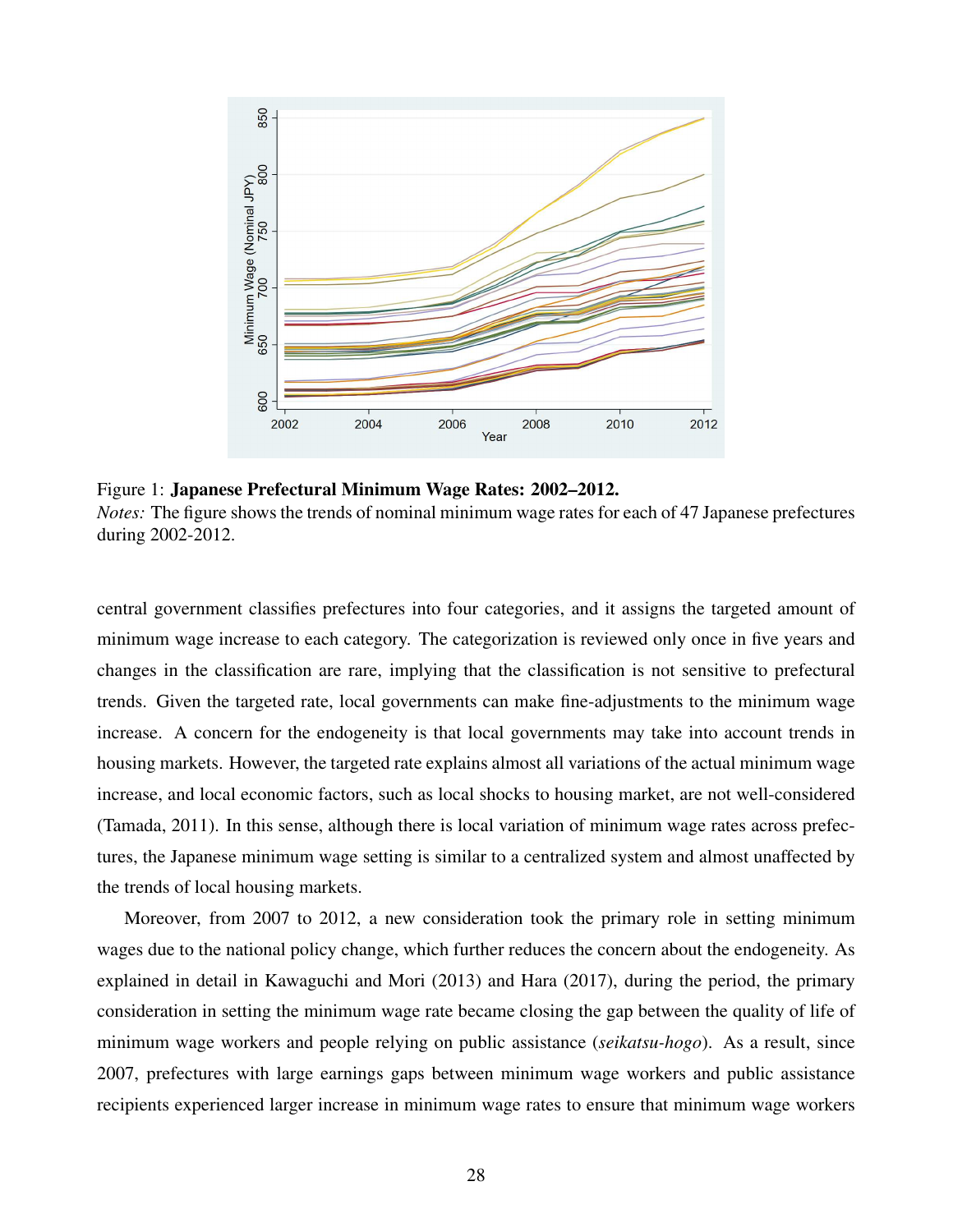

### Figure 2: Relative increase of prefectural minimum wage.

*Notes:* The map shows the minimum wage rates in 2012 divided by those in 2002. A prefectured is colored if it experiences more than a 9% percentage-points or larger relative minimum wage increase than the prefecture with least relative minimum wage increase. The map is created by the command 'maptile' on Stata. I thank Chigusa Okamoto for sharing the code to plot the Japanese prefectural map.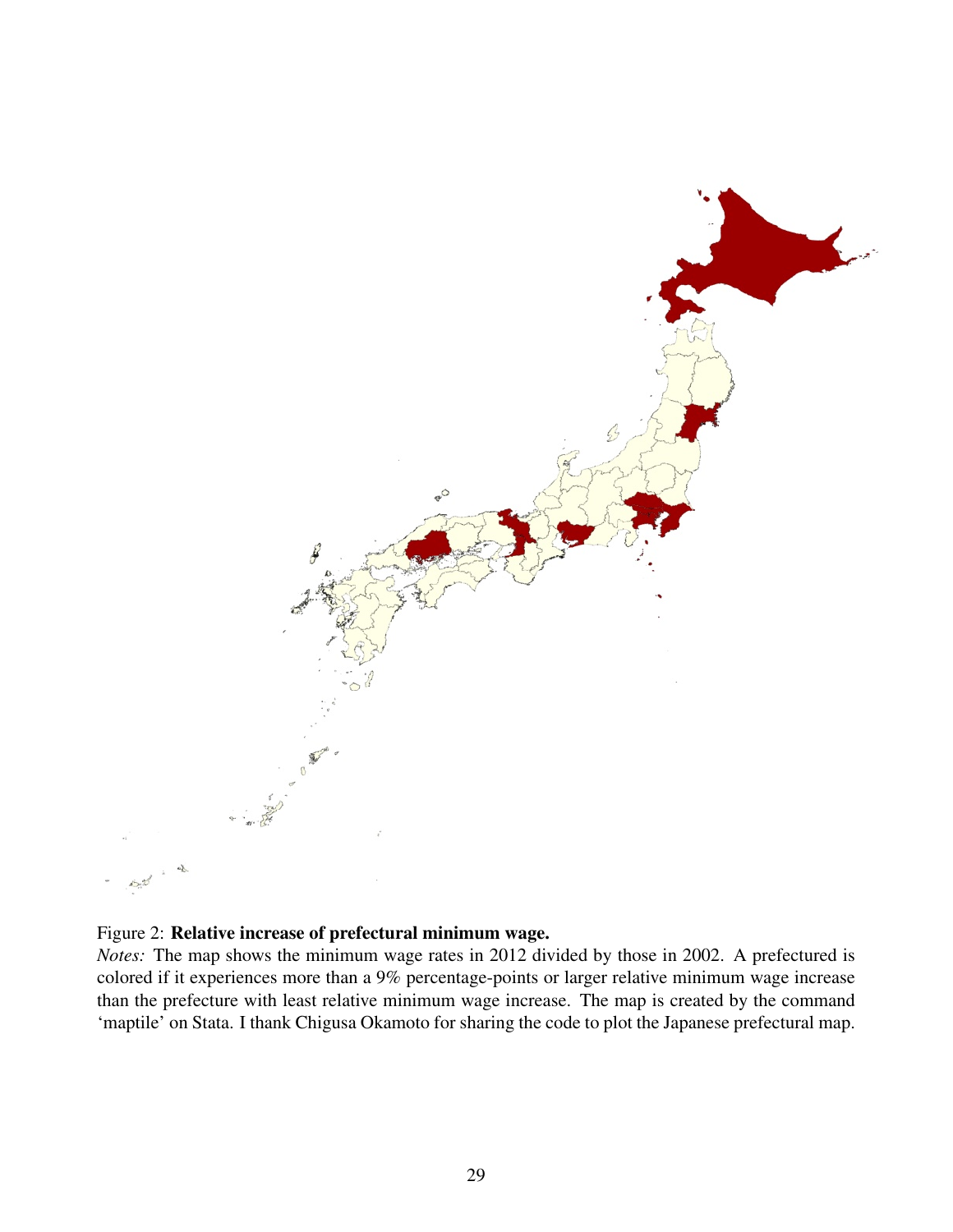are wealthier than those receiving public assistance. Since the gap was generally large in urban areas, the policy results in a plausibly exogenous minimum wage increase in urban prefectures.<sup>56</sup> Such a policy is likely to weaken the connection in policymaking between the minimum wage increase and the trend in housing markets, which in turn mitigates the endogeneity problem. Figure 1 shows the evolution of minimum wage rates by prefectures.<sup>57</sup> Minimum wage rates were kept almost constant before 2007, but they started increasing since 2007 due to the policy change. The heterogeneous speed of the minimum wage increase across prefectures creates large variations in minimum wage rates.

In Figure 2, I show the ratio of the minimum wage rate in 2002 to that of 2012 by prefectures. The colored areas are mainly urban areas, including the three largest urban employment areas (UEAs), namely Tokyo, Osaka, and Nagoya. However, since they are geographically distant UEAs, each of them faces significantly different economic situations and has an independent housing market, which again mitigates the concern for policy endogeneity.

Note that Japanese minimum wages were increased only gradually. Since I do not use a panel data in Japanese analysis, I cannot use the same panel data method of Meer and West (2016) in uncovering dynamic effects. However, the slow minimum wage increase implies that simply regressing housing rents on minimum wage levels resembles the final impact since significant time has already passed to reach the current minimum wage level. Thus, as seen in the next subsection, I do not use differencing techniques in this context.

## 4.2 Empirical Strategies

I combine several empirical specifications to test the effect of minimum wage hikes on apartment rents. The first specification is the following simple DD regression:

$$
\ln(rent)_{ijt} = \alpha + \beta_0 X_i + \beta_1 pref_j + \beta_2 year_t + \beta_3 Y_{jt} + \delta_1 \ln(MW)_{jt} + \varepsilon_{ijt},
$$
\n(16)

where *i* is each apartment observed in prefecture *j* in year  $t^{58}$ .  $X_i$  is the vector of characteristics of each apartment unit.<sup>59</sup>  $Y_{it}$  is the prefecture-year specific covariates such as the average wage of male

<sup>56</sup>Kawaguchi and Mori (2013) confirm that the policy change is likely to be an exogenous variation in analyzing the effect on unemployment.

 $57$ Since minimum wages are increased steadily over time, controlling for state-specific linear time trends, which is often done in state-panel DD analysis, is likely to mask the effect of minimum wages. In the main analysis, I choose not to control for parametric state-specific trends. However, linear trends may alleviate problems about the presence of trends and the simultaneous minimum wage increase. I report the results with such linear trends in Appendix C.2.3. Overall, I find larger positive impacts on housing rents.

<sup>&</sup>lt;sup>58</sup>Since the minimum wage rate in year *t* is effective from October of year *t* to September of year  $t + 1$ , I refer to observations during this period as those in year *t*.

 $59X_i$  includes the apartment's age and its square, the square footage of the apartment *i* and its square, the floor the apartment unit is located on, and the material with which the apartment is made.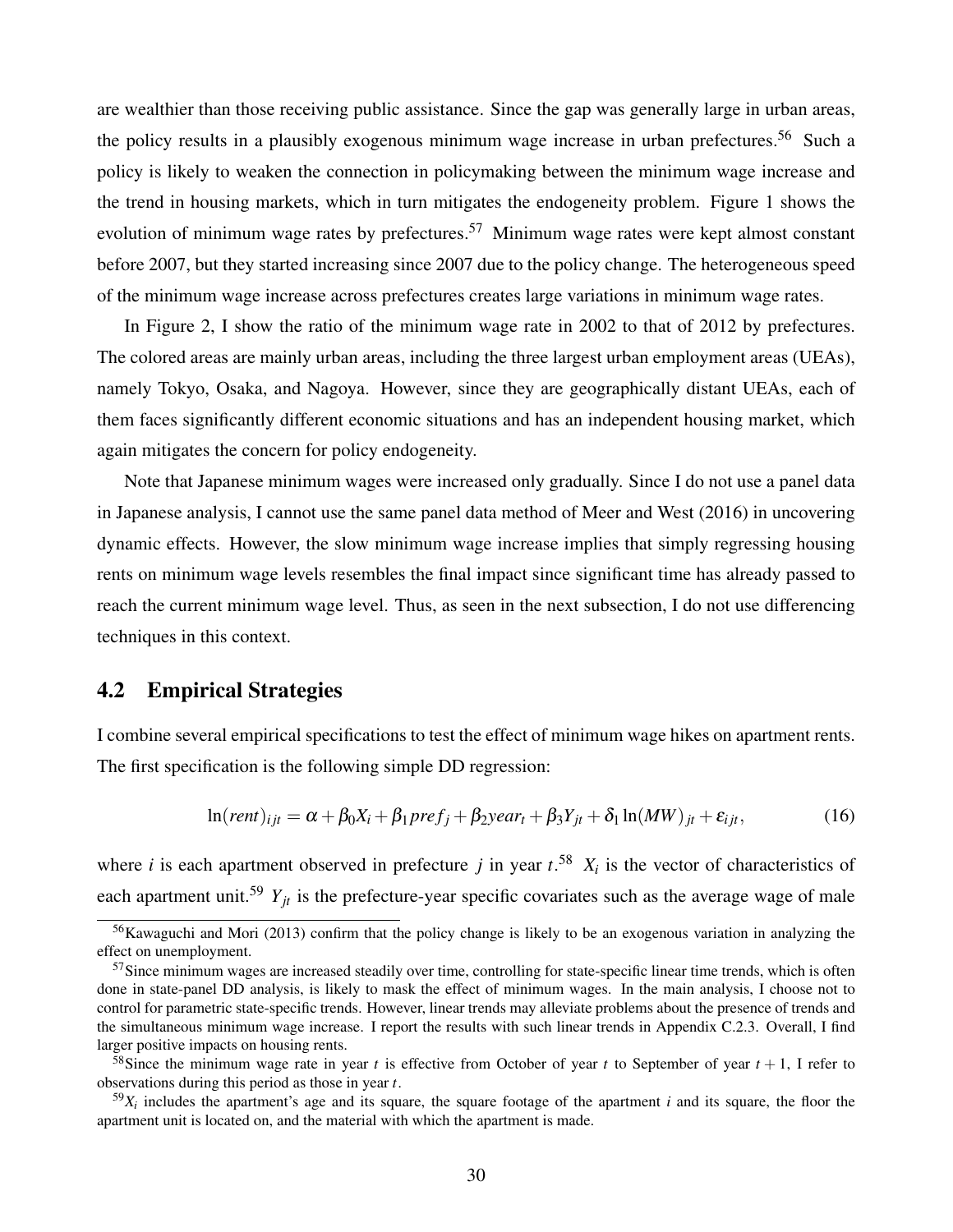or female workers.<sup>60</sup> *MWjt* denotes the minimum wage rate of prefecture *j* in year *t*. The parameter of interest is  $\delta_1$ , which is the elasticity of the housing rents with respect to the minimum wage rate.

I have argued that minimum wage hikes are likely to have a larger impact on lower-quality housing, but (16) assumes the homogeneous effect among all apartments. To allow for the heterogeneity, I estimate the following equation:

$$
\ln(\text{rent})_{ijt} = \alpha + \beta_0 X_i + \beta_1 \text{pref}_j + \beta_2 \text{year}_t + \beta_3 \text{class}_i \times \text{pref}_j
$$
  
+  $\beta_4 \text{class}_i \times \text{year}_t + \beta_5 Y_{jt} + \delta_1 \ln(MW)_{jt} + \delta_2 \ln(MW)_{jt} \times \text{age}_i + \varepsilon_{ijt}.$  (17)

As discussed, *age<sup>i</sup>* can be regarded as the intensity of treatment. Hence, I include *age<sup>i</sup>* and the interaction of it with the minimum wage rate.<sup>61</sup> Variables  $\delta_1$  and  $\delta_2$  are parameters of interest. I call  $\delta_1$ the "primary effect," which indicates the effect for brand-new apartments. On the other hand, I refer to  $\delta_2$  as the "differential effect," meaning the heterogeneity of the effect of depending on apartment age. The total impact on an *x*-year-old apartment's rent in response to 1% minimum wage increase is  $\delta_1 + \delta_2 \times x\%$ . The signs of  $\delta_1$  and  $\delta_2$  are theoretically ambiguous, as discussed in the previous section.

The equation (17) controls for prefecture-specific and year-specific effects of apartments' age to reduce concerns about endogeneity.<sup>62</sup> To control for the interaction effects of apartments' age without imposing functional-form assumptions, I define an indicator variable *class* that can take three values, namely *old*, *medium*, and *new*. I classify apartment *i* with  $0 \leq age_i \leq 11$  as new,  $12 \leq age_i \leq 24$  as medium,  $age_i \geq 25$  as old.<sup>63</sup> However, the implications are similar even if I replace the variable *class<sub>i</sub>* with *age<sup>i</sup>* .

I also tried a specification controlling for (the log of) the male and female average wage rates in prefecture *j* at time *t* in *Yjt*. <sup>64</sup> While controlling for the average wages allows me to better incorporate the relative significance of minimum wage rates and local economic conditions, it may introduce the issue of "over-control" because average wages are also affected by minimum wages to some extent. This issue is more serious for the inclusion of the female average wage because women are more likely

<sup>&</sup>lt;sup>60</sup>In this paper, however, I do not report results in specification (16) with controls  $Y_{it}$ . The inclusion of the average wages leads to similar results.

<sup>&</sup>lt;sup>61</sup>Note that  $X_i$  includes *age<sub>i</sub>* and  $age_i^2$ .

 $^{62}$ In particular, the term *class*  $\times$  *pref* is important because it mitigates the concern that old apartments in some prefectures may be systematically expensive or cheap.

<sup>&</sup>lt;sup>63</sup>These classifications are chosen given that wooden apartments and light-gauge steel framed apartments, which are the most common type of apartments in my sample, completely depreciate in around 25 years. Other classifications also lead to similar results.

 $64$ The data are taken from Basic Survey on Wage Structure, which reports the average total earnings and working hours in every June. I calculate the average wage rate from these variables and use year *t*'s information to explain observations from October of year *t* to September of year *t* +1. The specification in (17) is more flexible than regressing the log of the Kaitz index on housing rents, which Card and Krueger (1995) argue is more convincing.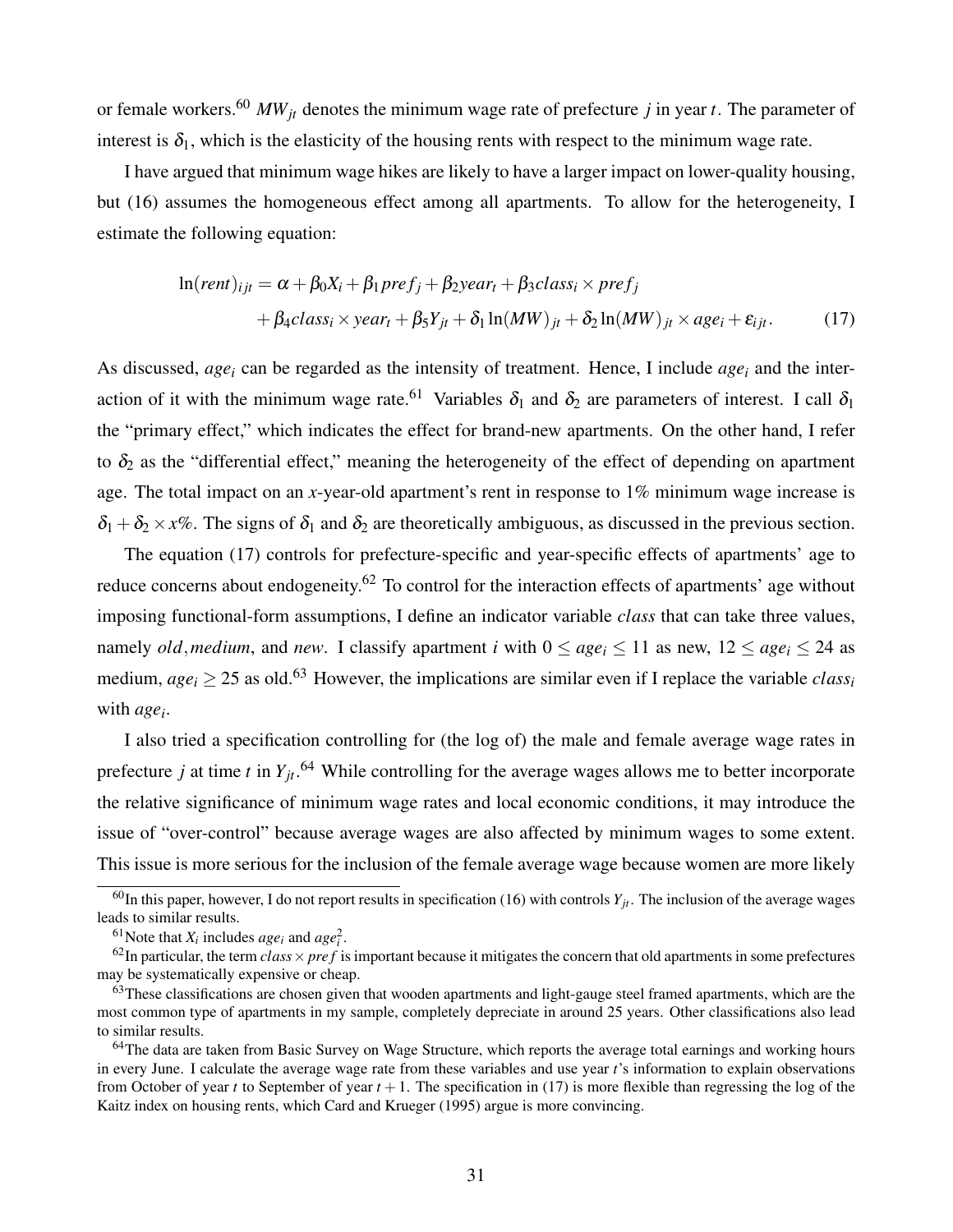to be minimum wage workers. Thus, I report the results without controls, controlling for only the male average wage, and controlling for both male and female average wages.

Note that the regression equation (17) omits prefecture-year dummies. The omission is because I am interested in identifying the primary effect  $\delta_1$ . If I include prefecture-year dummies, they absorb the effect of  $ln(MW)$ , and the primary effect cannot be identified. In the sense that I utilize prefecture-year level variations, the regression is based on a DD identification strategy.

Including the dummies renders (17) a DDD-type regression because it relies on comparing lowquality apartments and high-quality apartments within a given prefecture and a year. To better identify the differential effect, I also implement such a DDD-type regression. The regression equation follows:

$$
\ln(\text{rent})_{ijt} = \alpha + \beta_0 X_i + \beta_1 \text{pref}_j + \beta_2 \text{year}_t + \beta_3 \text{class}_i \times \text{pref}_j + \beta_4 \text{class}_i \times \text{year}_t + \beta_5 \text{pref}_j \times \text{year}_t + \delta_2 \ln(MW)_{jt} \times \text{age}_i + \varepsilon_{ijt},
$$
(18)

where *i* is each apartment observed in prefecture *j* in year *t*, and  $X_i$  are the characteristics of each apartment unit. Note that  $Y_{it}$  is included in the prefecture-year dummies.

The parameter of interest in (18) is  $\delta_2$ , which is the differential effect between low-quality and high-quality apartments. The sign and the magnitude of  $\delta_2$  is informative about the heterogeneity in the treatment effect. Unless the primary effect is assumed to be zero, this effect cannot be identified with the total effect. Still, the estimation of  $(18)$  is expected to better identify the differential effect because prefecture-year dummies control for local unobserved factors in a very flexible manner.

Estimations are done by OLS. In every specification, I calculate the standard errors by clustering the error at the prefecture level since minimum wage, the policy of interest, varies at this level (Bertrand, Duflo, and Mullainathan, 2004).<sup>65</sup>

## 4.3 Estimation Results

The regression results are reported in Table 5. In column 1, I report the result from the simple DD specification (16). It shows a statistically significant result that the rent increases by 2.6% in response to 10% minimum wage increase. Thus, even when I do not include the heterogeneity of the treatment effect, the specification (16) detects the positive impact on rents.

To further investigate the heterogeneity of the impact, I estimate the specification (17). In column 2, I estimate (17) without controlling for prefecture-year level controls  $Y_{jt}$ . The primary effect  $\delta_1$  is around 0.16, implying that a 10% minimum wage hike reduces the rent of new apartments by 1.6%. The estimate is somewhat imprecise and indistinguishable from zero. The differential effect  $\delta_2$ , on the

 $65$ The number of prefectures in Japan is forty-seven, which is within the "safe zone" in using clustered standard errors (Angrist and Pischke, 2009).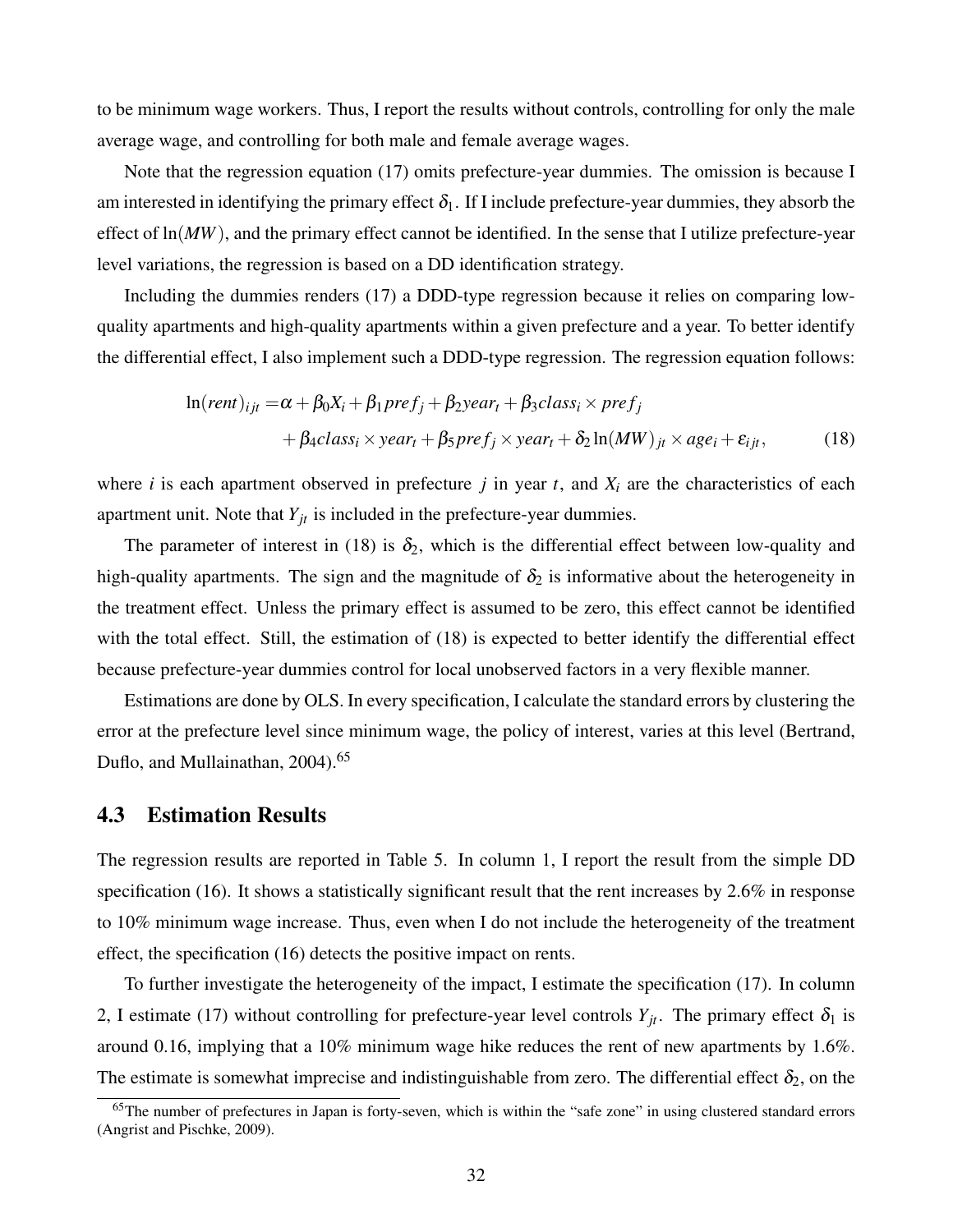|                                        | (1)               | (2)               | (3)               | (4)               | (5)               |
|----------------------------------------|-------------------|-------------------|-------------------|-------------------|-------------------|
|                                        | ln( <i>rent</i> ) | ln( <i>rent</i> ) | ln( <i>rent</i> ) | ln( <i>rent</i> ) | ln( <i>rent</i> ) |
| ln(MW)                                 | $0.2624***$       | 0.1555            | $0.1878*$         | $0.1909*$         |                   |
| $(\delta_1)$                           | (0.0970)          | (0.1144)          | (0.1094)          | (0.1095)          |                   |
| $ln(MW) \times age$                    |                   | $0.0072*$         | $0.0072*$         | $0.0072*$         | $0.0088**$        |
| $(\delta_2)$                           |                   | (0.0038)          | (0.0038)          | (0.0038)          | (0.0038)          |
| Marginal effect on old apartments      |                   | $0.3343***$       | $0.3680***$       | $0.3705***$       |                   |
| $(\delta_1+25\delta_2)$                |                   | (0.09686)         | (0.09146)         | (0.09265)         |                   |
| Marginal effect on very old apartments |                   | $0.4058***$       | $0.4401***$       | $0.4424***$       |                   |
| $(\delta_1+35\delta_2)$                |                   | (0.1138)          | (0.1093)          | (0.1106)          |                   |
| Prefecture-year level controls         | No.               | N <sub>0</sub>    | M average wage    | M&F average wages | Dummies           |
| <b>Observations</b>                    | 5696368           | 5696368           | 5696368           | 5696368           | 5696368           |

Standard errors in parentheses are clustered at the prefecture level.

<sup>∗</sup> *p* < 0.1, ∗∗ *p* < 0.05, ∗∗∗ *p* < 0.01

#### Table 5: The Effect of Minimum Wage on Apartment Rents

other hand, is positive and significantly different from zero at the 10% level. The coefficient is 0.0072, implying that *x*-years-old apartments experience a 0.0072*x*% larger increase than the new apartments in response to 10% minimum wage increase.

I report the marginal effect of minimum wage hikes on old apartments (25 years old) and very old apartments (35 years old).<sup>66</sup> An old apartment experiences a rent increase of around 3.3% when the minimum wage increases by 10%, which is statistically significant at the 1% level. A very old apartment experiences an increase of around 4%, which is also significant at 1% level. Overall, the result reveals the larger impact on the rents of low-quality apartments.

In column 3 and 4, I add the average wage rates. Including them in the regression equation leads to better controls of the relative significance of minimum wages and local economic conditions while potentially introducing over-controlling problems. In column 3, I estimate (17) while controlling for the log of the male average income. I further add the log of the female average income in column 4. In both cases, the results are consistent with column 1. Moreover, as hypothesized, minimum wage hikes have larger effect on lower-quality apartments. Taking both effects into consideration, old apartments experience around 3.7% increase in rents, and very old apartments experience an increase of around 4.4%.

To estimate the heterogeneity of the impact while more flexibly control for local confounding factors, I estimate (18), which controls for prefecture-year dummies. Note that this strategy does not allow me to estimate the primary effect. The result in column 5 of Table 5 suggests that the differential

<sup>&</sup>lt;sup>66</sup>In my sample, 25-years-old apartments are around the 90th percentile of the distribution, and 35-years-old apartments are around 98th percentile of the distribution (see Table C.5). Note that the percentiles are calculated after deleting apartments older than 45 years old.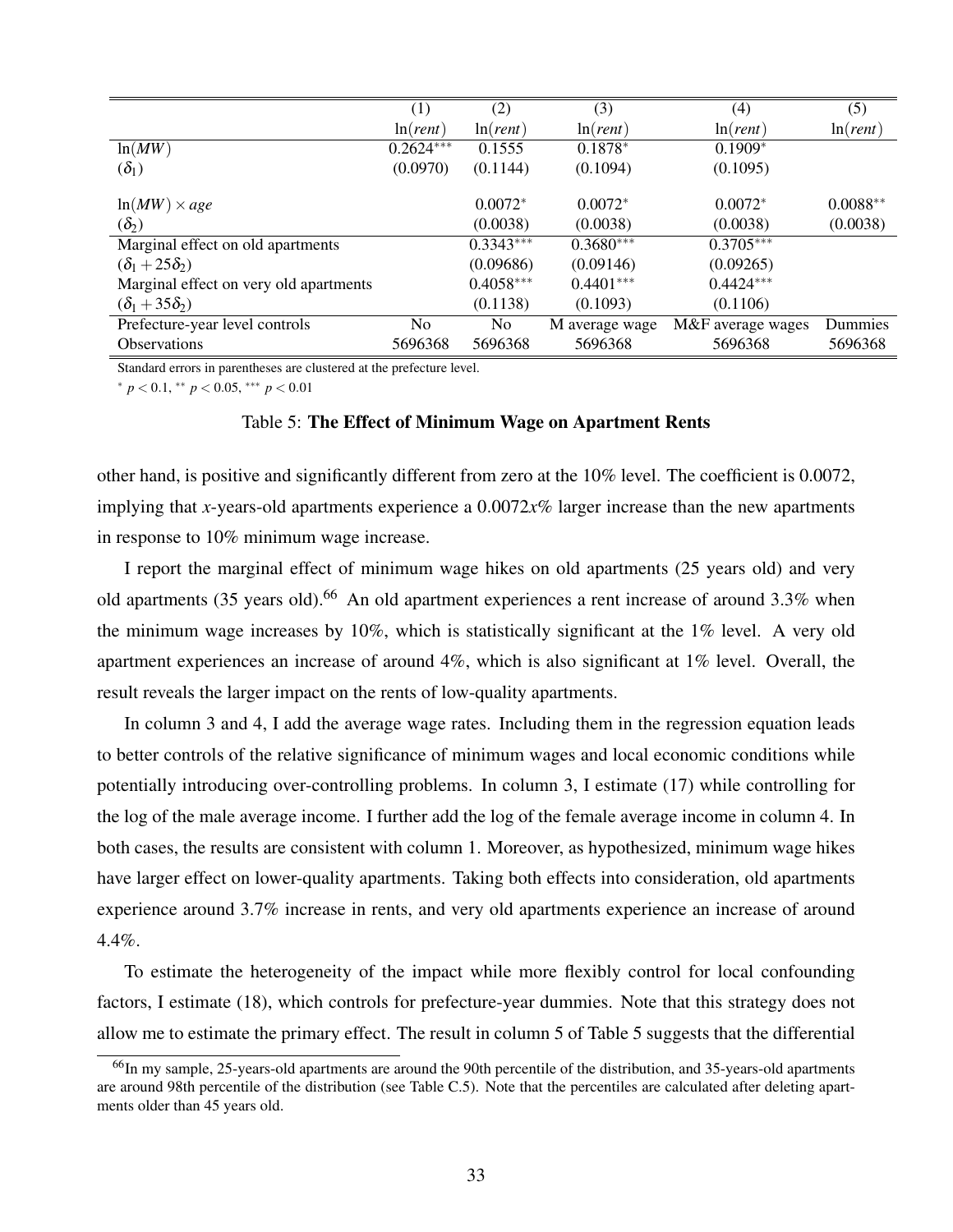effect increases slightly: it is now 0.0088 instead of 0.0072 in specification (17). Overall, controlling for prefecture-year dummies does not substantially alter the results, which is reassuring because the significance of confounding factors seems limited.

All of my specifications suggest that rents of low-quality apartments are increased in response to minimum wage hikes. Given that the minimum wage increase is concentrated in urban areas, I conclude that the positive impact on housing rents in urban areas is also confirmed in Japan as well. From Proposition 1 and 2, the positive impact on rents implies the positive welfare impact for some minimum wage workers. By the same back-of-the-envelope calculation as the case of the United States, again assuming that housing rents consume around 33% of earnings, around 2.5%-5% of the increase in rents imply that around 7.5%-15% of the additional earnings flows into homeowners' pocket. This number is larger than the United States, but both indicate the arguably small but non-negligible incidence for homeowners. One should note, however, that the different magnitude of the elasticity in the United States and Japan may not necessary come from cross-country difference, but from the different source the data comes from. For example, if Japanese data is assembled in a similar way to the FMR, the results may more closely resemble those in the United States.

## 4.4 Placebo Tests

I conduct placebo tests to determine whether my results in Table 5 can be interpreted as describing causal relationships. The most important concern for DD or DDD identification strategies is that the effect of minimum wages may erroneously reflect prefecture-specific trends rather than the true effect of minimum wages. In particular, if prefectures experiencing rapid minimum wage hikes have a particular type of the trend, the estimation results in Table 5 are likely to be affected by it.

In conducting the placebo tests, I exploit the fact that during 2002–2006, minimum wage rates were kept almost constant (see Figure 1).<sup>67</sup> I assume that minimum wage rates were increased in this period just as they were increased during 2008–2012, during which minimum wages were significantly increased due to the policy change.<sup>68</sup> Then, I repeat the same analysis as in the previous subsection, replacing the actual minimum wage rates with hypothetical ones and limiting the sample to 2002–2006. The estimated coefficient in this placebo test is expected to pick up the trends of prefectures with large minimum wage hikes, but not the effect of minimum wages since they were almost constant. Thus, if prefectures experiencing rapid minimum wage hikes have a particular pre-trend, it would be detected

 $67$ The sample size in this period is relatively small because on-line real estate search engines were less popular during this period. As a result, some prefectures do not have many observations. The results are similar, however, if I drop samples from prefectures with few observations.

<sup>68</sup> More formally, for  $t \in \{2002, 2003, 2004, 2005, 2006\}$ , I replace  $\ln(MW)_t$  with  $\ln(MW)_{t+\text{6}}$ .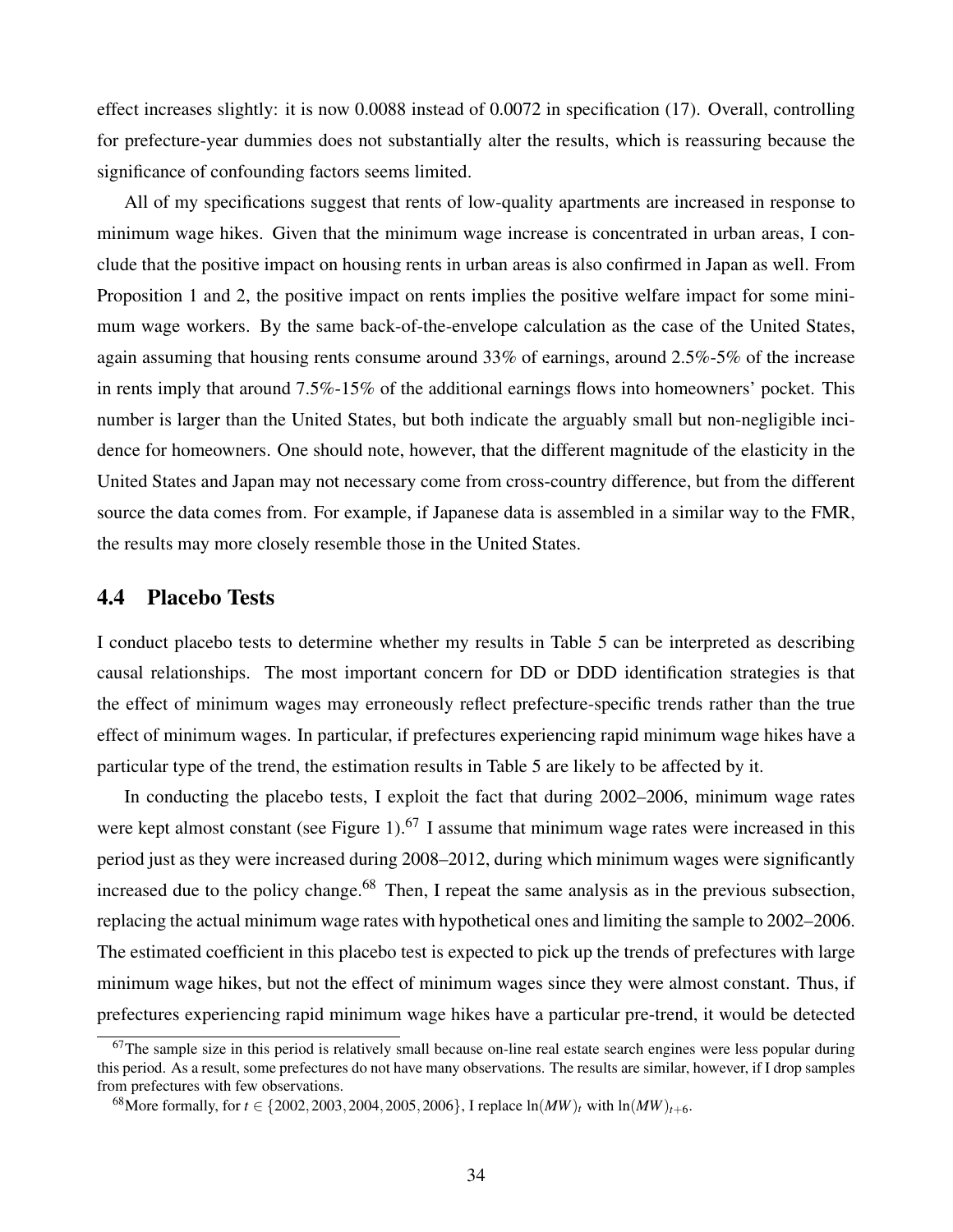|                                        | (1)               | (2)               | (3)               | (4)               | (5)               |
|----------------------------------------|-------------------|-------------------|-------------------|-------------------|-------------------|
|                                        | ln( <i>rent</i> ) | ln( <i>rent</i> ) | ln( <i>rent</i> ) | ln( <i>rent</i> ) | ln( <i>rent</i> ) |
| ln(MW)                                 | $-0.3371**$       | $-0.4675$         | $-0.4676$         | $-0.4263$         |                   |
| $(\delta_1)$                           | (0.1621)          | (0.3186)          | (0.3186)          | (0.2602)          |                   |
|                                        |                   |                   |                   |                   |                   |
| $ln(MW) \times age$                    |                   | 0.0088            | 0.0088            | 0.0087            | 0.0084            |
| $(\delta_2)$                           |                   | (0.0109)          | (0.0109)          | (0.0109)          | (0.0109)          |
| Marginal effect on old apartments      |                   | $-0.2474**$       | $-0.2473**$       | $-0.2101**$       |                   |
| $(\delta_1+25\delta_2)$                |                   | (0.0990)          | (0.9947)          | (0.1114)          |                   |
| Marginal effect on very old apartments |                   | $-0.1593$         | $-0.1592$         | $-0.1235$         |                   |
| $(\delta_1+35\delta_2)$                |                   | (0.1225)          | (0.1232)          | (0.1553)          |                   |
| Prefecture-year level controls         | No.               | No.               | M average wage    | M&F average wages | Dummies           |
| <b>Observations</b>                    | 681386            | 681386            | 681386            | 681386            | 681386            |

Standard errors in parentheses are clustered at the prefecture level.

<sup>∗</sup> *p* < 0.1, ∗∗ *p* < 0.05, ∗∗∗ *p* < 0.01

#### Table 6: Placebo Tests

by this placebo test.

The results presented in Table 6 confirm that my results are unlikely to be driven by the pre-trends. In column 1, I estimate (16) using the fictitious minimum wage increase without controlling for  $Y_{it}$ . The estimated marginal effect is reassuringly non-positive, and more strikingly, it is significantly negative at the 5% level. The negative trend is also observed in the specification (17) reported in columns 2-4, with some statistically significant negative coefficients. It suggests that my results are not driven by the pre-trend, and it might be somewhat larger if one takes the negative trend into account.

Although the main conclusion that the increase in rents of low-quality apartments is unlikely to be driven by pre-trends, from a conservative perspective, the placebo tests imply that the composition of the marginal effects might be affected by the presence of pre-trends. First, the primary effects in columns 2-4 of Table 6 are lower than those in Table 5. Although they are not statistically significant at the conventional level, it suggests the possibility that the primary effect may actually be larger than the estimate of Table 5 due to the presence of the negative pre-trend. Second, the differential effect in column 2-5 is close to those estimated in Table 5. The estimates are quite imprecise, and I do not view this result as convincing evidence that the differential effect is zero. Still, it might raise a concern that the differential effect is actually closer to zero than estimated in Table 5. Taken together, due to the negative pre-trends of the primary effect, new (high-quality) apartments may also have experienced an increase in rents, in contrast to the estimates in Table 5.<sup>69</sup>

In sum, the placebo tests generally reinforce my main finding of the positive impact on the rents of

<sup>&</sup>lt;sup>69</sup>Given that the apartments in my sample are not very expensive, it may be possible that the sorting mechanism is incomplete and minimum wages have an effect on high-quality apartments. See Section 2.1 for more discussion as to how high-quality apartments can be affected by minimum wages.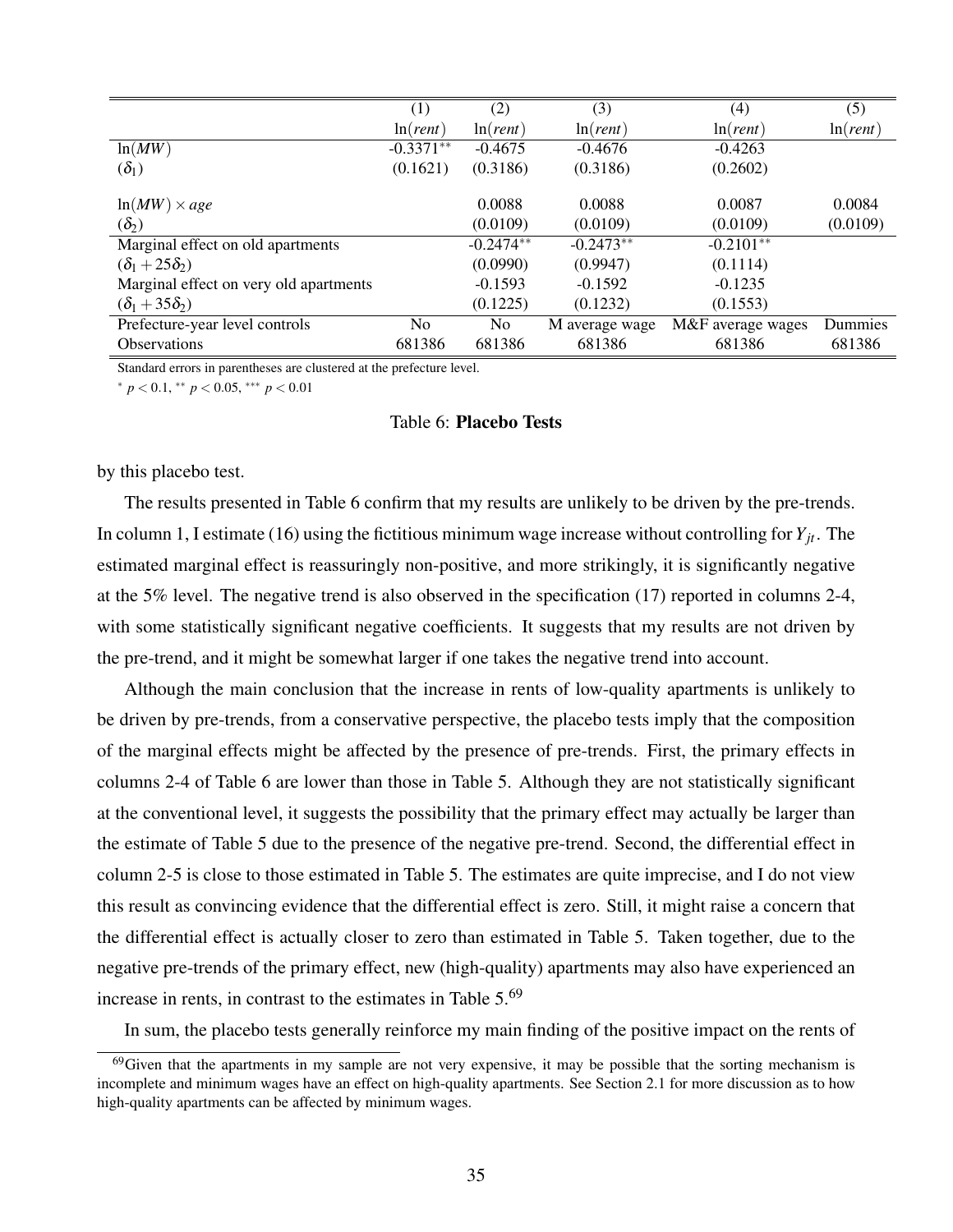low-quality apartments. Given that the placebo test also suggests that high-quality apartments might also have experienced some increase in rents, pre-trends tend to reinforce the positive impact on apartment rents.

## 4.5 Additional Results and Further Robustness Checks

In Appendix B, I investigate the impact of minimum wage increase on housing supply and migration, as these outcome variables are suggested to be important by the theoretical framework developed in Section 2. In sum, I find positive impact on housing supply but somewhat complex effects on migration.

In addition to the placebo test in Section 4.4, as a robustness check, I re-estimate my DD specifications with controlling for linear time trends in Appendix C.2.3. Although allowing for parametric trends is becoming more and more popular in minimum wage studies (e.g., Cadena, 2014), I do not include them in my main analysis because Japanese minimum wage increase was gradual. In such a case, time trends are likely to erroneously capture the effect of minimum wages and the interpretation of the results are difficult. Still, it might reduce the concern about pre-trends while utilizing the fullsample. I show that by controlling for the linear trend, the positive impact of the minimum wage hikes on rents is magnified, which is consistent with the result of the negative pre-trend in Section 4.4.

## 5 Concluding Remarks

I contribute to the debate over the effectiveness of minimum wage as a redistributive policy from a new perspective: its effect on housing rents. It is valuable mainly for two reasons. First, since housing costs account for a large share of budgets, minimum wage workers are significantly harmed if housing costs increase in response to minimum wage hikes. Second, changes in housing rents are informative about whether minimum wage hikes improve workers' utility. I show this point by using a spatial equilibrium model, allowing for minimum wage workers' heterogeneity.

Based on the theoretical framework, I empirically investigate whether and how minimum wages affect housing rents in the United States and in Japan. In the United States, 10% increase in minimum wage induces around a 1-2% increase in urban areas. The corresponding figure is 2.5%-5% in Japanese apartments for rent. These results imply that at least in urban areas, minimum wage hikes improve workers' welfare even when unemployment and other behavioral responses to minimum wages such as labor-leisure choice are incorporated. The positive impacts on housing rents appear gradually, suggesting the dynamic impacts of housing rents are important not only in the labor market (e.g., Dube, Lester, and Reich, 2016; Meer and West, 2016) but also in the housing market. I also emphasize the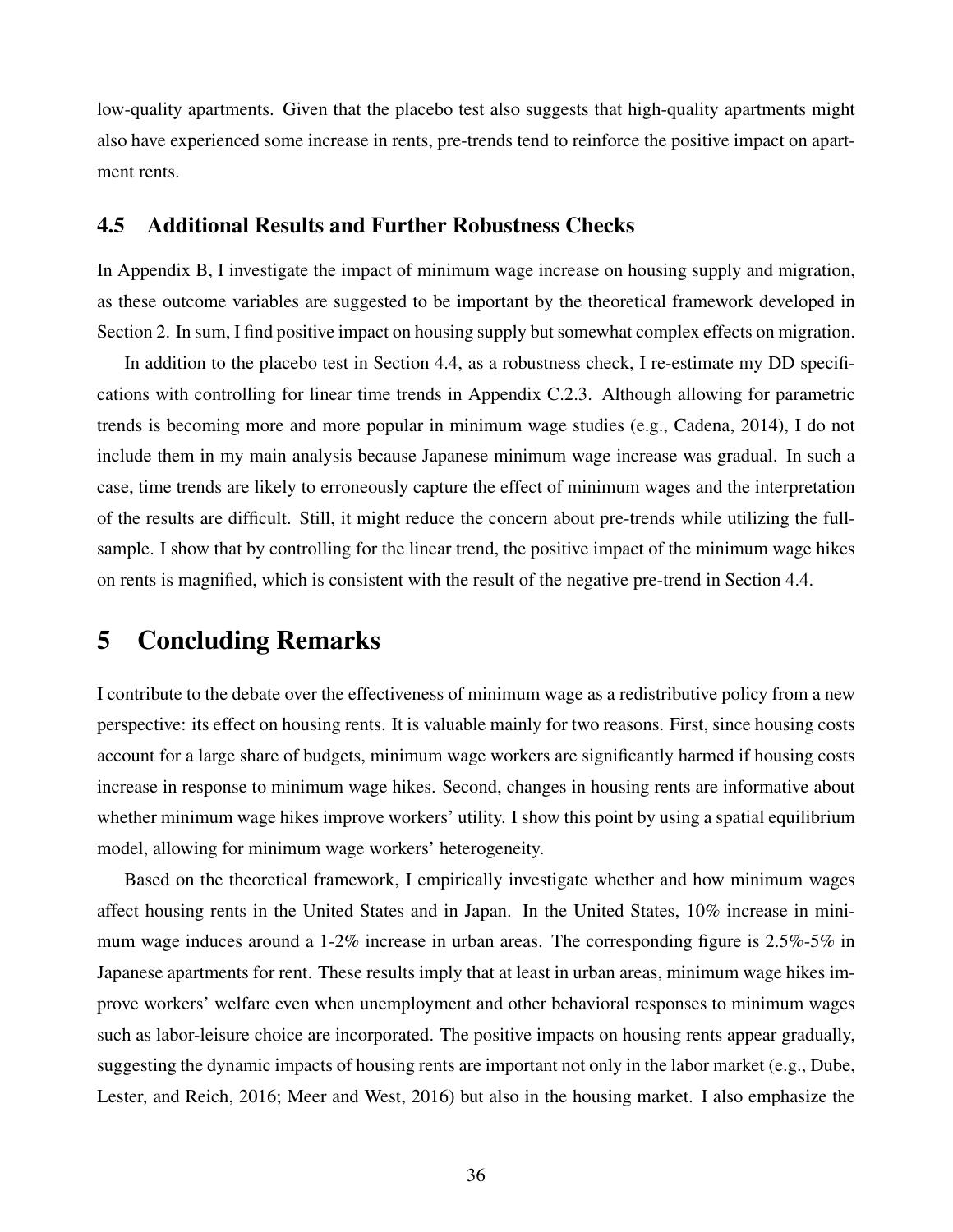potential importance of heterogeneity in minimum wage workers and local labor markets, both from theoretical and empirical perspectives.

The positive impact on housing rents also imply that some benefits of minimum wage hikes unintentionally go to homeowners. Back-of-the-envelope calculations suggest that without any job destruction and other behavioral responses, 3%-6% (7.5%-15%) of the benefits go to homeowners in the United States (Japan). The figure is arguably moderate but non-negligible. Moreover, the ratio of such unintentional incidence might be larger if minimum wages harm workers through other channels, such as increased unemployment. Such an unintended consequence might be avoided if minimum wages are increased in all local jurisdictions at the same time. As long as it keeps the spatial equilibrium condition unaltered, the housing rent increase would not occur. However, the heterogeneity in the local labor market requires different minimum wages across regions. This seems to be an important trade-off in choosing between national-level or local-level minimum wages.

My analysis is the first step in relating housing rents and minimum wages, and it can be extended in various ways. Perhaps the most fruitful way is to investigate the effect of minimum wages on housing rents in other contexts in addition to the United States and Japan. Another important issue is the role of heterogeneity among minimum wage workers, to which I present a canonical methodology in Section 3.3. Refining the approach and investigating the heterogeneity in other dimensions are important: Especially, heterogeneity of local housing markets may be important for quantitative implications (Saiz, 2010; Glaeser and Gyourko, 2018). Since my approach is agnostic about the cause of heterogeneity among different minimum wage workers, it is also interesting to analyze the mechanism behind the cause of heterogeneous impacts, such as the structure of local labor markets (Moretti, 2011) from the viewpoint of minimum wages. These issues remain for future research.

## References

- [1] Angrist, J.D. & Pischke, J. S. (2009). Mostly Harmless Econometrics: An Empiricist's Companion. Princeton University Press.
- [2] Aoyagi, C., Ganelli, G., & Tawk, N. (2016). Minimum Wage as a Wage Policy Tool in Japan. *The Japanese Political Economy*, 42.
- [3] Bayer, P., Ferreira, F., & McMillan, R. (2007). A Unified Framework for Measuring Preferences for Schools and Neighborhoods. *Journal of Political Economy,* 115(4), 588–638.
- [4] Bertrand, M., Duflo, E., & Mullainathan, S. (2004). How Much Should We Trust Difference-in-Difference Estimates? *Quarterly Journal of Economics*, 119(1), 249–275.
- [5] Brueckner, J. (1982). A Test for Allocative Efficiency in the Local Public Sector. *Journal of Public Economics*, 19, 311–331.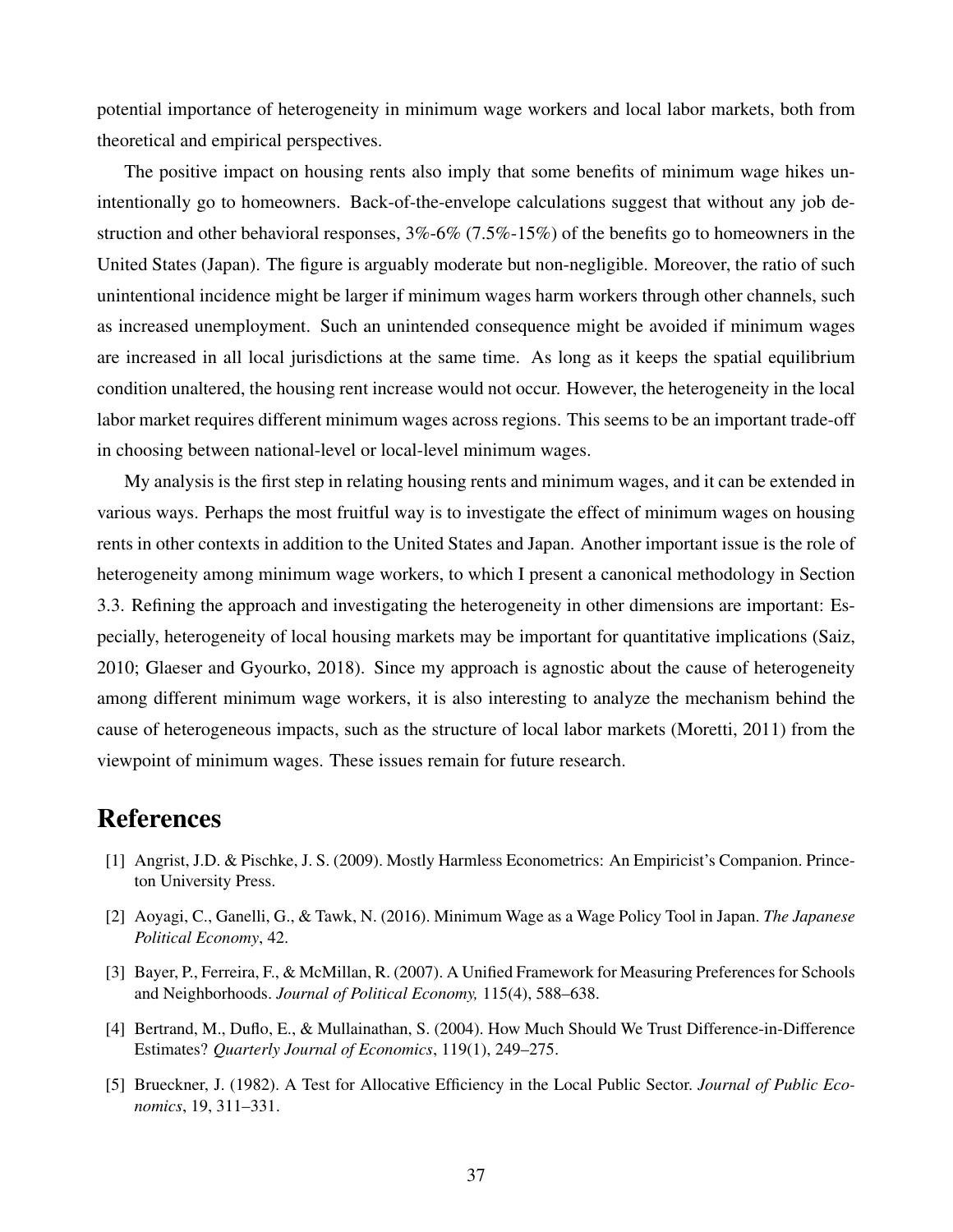- [6] Cadena, B. C. (2014). Recent Immigrants as Labor Market Arbitrageurs: Evidence from the Minimum Wage. *Journal of Urban Economics*, 80, 1-12.
- [7] Card, D., & Krueger, A. B. (1994). Minimum Wages and Employment: A Case Study of the Fast-Food Industry in New Jersey and Pennsylvania. *American Economic Review*, 84(4), 772–793.
- [8] Card, D., & Krueger, A. B. (1995). Myth and Measurement: The New Economics of the Minimum Wage. Princeton University Press.
- [9] Card, D., & Krueger, A. B. (2000). Minimum Wages and Employment: A Case Study of the Fast-Food Industry in New Jersey and Pennsylvania: Reply. *American Economic Review*, 90(5), 1397–1420.
- [10] Cellini, R. S., Ferreira, F., & Rothstein, J. (2010). The Value of School Facility Investments: Evidence from a Dynamic Regression Discontinuity Design. *Quarterly Journal of Economics*, 125(1), 215–261.
- [11] Chetty, R. (2009). Sufficient Statistics for Welfare Analysis: A Bridge between Structural and Reduced-Form Methods. *Annual Review of Economics*, 1, 451–487.
- [12] Coate, S., & Ma, Y. (2017). Evaluating the Social Optimality of Durable Public Good Provision Using the Housing Price Response to Public Investment. *International Economic Review*, 58(1), 3-31.
- [13] Collinson, R., Ganong, P. (2018). How Do Changes in Housing Voucher Design Affect Rent and Neighborhood Quality? *American Economic Journal: Economic Policy,* 10(2), 62–89.
- [14] Diamond, R. (2016). The Determinants and Welfare Implications of US Workers' Diverging Location Choices by Skill: 1980-2000. *American Economic Review,* 106(3), 479–524.
- [15] Dube, A., Lester, W. T., & Reich, M. (2010). Minimum Wage Effects Across State Borders: Estimates Using Contiguous Counties. *Review of Economics and Statistics*, 92(4), 945–964.
- [16] Dube, A., Lester, W. T., & Reich, M. (2016). Minimum Wage Shocks, Employment Flows, and Labor Market Frictions. *Journal of Labor Economics*, 34(3), 663–704.
- [17] Early, D. W., Carrillo, P. E., & Olsen, E. O. (2019). Racial Rent Differences in U.S. Housing Markets: Evidence from the Housing Voucher Program. Forthcoming in *Journal of Regional Science*.
- [18] Giulietti, C. (2014). Is the Minimum Wage a Pull Factor for Immigrants? *Industrial and Labor Relations Review*, 67(3), 649–674.
- [19] Glaeser, E., & Gyourko, J. (2018). The Economic Implications of Housing Supply. *Journal of Economic Perspectives*, 32(1), 3–30.
- [20] Greenblatt, A. (2015). Will Raising the Minimum Wage Raise Rents Too? *Governing*. http:// www.governing.com/topics/mgmt/gov-higher-wages-housing.html (Accessed on November 7, 2018).
- [21] Greenwood, M. J. (1985). Human Migration: Theory, Models, and Empirical Studies. *Journal of Regional Science*, 25(4), 521–544.
- [22] Hara, H. (2017). Minimum Wage Effects on Firm-Provided and Worker-Initiated Training. *Labour Economics*, 47, 149–162.
- [23] Harasztosi, P., & Lindner, A. (2018). Who Pays for the Minimum Wage? Forthcoming in *American Economic Review*.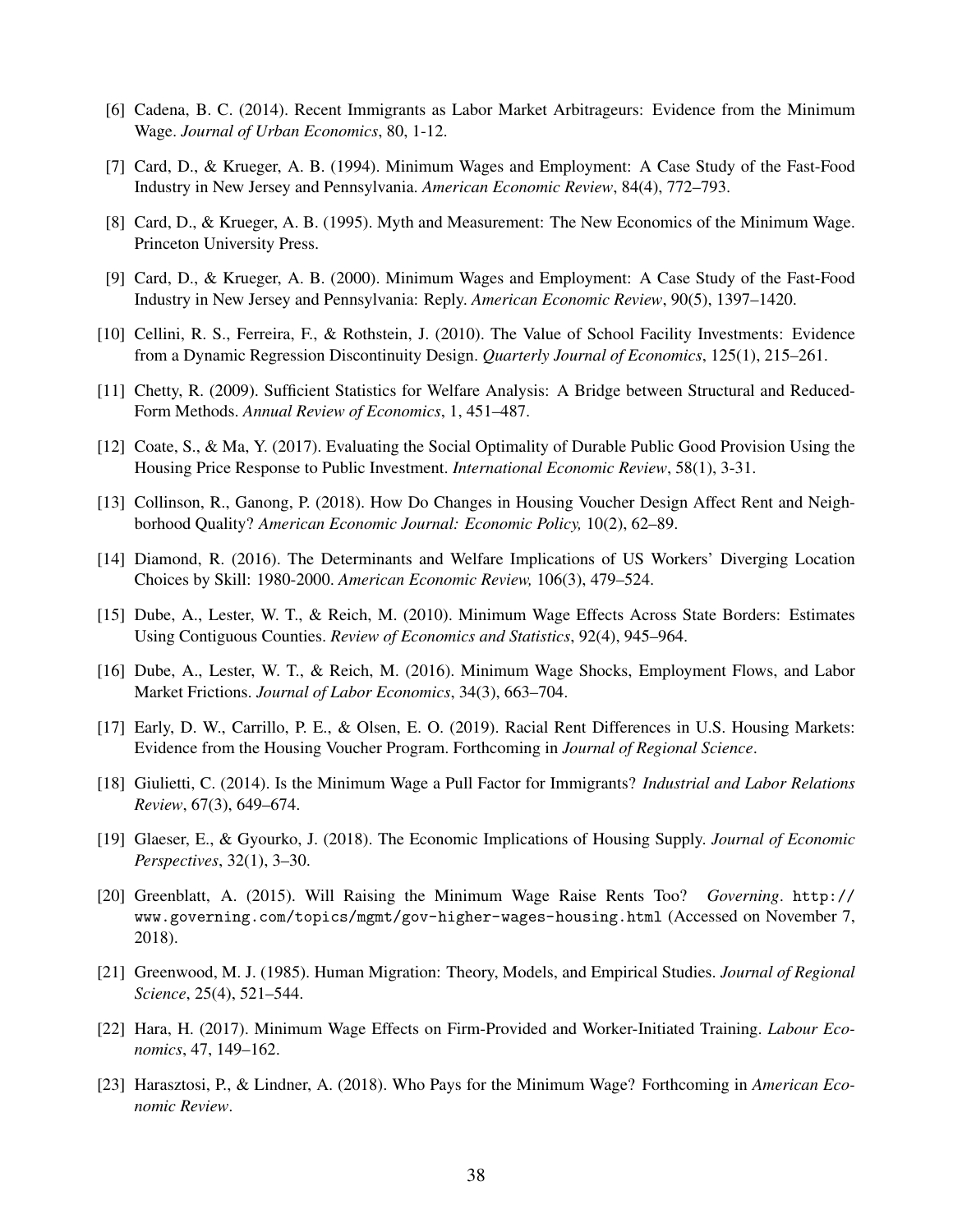- [24] Kambayashi, R., Kawaguchi, D., & Yamada, K. (2013). Minimum Wage in a Deflationary Economy: The Japanese Experience, 1994–2003. *Labour Economics*, 24, 264–276.
- [25] Kawaguchi, D., & Mori, Y. (2013). Minimum Wage and the Youth Employment: the Effect of the Revision of the Minimum Wage Act in 2007. RIETI Discussion Paper Series 13-J- 2013 (in Japanese).
- [26] Kuminoff, N. V., Smith, K. V., & Timmins, C. (2013). The New Economics of Equilibrium Sorting and Policy Evaluation Using Housing Markets. *Journal of Economic Literature*, 51(4), 1007–1062.
- [27] Lemos, S. (2008). A Survey of the Effects of the Minimum Wage on Prices. *Journal of Economic Surveys*, 22(1), 187–212.
- [28] MaCurdy, T. (2015). How Effective Is the Minimum Wage at Supporting the Poor? *Journal of Political Economy*, 123(2), 497–545.
- [29] McKinnish, T. (2017). Cross-State Differences in the Minimum Wage and Out-of-State Commuting by Low-Wage Workers. *Regional Science and Urban Economics*, 64, 137–147.
- [30] McMillen, D., & Singh, R. (2018). Fair Market Rent and the Distribution of Rents in Los Angeles. Forthcoming in *Regional Science and Urban Economics*.
- [31] Meer, J., & West, J. (2016). Effects of the Minimum Wage on Employment Dynamics. *Journal of Human Resources,* 51(2), 500–522.
- [32] Monras, J. (2018). Minimum Wages and Spatial Equilibrium: Theory and Evidence. Forthcoming in *Journal of Labor Economics*.
- [33] Moretti, E. (2011). Local Labor Markets. *Handbook of Labor Economics,* Volume 4b, Chapter 14.
- [34] Neumark, D. (2019). The Econometrics and Economics of the Employment Effects of Minimum Wages: Getting from Known Unknowns to Known Knowns. Forthcoming in *German Economic Review*.
- [35] Neumark, D., Salas, I. J. M., & Wascher, W. (2014). Revisiting the Minimum Wage-Employment Debate: Throwing Out the Baby with the Bathwater? *Industrial and Labor Relations Review*, 67(3, supplement), 608–648.
- [36] Neumark, D., & Wascher, W. (2000). Minimum Wages and Employment: A Case Study of the Fast-Food Industry in New Jersey and Pennsylvania: Comment. *American Economic Review*, 90(5), 1362–1396.
- [37] Ozimek, A. (2015). Minimum Wage Hikes Could Have Surprising Impact on Housing. *Forbes*. https: //www.forbes.com/sites/modeledbehavior/2015/08/23/the-minimum-wage-in-cities/ #7ec52ef16153 (Accessed on November 7, 2018).
- [38] Pérez, J. P. (2018). City Minimum Wages. Mimeo.
- [39] Quigley, J. M., Raphael, S., & Smolensky, E. (2001). Homeless in America, Homeless in California. *Review of Economics and Statistics,* 83(1), 37–51.
- [40] Roback, J. (1982). Wages, Rents, and the Quality of Life. *Journal of Political Economy*, 90(6), 1257–1278.
- [41] Rosen, S. (1979). Wages-Based Indexes of Urban Quality of Life. In *Current Issues in Urban Economics*, Eds. Mieszkowski, P & Straszheim, M. Baltimore: John Hopkins University Press.
- [42] Rothstein, J. (2010). Is the EITC as Good as an NIT? Conditional Cash Transfers and Tax Incidence. *American Economic Journal: Economic Policy*, 2(1), 177-208.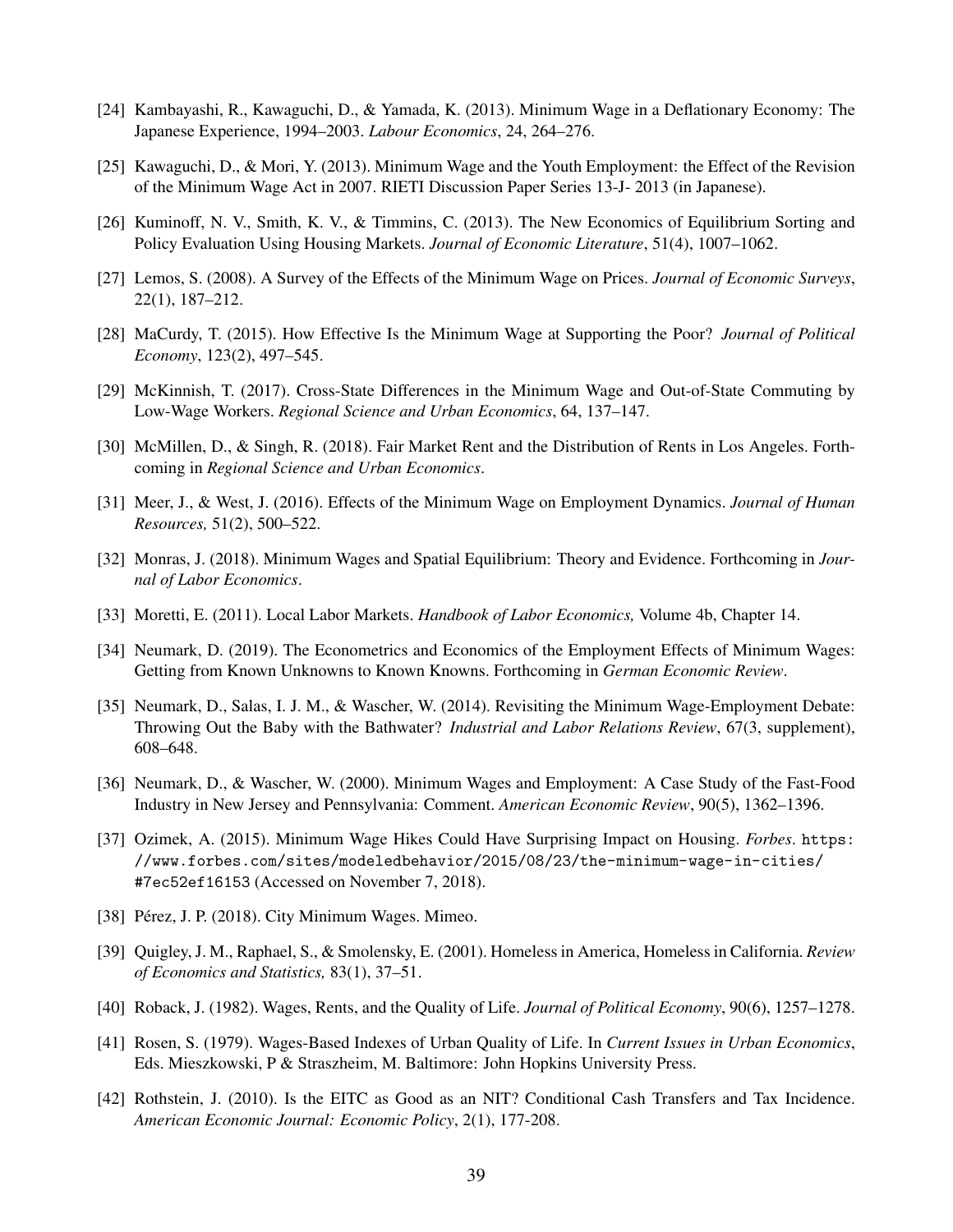- [43] Saiz, A. (2003). Room in the Kitchen for the Melting Pot: Immigration and Rental Prices. *Review of Economics and Statistics,* 85(3), 502–521.
- [44] Saiz, A. (2007). Immigration and Housing Rents in American Cities. *Journal of Urban Economics,* 61, 345–371.
- [45] Saiz, A. (2010). The Geographical Determinants of Housing Supply. *Quarterly Journal of Economics*, 125(1), 1253–1296.
- [46] Sharpe, J. (2019). Re-evaluating the Impact of Immigration on the U.S. Rental Housing Market. *Journal of Urban Economics,* 111, 14–34.
- [47] Tamada, K. (2011). Analysis of the Determinants of Minimum Wages in Japan. *Japan Labor Review*, 8(2), 24–41.
- [48] Tidemann, K. (2018). Minimum Wages, Spatial Equilibrium, and Housing Rents. mimeo.
- [49] Wheaton, W. C. (1990). Vacancy, Search, and Prices in a Housing Market Matching Model. *Journal of Political Economy,* 98(6), 1270–1292.
- [50] Wong, M. (2018). A Tractable Framework to Relate Marginal Willingness-to-Pay in Hedonic and Discrete Choice Models. *Journal of Housing Economics*, 41, 135–141.
- [51] Yoshida, J. (2016). Structure Depreciation and the Production of Real Estate Services. Mimeo.
- [52] Zhang, W. (2017). Distributional Effects of Local Minimum Wage Hikes: A Spatial Job Search Approach. Mimeo.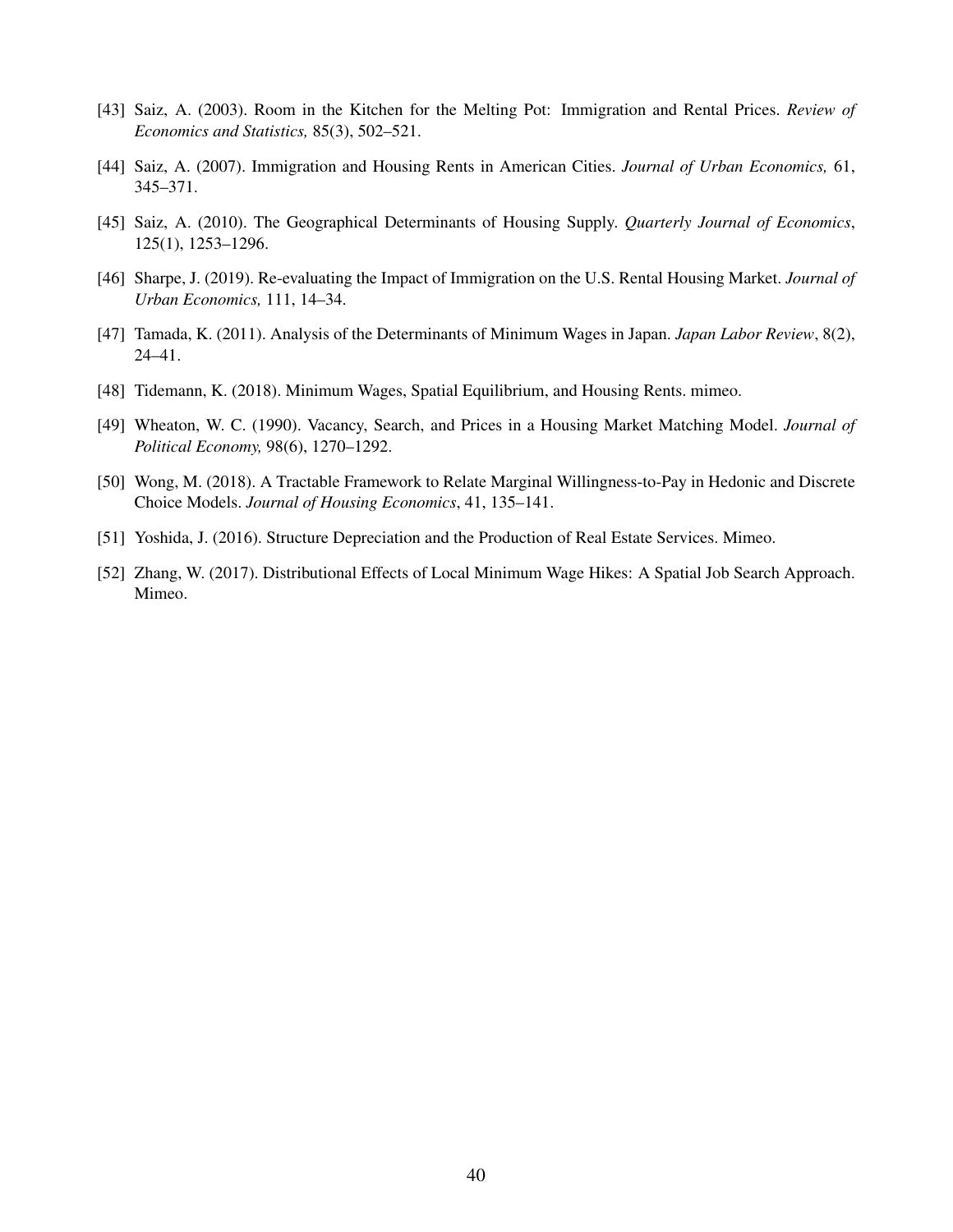## Appendix (Not for Publication)

## A Theoretical Extensions

In this Appendix, I extend the theoretical framework in Section 2 in several ways. I also discuss how such extensions might modify the interpretation of the empirical results.

## A.1 Housing Quality

Throughout Section 2, I have assumed that housing quality is homogeneous. This assumption can be relaxed in several ways. For simplicity, I focus on the case of homogeneous workers and the fixed housing supply  $(H' = 0)$ .

First, assume that each housing unit is endowed with the vector *y*. *y* may include both observed (e.g., square footage, age) and unobserved (e.g., the attractiveness of appearance) factors related with housing quality. Accordingly, the utility function now depends on *y*:  $U(x, y, l)$ . Assuming that the hedonic approach can be applied, let ξ be the price vector corresponding to each component of *y*. The budged constraint of each consumer is rewritten as  $\psi x_i + R_i + \xi y_i + \psi_i l_i = \psi_i T + M$  if employed and  $\psi x_i + R_i + \xi y_i = M$  if unemployed. The indirect utility functions are also written as  $V^e(\underline{w}_i, \psi, \xi, I)$  and  $V^u(\psi, \xi, I)$ .

If the cost  $\xi y_i$  is directly paid by workers, the model is the same as the case in which *y* is included in *x*. However, at least part of the cost  $\xi y_i$  is usually included in rents. If  $\xi y_i$  is included in rents, the observed housing rents is now rewritten as  $R_i^{tot} \equiv R_i + \xi y_i$ . Since the change in the minimum wage rate  $\underline{w}_i$  affects  $\xi y_i$ ,  $\partial R_i^{tot}/\partial \underline{w}_i \neq \partial R_i/\partial \underline{w}_i$  in general.

To see how my result should be modified, consider first the simplest case in which housing quality *y* is supplied by the perfectly competitive sector with cost function  $c(y)$ , which I assume to be linear in each element to ensure that the hedonic approach is valid.<sup>70</sup> Perfect competition implies that  $\xi$  is equal to the marginal cost of providing each component of *y*. Since all workers are identical ex ante, all of the employed workers choose  $y_*^e$  and the unemployed chooses  $y_*^u$ . Note that  $\partial y_*^u / \partial \underline{w}_i = 0$  because the minimum wage rate does not matter for the unemployed people's choice, while  $\partial y_*^e / \partial \underline{w}_i \neq 0$  in general. Under these assumptions, the same derivation of Proposition 1 shows that <sup>∂</sup>*Ri*/∂*w<sup>i</sup>* reveals the willingness to pay. However,  $R_i$  is not directly observable in data, and the question becomes whether and how the observed rents are informative about the desirability of minimum wages.

<sup>&</sup>lt;sup>70</sup>Note that the housing quality *y* is not a stock variable and adjusted smoothly, which may be plausible if *y* mainly consists of the maintenance quality. However, the implications are similar as long as the hedonic approach is approximately valid.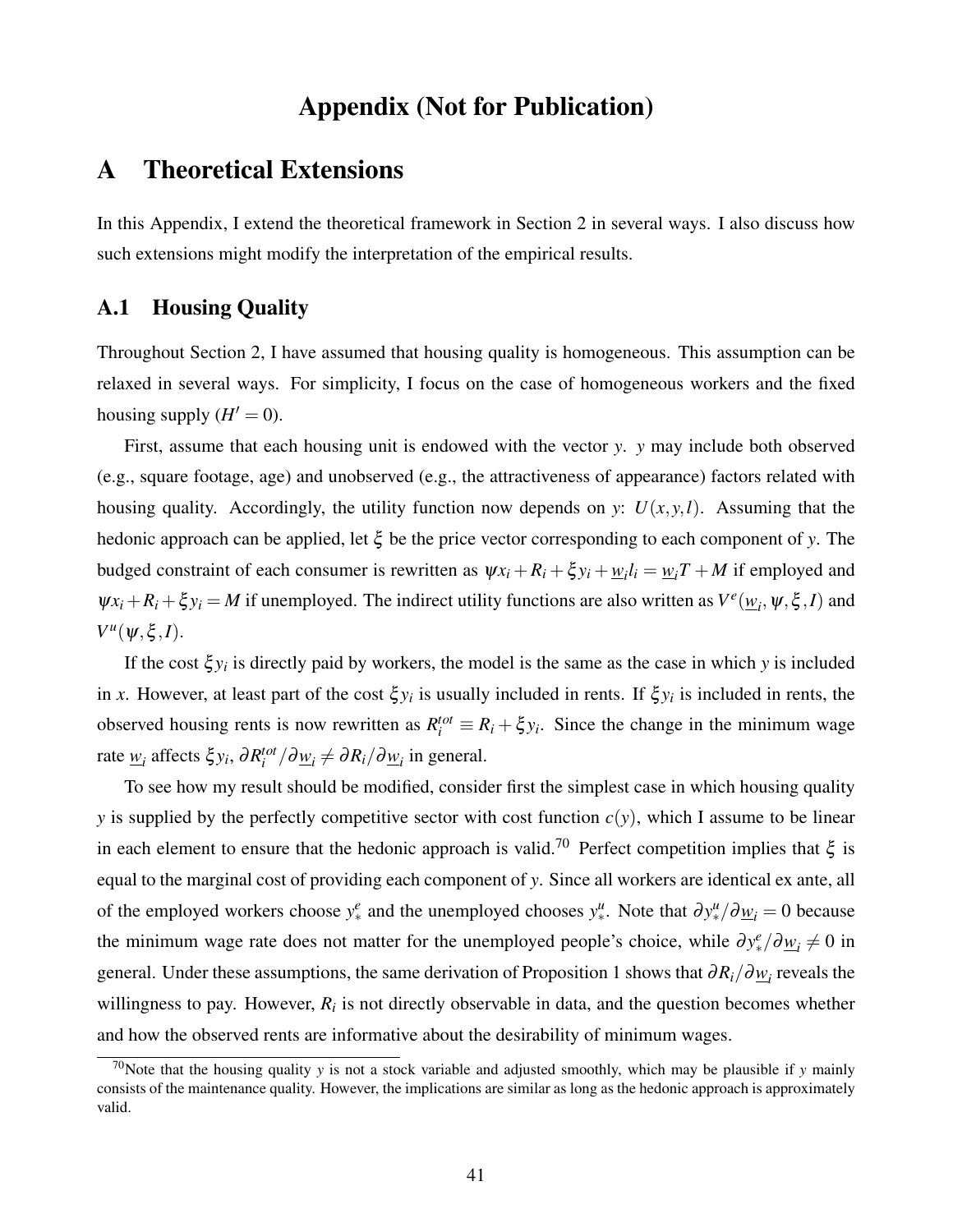Now that the employed and the unemployed choose the different housing quality, there are two types of housing in the market, that is, that of high quality and low quality. The observed rent of high-quality housing is  $R_i + \xi y_*^e$  while that of the low-quality one is  $R_i + \xi y_*^u$ . The fraction of the highquality housing equals the number of the employed *p*. The rest housing units 1− *p* are of low-quality. Let  $R_{*}^{high} = R_i + \xi y_{*}^{e}$  and  $R_{*}^{low} = R_i + \xi y_{*}^{u}$  be the observed rent of the high-quality and low-quality apartments, respectively.

In this context, it seems natural to assume  $\xi y_*^e > \xi y_*^u$  so that the employed spend more on housing quality.<sup>71</sup> Moreover, it is also natural to suppose  $\xi \partial y_*^e / \partial \underline{w}_i > 0$  because workers with higher wage are likely to enjoy better housing. Under these assumptions, I obtain the following proposition

Proposition 3. *Suppose that housing units are vertically differentiated. Then, compared with the case of no differentiation, high-quality housing experiences the increase in rents in response to minimum* wage hikes (i.e.,  $\partial R_*^{high}/\underline{w}_i>\partial R_i/\underline{w}_i$ ). While the response of the observed rents low-quality housing is the same as before (i.e.,  $\partial R_*^{low}/\underline{w}_i = \partial R_i/\underline{w}_i$ ), the share of low-quality housing increases if and only if *p* ′ < 0*, implying that some housing units experience the discontinuous drop in the observed rents.*

When minimum wage are marginally increased, two forces are at work in Proposition 3. First, it raises the wage of the employed workers. As long as the housing quality is increasing in the wage rate, it increases the observed rent of high-quality housing because workers demand better housing quality. Second, some people may get unemployed due to the job destruction effect of minimum wages. They start demanding housing units of lower quality. As a result, the quality of some housing units becomes lower, leading to the discontinuous decrease in the observed housing rents.

Proposition 3 shows that the qualitative welfare implications might become ambiguous when apartments are vertically differentiated.  $\partial R_*^{high}/\underline{w}_i > \partial R_i/\underline{w}_i$  implies that the observed marginal rent increase may overstate the true welfare improvement of the employed workers because it also includes the marginal increase of spending on housing. However, the envelope theorem implies that such rescheduling of consumption has no first-order effect on welfare. On the other hand, the unemployment leads to the large drop in the observed rents of some apartments. However, workers expect the welfare impact of unemployment and the impact of  $p'$  is captured in  $R_i$ . Thus, the quality adjustment makes the observed rents understate the true benefit. These two effects act in the opposite direction and the welfare implication of the observed rents is not clear-cut as before.<sup>72</sup>

 $71$ This situation naturally occurs when the marginal utility of private consumption is high for the unemployed. Note that the restriction is only on the total amount of spending and I do not require that the employed enjoy the better housing quality in *every* dimension.

 $<sup>72</sup>$ These mechanisms might serve as an explanation for the potential rents increase of high-quality apartments discussed</sup> in Section 4.4. If there is some unobserved quality of housing, the rents of high-quality apartments may rise in response to minimum wage hikes.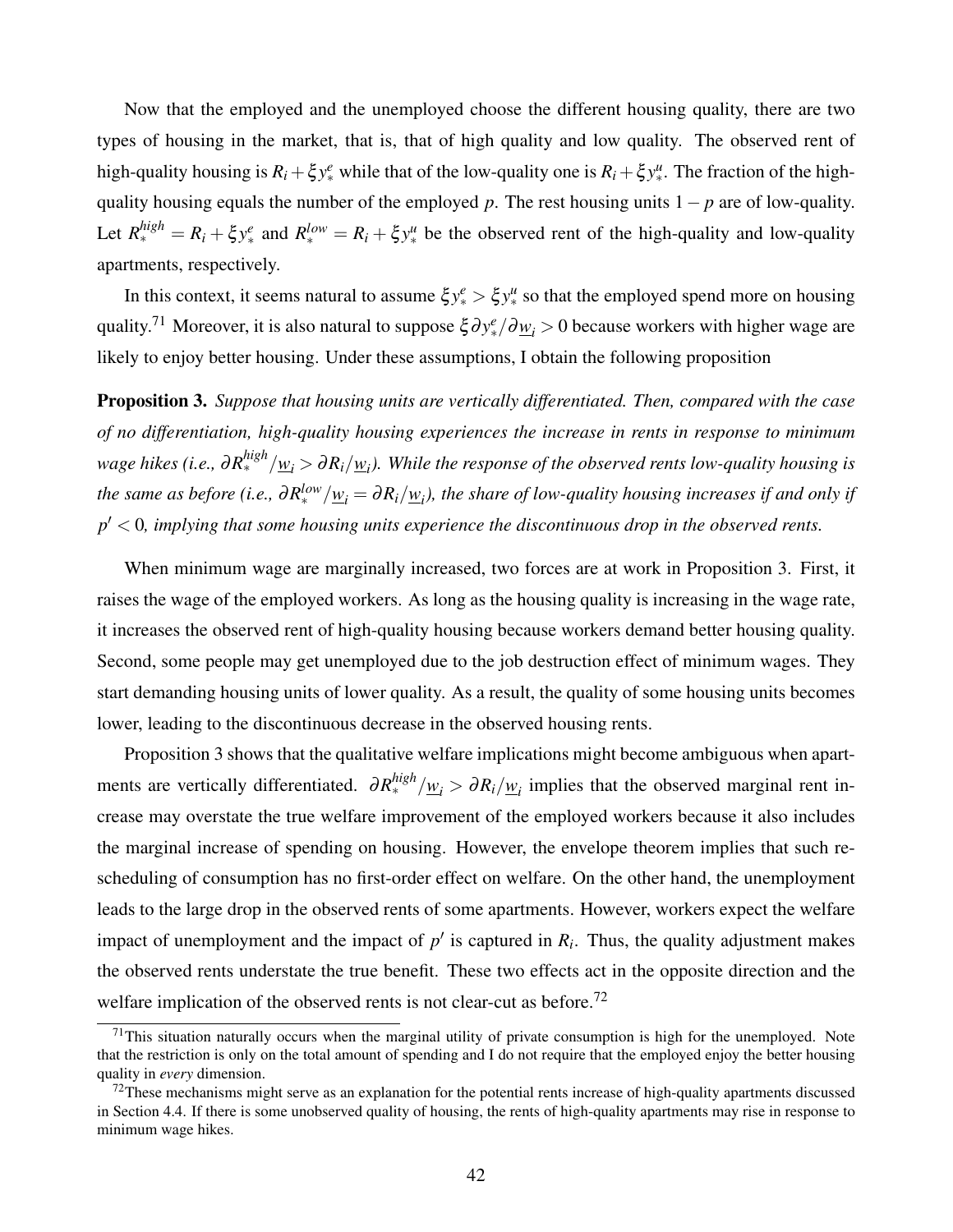This analysis underscores the importance of controlling for the observed housing quality. Indeed, if *y* consists only of the observed factors,  $R_i$  can be, in principle, identified. However, in practice, observing all elements of *y* might be infeasible. In such a case, some bias may remain about the welfare implication judged from the rents data. This point emphasizes the merit of using Japanese data, as many unobserved characteristics are approximated by the apartments' age.

The discussion in this section is also illuminating in understanding the sorting mechanism. I have argued in the Japanese context that old apartments are more likely to be occupied by minimum wage workers, and so likely to be affected more intensively. To see this point, suppose there is some workers who earn more than minimum wage  $(w_i > w_i)$ . Then, since the wage is higher, this type consumes better housing units. As a result, the sorting equilibrium in which non-minimum wage workers reside in better apartments realizes. As long as *y* includes apartments' age, the sorting according to the apartments' age is likely to emerge.

### A.2 Local Commodity Prices

In the main analysis, the commodity price are determined at the national level and local minimum wages have no effect on it. Although it is plausible in some sense, minimum wages may affect the price of local goods through increasing the supply cost.

In this Section, I explore the case where minimum wages affect the local price of commodities. Let *x<sub>i</sub>* be the consumption vector of local goods, and  $\psi_i(\underline{w}_i)$  be the associated price vector. Then, (6) is modified as follows:

$$
\frac{\partial R_i}{\partial \underline{w}_i} = \frac{p'(V^e - V^u) + p \frac{\partial V^e}{\partial I} (T - l_i) + \left( p \frac{\partial V^e}{\partial \psi_i} + (1 - p) \frac{\partial V^u}{\partial \psi_i} \right) \frac{\partial \psi_i}{\partial \underline{w}_i}}{p \frac{\partial V^e}{\partial I} + (1 - p) \frac{\partial V^u}{\partial I} + \frac{H'}{g}} \ge 0.
$$
\n(19)

Since (19) is about the nominal rent, it can be positive without welfare improvement if minimum wage hikes cause inflation. This can be seen most clearly if  $p = 1$  for all  $w_i$ ,  $H' = 0$ ,  $M = 0$ , and the derivative of  $\psi_i$  with respect to  $\underline{w}_i$  is 1. Suppose that  $\underline{w}_i$  increases by  $\varepsilon > 0$ %. In this case, the Roy's identity implies that the numerator of (19) is  $\varepsilon \frac{\partial V^e}{\partial I}$  $\frac{\partial V^e}{\partial I}(\underline{w}_i(T - l_i) - \psi_i x_i)$ , and  $\frac{\partial R_i}{\partial \underline{w}_i} = \varepsilon \underline{w}_i(T - l_i) - \varepsilon \psi_i x_i > 0$ 0. However, It implies that the revenue and the expenditure increases by the same amount in response to the minimum wage hike without any behavioral adjustment, and the utility remains constant.

The response of the nominal rents is informative especially when one is interested in the incidence of the minimum wage increase. However, if prices adjust locally, the welfare implications from the nominal rents are contaminated by the inflation. If it is the effect of interest, rents should be converted into real terms. The simplest solution is to divide the rents and the minimum wage rates by the local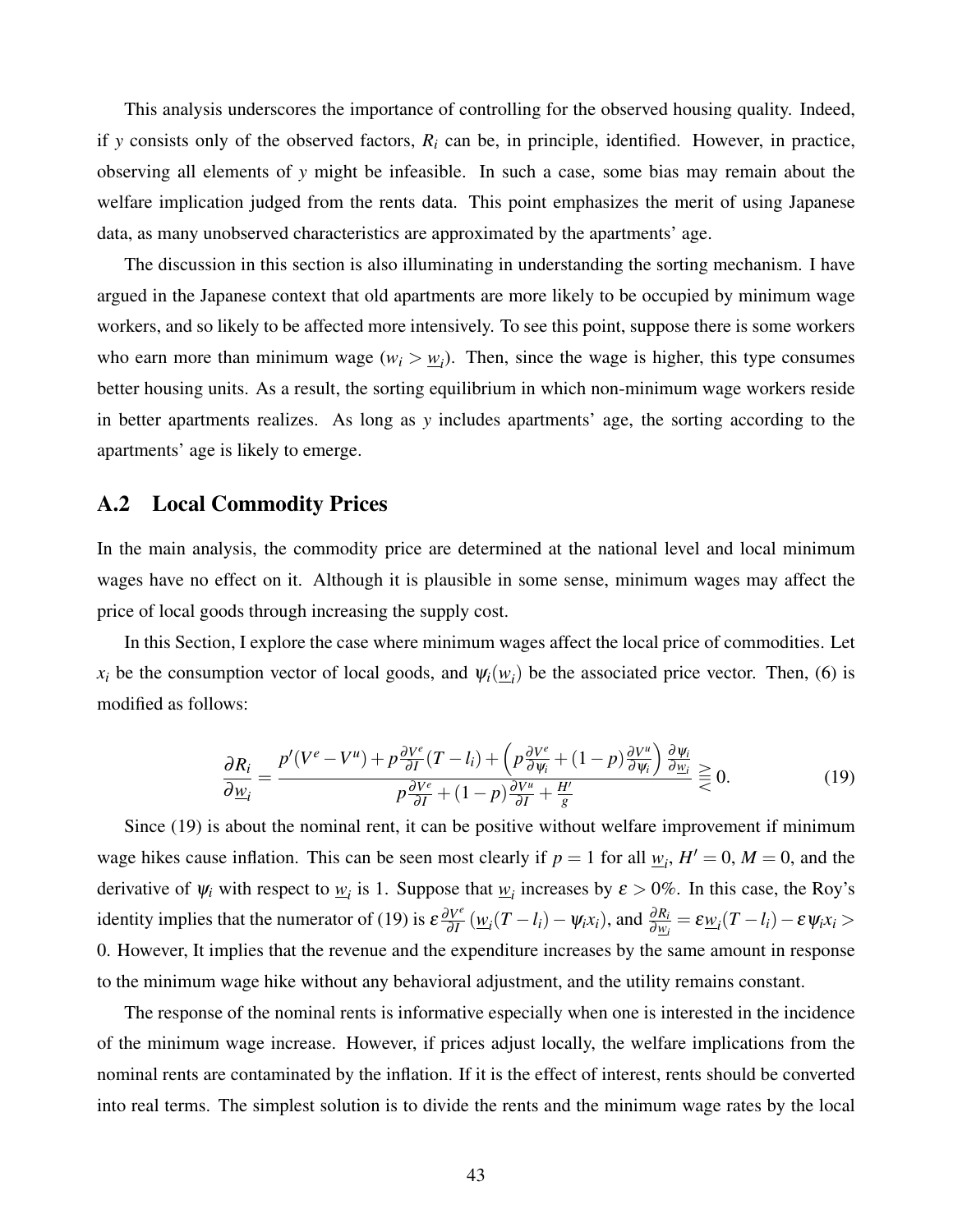price index (excluding housing). It uncovers the effect of rents unmediated by the inflation of other commodity goods.<sup>73</sup>

It is instructive to compare housing rents and migration responses as a welfare measure in the presence of local commodity inflation. As long as people make their migration decisions based only on real values, the migration responses yield qualitatively correct implications. Indeed, in the above example, the nominal rent goes up, but people do not move since the utility is kept constant. However, it assumes that migration decisions are made with full access to the information on local commodity prices, which seems a little too strong. Moreover, as I discuss in the main text, migration responses may exhibit complex patters if workers are heterogeneous. Overall, I conclude that both measures are complementary.

Recently, it is argued that the effect of prices on commodity prices may be heterogeneous across industries (e.g., MaCurdy, 2015; Harasztosi and Lindner, 2018). It complicates the adjustment of the inflation because it may affect consumers' welfare through distorting the relative price. Inappropriate adjustment for inflation might mask such effects capitalized into apartment rents. On the other hand, the inflation should be adjusted to obtain real welfare implications. Although some measures can be done, completely disentangling these two effects of inflation seems a very difficult task.

### A.3 Generalizations of the Heterogeneous Case

I introduce the elastic housing supply as well as the general utility function in the heterogeneous case. I drop the assumption of the quasi-linear utility function and use the general utility functions  $u^k(x, l)$  for all *k*. For each *k*, the utility maximization problem leads to the indirect utility functions  $V^{ek}(\underline{w}_i, \psi_i, I)$ if employed and  $V^{uk}(\psi_i, I)$  if unemployed. The slope of the housing supply function  $H_i$  is also allowed to be positive and heterogeneous across regions. Finally the amount of the endowment  $M_k$  is also heterogeneous.

Assuming that  $\theta$  enters the utility in an additive way, the expected utility of type k is written as

$$
p_i^k V^{ek}(\underline{w}_i, \psi_i, M^k + \underline{w}_i T - R_i) + (1 - p_i^k) V^{uk}(\psi_i, M^k - R_i) + \theta_i^k.
$$
 (20)

I define  $EU_i^k \equiv p_i^k V^{ek}(\underline{w}_i, \psi_i, M^k + \underline{w}_i T - R_i) + (1 - p_i^k)V^{uk}(\psi_i, M^k - R_i)$ , which is the expected utility of residing in region *i*. Proposition 2 can be generalized in the following way:

**Proposition 4.** In response to marginal a minimum wage increase  $w_i$ , the changes in rents  $\partial R_i/\partial \underline{w}_i$ can be written as  $\sum_k(\omega_i^k \partial EU_i^k/\partial \underline{w}_i)$ , where  $\omega_i^k \equiv g_i^k/\left(H_i'-\sum_k(g_i^k \partial EU_i^k/\partial R_i)\right)$ .

<sup>73</sup>However, the local inflation lowers the real value of the endowment *M*. To make sure that such an adjustment more accurately, the endowment should be compensated for the depreciation of the real value. It is, however, difficult to implement empirically. In practice, minimum wage workers do not own the substantial amount of the endowment and this effect might be of little concern.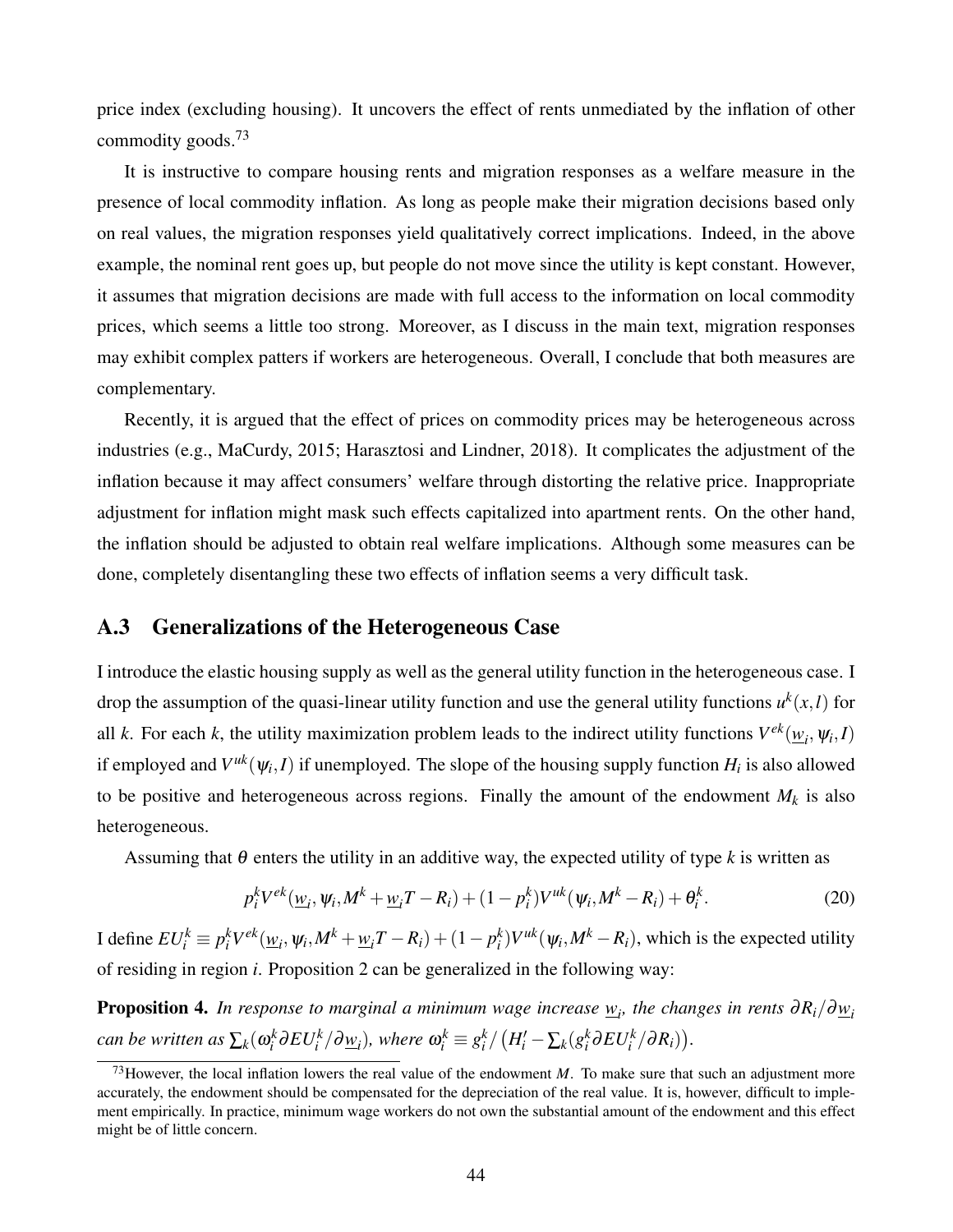**Proof.** For each *k*, The migration condition is rewritten as

$$
EU_i^k + \overline{\theta}_i^k = \overline{u}^k, \tag{21}
$$

where  $\bar{u}^k$  is the outside utility for type *k*, which is assumed to be exogenous. The marginal resident has the attachment level  $\overline{\theta}^k_i$ *i* .

The housing market equilibrium condition is

$$
N_i = H(R_i). \tag{22}
$$

(21) and (22) define the equilibrium.

In the absence of changes in rents in response to a marginal minimum wage increase, (21) shows that  $\partial \overline{\theta}_i^k / \partial \underline{w}_i = -\partial EU_i^k / \partial \underline{w}_i$ , which translates into the population change  $g_i^k \partial EU_i^k / \partial \underline{w}_i$  of type k workers. On the other hand,  $\partial \overline{\theta}_i^k / \partial R_i = -\partial E U_i^k / \partial R_i$ , implying that the population change of type *k* in response to the marginal increase of rents is  $g_i^k \frac{\partial E U_i^k}{\partial R_i}$ . Note that the population level  $N_i \equiv$  $\sum_{k} \left( \operatorname{lim}_{\theta \rightarrow \infty} G^{k}(\theta) - G^{k}(\overline{\theta}^{k}) \right)$ 

The differentiation of (22) with respect to  $\underline{w}_i$  yields

$$
\frac{\partial R_i}{\partial \underline{w}_i} \left( \sum_k (g_i^k \partial EU_i^k / \partial R_i) \right) + \sum_k (g_i^k \partial EU_i^k / \partial \underline{w}_i) = \left( \frac{\partial R_i}{\partial \underline{w}_i} \right) H',\tag{23}
$$

which can be rewritten as

$$
\frac{\partial R_i}{\partial \underline{w}_i} = \sum_k (\omega_i^k \partial EU_i^k / \partial \underline{w}_i),\tag{24}
$$

where  $\omega_i^k \equiv g_i^k / (H' - \sum_k (g_i^k \partial E U_i^k / \partial R_i)).$ 

Proposition 4 shows that the gradient of the rent function can be expressed in the similar way as Proposition 2, but the weight becomes more complex and in general, no longer sums up to one.<sup>74</sup> To ease the interpretation, suppose first that the housing supply is inelastic  $(H'_i = 0)$ . The weights  $\omega_i^k$  is now  $g_i^k / \sum_k (-g_i^k \partial E U_i^k / \partial R_i)$ . The denominator is now a weighted sum of the marginal utility of the private consumption.

The first important implication is that, as long as housing supply is inelastic, the minimum wage hike must create the winner and the loser just as in Proposition 2. More specifically, the group *k* with the lowest  $\frac{\partial EU_i^k / \partial w_i}{\partial EU_i^k / \partial w_i}$  $\frac{\partial EU_i^k}{\partial R_i}$  must be damaged while that with the highest one must benefit.<sup>75</sup>

$$
\frac{\partial EU_i^1/\partial \underline{w}_i}{-\partial EU_i^1/\partial R_i} - \frac{\sum (g_i^k \partial EU_i^k/\partial \underline{w}_i)}{-\sum (g_i^k \partial EU_i^k/\partial R_i)}.
$$
\n(25)

<sup>&</sup>lt;sup>74</sup>Proposition 2 is the special case where  $H' = 0$  and  $\partial EU_i^k / \partial R_i = -1$ .

 $75$ It can be seen by investigating the sign of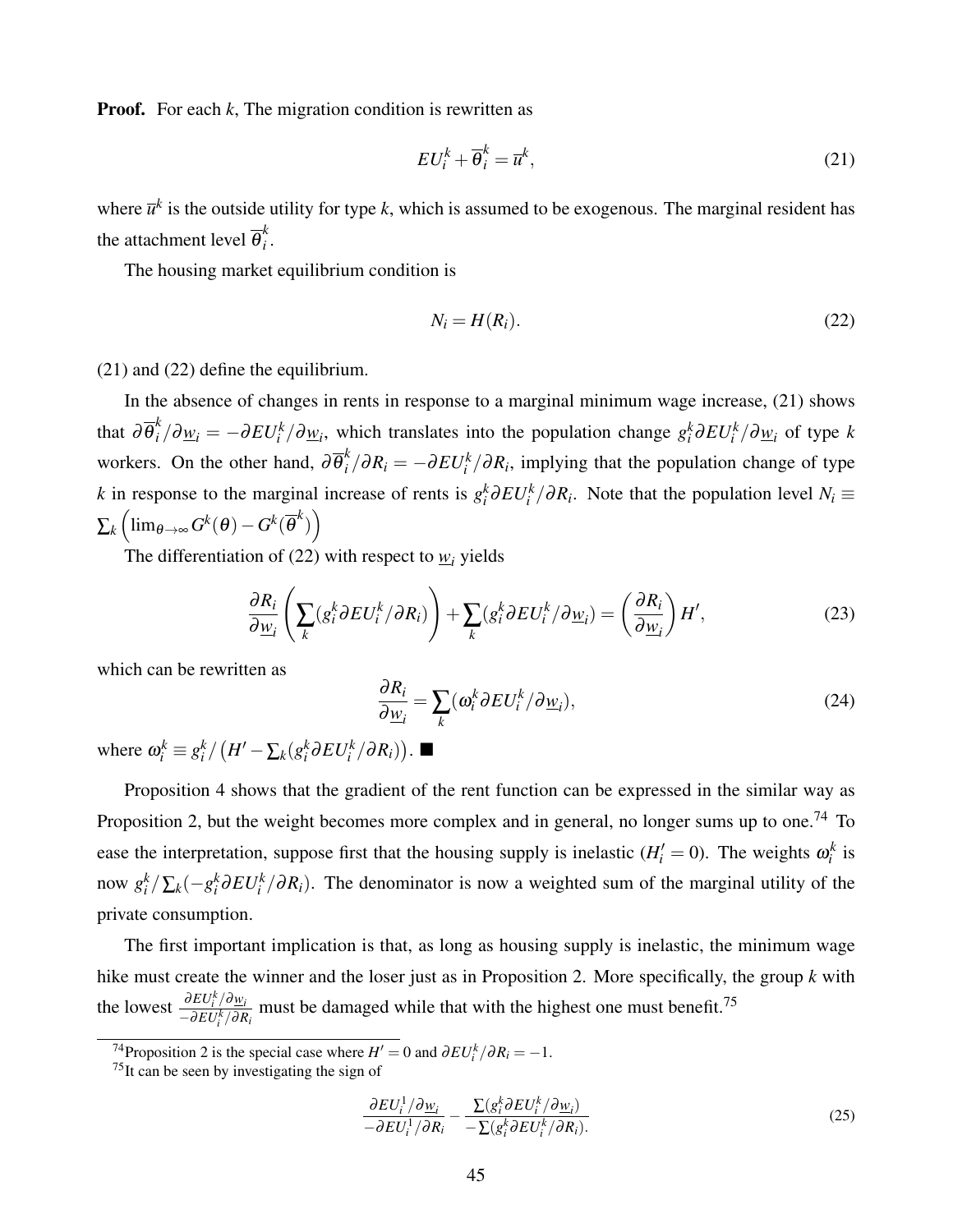The next natural question is when a particular group is likely to be a winner or a loser of minimum wage hikes. To understand this point, suppose there are two groups: the rich group and the poor group. Other things being equal, if the numerator is positive,  $\frac{\partial EU_i^k/\partial w_i}{\partial EUK/\partial P}$  $\frac{\partial EU_i/\partial W_i}{\partial E(\partial R_i)}$  large when the denominator is small, i.e., the marginal utility from private consumption is small. As the inequality expands,  $-\partial EU_i^k/\partial R_i$ becomes much smaller for the rich group. In such a case, the poor group is likely to have the smaller <sup>∂</sup>*EU<sup>k</sup> i* /∂*w<sup>i</sup>*  $\frac{\partial EU_i^k}{\partial R_i}$ , and get harmed by the minimum wage increase. On the other hand, if  $\partial EU_i^k/\partial w_i$  is nega-<br>- $\partial EU_i^k/\partial R_i$ , tive, the larger inequality makes the poor group more likely to benefit. The argument is summarized in the following Corollary:

Corollary 2. *If the housing supply is inelastic, some group must experience the welfare decrease while others experience the increase. Suppose the case of the two groups: the rich group and the poor group. Then, as the inequality (measured by the ratio of the marginal utility of private consumption) expands, the poor group is more likely to be damaged by the minimum wage increase if the rich positively values the minimum wage increase. On the other hand, the poor group is more likely to benefit from it if the rich negatively values the minimum wage increase.*

To see an implication of Corollary 2 in an example, suppose that the "rich" minimum wage workers are university students, while the poor workers are truly poor. If the students are less likely to suffer from the unemployment because they may be able obtain financial support from other sources. Thus, even when both groups positively value minimum wage increase, the relative valuation differs. As long as housing supply is inelastic, the minimum wage hike must create the winner and the loser just as in Proposition 2. The poor workers are likely to suffer when the students are wealthier than them.

The key intuition behind Corollary 2 is that when  $-\frac{\partial EU_i^2}{\partial R_i}$  is small (i.e., the marginal utility from additional consumption is small), group 2 must experience the large absolute change in rents to retain the indifference condition. When it positively values the minimum wage hike, it can accept the large increase in rents, which is harmful to group 1. On the other hand, when the minimum wage increase if harmful to group 2, it must be compensated by the large decrease in rents, which is beneficial to group 1.

Now, let me suppose  $H'_i > 0$ . It is straightforward to observe that  $\omega_i \to 0$  as  $H'_i \to \infty$ . This result is expected: when the housing supply is elastic, the rent is determined by the supply side and the increase in demands does not matter. As a result, the rent gradient approaches zero. The elastic supply

If (25) is positive for all *k*, the population must increase in region *i*. However, the inelastic housing supply excludes this case. Thus, (25) must be negative for the *k* with the lowest  $\frac{\partial EU_{i}^{k}/\partial w_{i}}{\partial EU_{i}^{k}/\partial v_{i}}$  $\frac{\partial E U_i / \partial R_i}{\partial E U_i^k / \partial R_i}$ . The symmetric argument also reveals that the group with the highest  $\frac{\partial EU_i^k / \partial w_i}{\partial EU_i^k / \partial P}$  $\frac{\partial E \hat{U}_i / \partial \underline{w}_i}{\partial E U_i^k / \partial R_i}$  must benefit.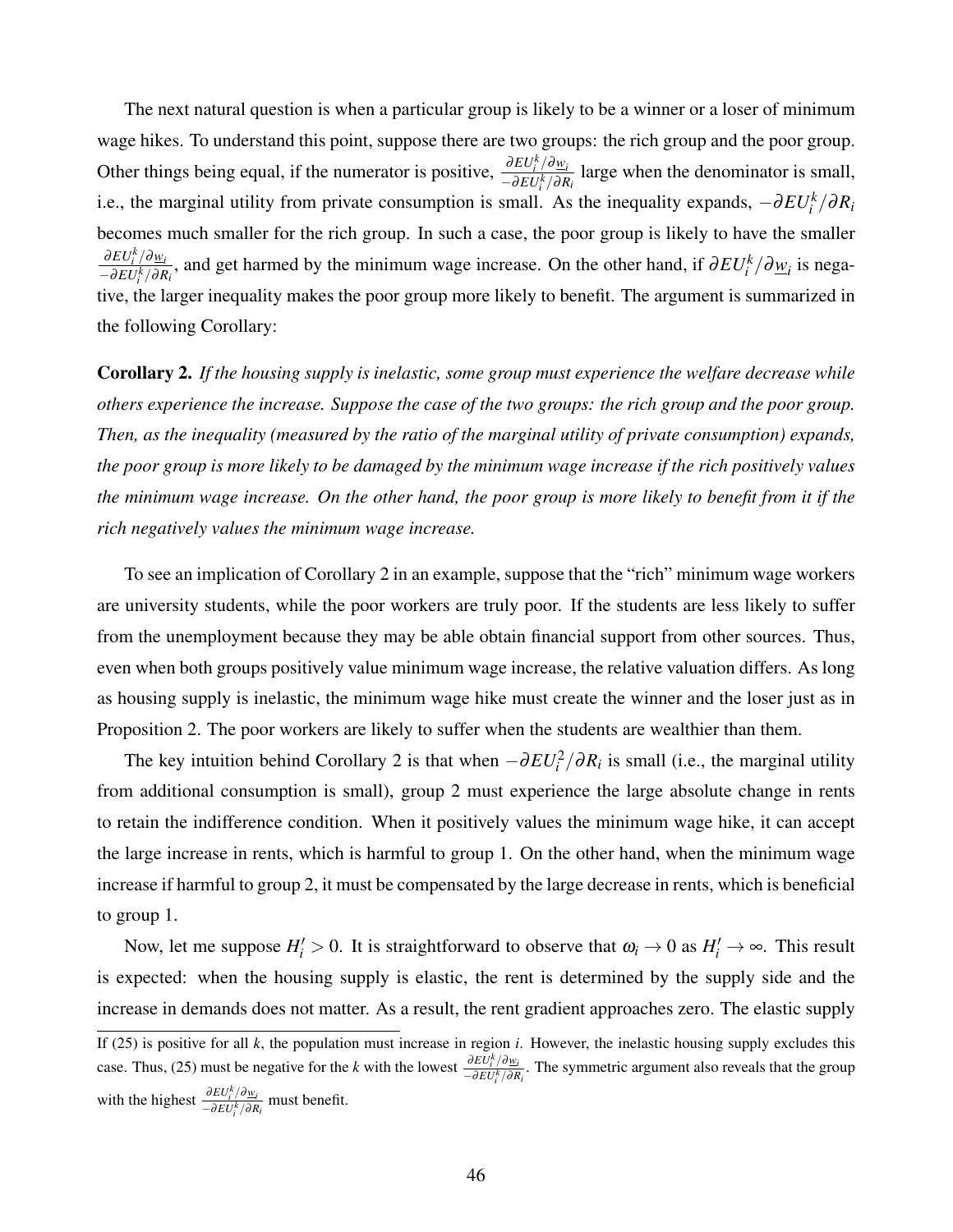creates the possibility the possibility of Pareto improvement. At the same time, if minimum wage is detrimental, it might harm every group of workers.

## B Housing Supply and Migration in Japan

In this section, I report evidence about the effect of minimum wages on these outcomes. Such additional information allows for a deeper and more accurate understanding of how minimum wage hikes affect the economy.

I begin with reviewing the theoretical predictions about housing supply and migration responses. As for housing supply, it is likely to be positively related to housing rents because the supply function is upward-sloping. Given the evidence in the previous Section that apartment rents increase due to minimum wage increases, the supply of rental housing is likely to be increased.<sup>76</sup>

The impacts on migration responses are more complicated. In the case of homogeneous workers, migration responses also reflect the qualitative desirability of minimum wages. However, the theoretical portion in the heterogeneous case yields more complex patterns of migration responses. Proposition 2 suggests that the change in rents is the weighted average of heterogeneous workers. Thus, in response to the minimum wage increase, those who receive the largest benefit move into the region while those who receive the smallest benefit move out. It implies that both migration inflow and outflow occur after large changes in minimum wage rates. Thus, even when the total population remains constant, minimum wage hikes would promote migration in both directions.

I use prefectural panel data to investigate the effect of minimum wages on rental housing supply and migration responses. Unfortunately, detailed information on these outcomes is not available on an annual basis, and I use somewhat rough measure of them. I obtain the annual number of newly constructed rental housing from the Survey of Building Construction Work Started, conducted by the Ministry of Land, Infrastructure, Transport, and Tourism. The data are available separately for private and public rental housing. Investigating the supply response of public housing is informative on how governments respond to the housing demand shifts induced by minimum wage increases. The annual level of inward and outward migration is obtained from the Basic Resident Register, collected by Ministry of Internal Affairs and Communications.

Since the responses of both migration and construction requires some time, I allow for time lags in the estimation. More specifically, I use the minimum wage rate from October of year *t* −1 to September of year *t* to explain the number of newly constructed rental apartments during April of year *t* and March

<sup>76</sup>A minimum wage increase may induce the shift in the supply function itself by increasing construction and maintenance costs. It causes the decrease in  $H'$ , and the positive impact on the supply of the apartments may be mitigated.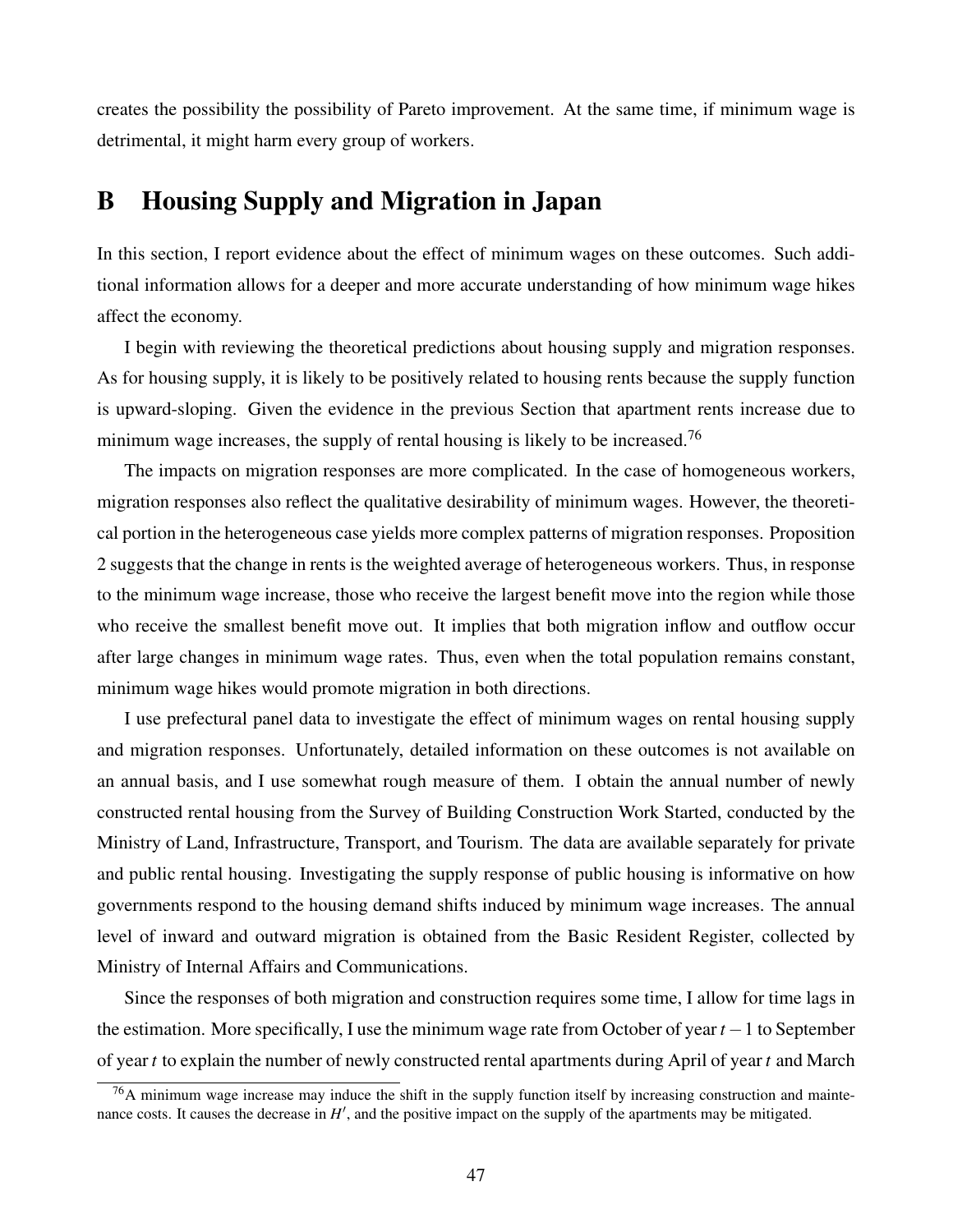|                     | (1)             | (2)            | (3)        | (4)         |
|---------------------|-----------------|----------------|------------|-------------|
|                     | ln(new private) | ln(new public) | ln(inflow) | ln(outflow) |
| ln(MW)              | $4.100***$      | $11.069***$    | 0.351      | $0.893***$  |
|                     | (1.024)         | (2.976)        | (0.213)    | (0.234)     |
| <b>Observations</b> | 517             | 505            | 517        | 517         |

Standard errors in parentheses are clustered at the prefecture level.

<sup>∗</sup> *p* < 0.1, ∗∗ *p* < 0.05, ∗∗∗ *p* < 0.01

Table B.1: New Construction of Rental Housing, and Migration Responses

*t* +1. Similarly, I use such minimum wage rates to explain the level of migration during January *t* and December *t* +1. Accordingly, I use the average wage rates in year *t* −1 (at the time of minimum wage settings) as control variables. The results are similar if we adopt alternative leads or lags. I collect the relevant data during 2003–2013 because the outcomes during this period are explained by minimum wage rates during 2002–2012.

My data does not allow me to identify the groups of rental housing or people most likely to be affected by minimum wages, which prevents me from investigating the heterogeneity of treatment effects. I instead estimate the following simple DD regression equation:

$$
\ln Z_{jt} = \delta \ln(MW)_{jt} + \beta Y_{jt} + prefix_{j} + year_{t} + \varepsilon_{jt},
$$
\n(26)

where  $Z_{jt}$  is the explained variable in prefecture *j* in year *t* and  $Y_{jt}$  is a vector of control variables. In this Section, I control for the log of male average wage rates. As in the previous Section, I take a lag of the control variable to capture the significance of the minimum wage increase at the time of the hike.<sup>77</sup>

To test the significance of the pre-trends, I also report the results of placebo tests. As explained in Section 3.2, Japanese minimum wage increases are determined without referring to the error term in (26), but some effects might be driven by trends rather than the true effect of minimum wages. Standard errors are clustered at the prefectural level (Bertrand, Duflo, and Mullainathan, 2004).

Note that, as seen below, the pre-trends are identified only imprecisely; hence, one should be careful about quantitative implications in this Section. That said, even if the large fraction of effects is driven by trends other than changes in minimum wages, the correlations between minimum wages and the outcome variables are informative in interpreting my main results.

The results are reported in Table B.1. Column 1 shows that a minimum wage increase induces the increase of newly constructed private rental housing. Of course, the share of new housing to the stock of all housing is small, and the supply adjustment takes time. Still, the result indicates that housing

 $77$ The results are similar if I drop this control variable or add the log of the female average wage rate.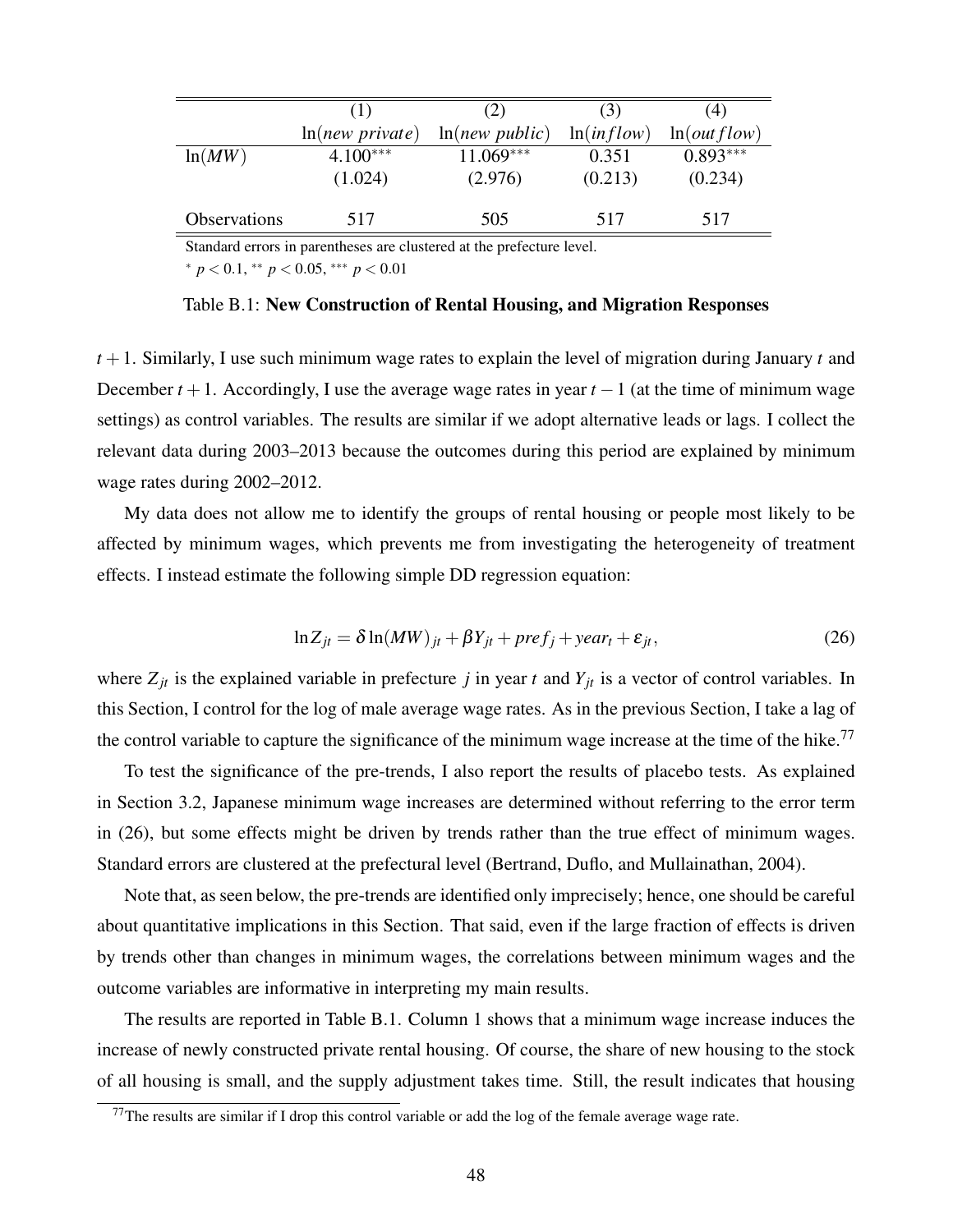supply is increased, which is consistent with the theoretical prediction.

Column 2 shows the supply response of public rental housing. It shows a much stronger positive response than in private rental markets. Japanese public apartments are primarily targeted toward poor households who are likely to be affected by a minimum wage increase. The strong increase in supply might imply the possibility that governments might try to mitigate the increase in rents by supplying more public housing. Thus, it may be the case that governments implicitly consider redistributive policies and housing market responses as intertwined, although more direct evidence is needed to fully justify this interpretation.

The result that the housing supply is increased reinforces the result that minimum wage hikes increase the WTP of some workers. I explain this point using the model introduced in Section 2.1. If the housing supply is responsive,  $H'$  is expected to be large. Then, (6) implies that the positive impact on housing rents becomes quite small, although housing supply responses *H* ′∂*R*/∂*w* is large since *H'* is large. Thus, even when the positive impact on rents is too small to detect using econometric techniques, the housing supply may respond significantly. Since  $sgn(H' \partial R / \partial w) = sgn(\partial R / \partial w)$ , the positive supply response implies an increase in WTP. Relatedly, according to Proposition 1, the positive response of the housing supply indicates that the increase in rents is a lower-bound estimate for the money-metric benefits of minimum wage hikes. Thus, the aggregate benefit might be somewhat larger than estimated in the previous section.

Columns 3 and 4 report the effect on inward and outward migration, respectively. The results show that both inward and outward migration are promoted by minimum wage hikes, although the effect on the inward migration is marginally insignificant at the 10% level ( $p \approx 0.11$ ). This is consistent with the prediction of my theoretical results in the heterogeneous case. A minimum wage increase must create "winners" and "losers" among minimum wage workers, which induces migration in both directions. The coefficient in column 4 is somewhat larger than the coefficient in column 3, and the net effect on migration might be negative, although this result may be due to the lack of detailed data on migration. As discussed at the end of Section 4.3, this pattern might call for modifying the timing of migration decisions in my model and other canonical models in the literature. In particular, it raises the possibility that housing cost increase, rather than labor market conditions, may enhance outmigration. It underscores the importance of including housing markets in studying migration responses to minimum wages.

To determine whether the results are driven by the common trend rather than the effects posited in this paper, I conduct the placebo test in the analogous way as Section 5.1. I confine the sample to the pre-treatment period (2003–2006) and use minimum wage rates during 2009–2012 to explain the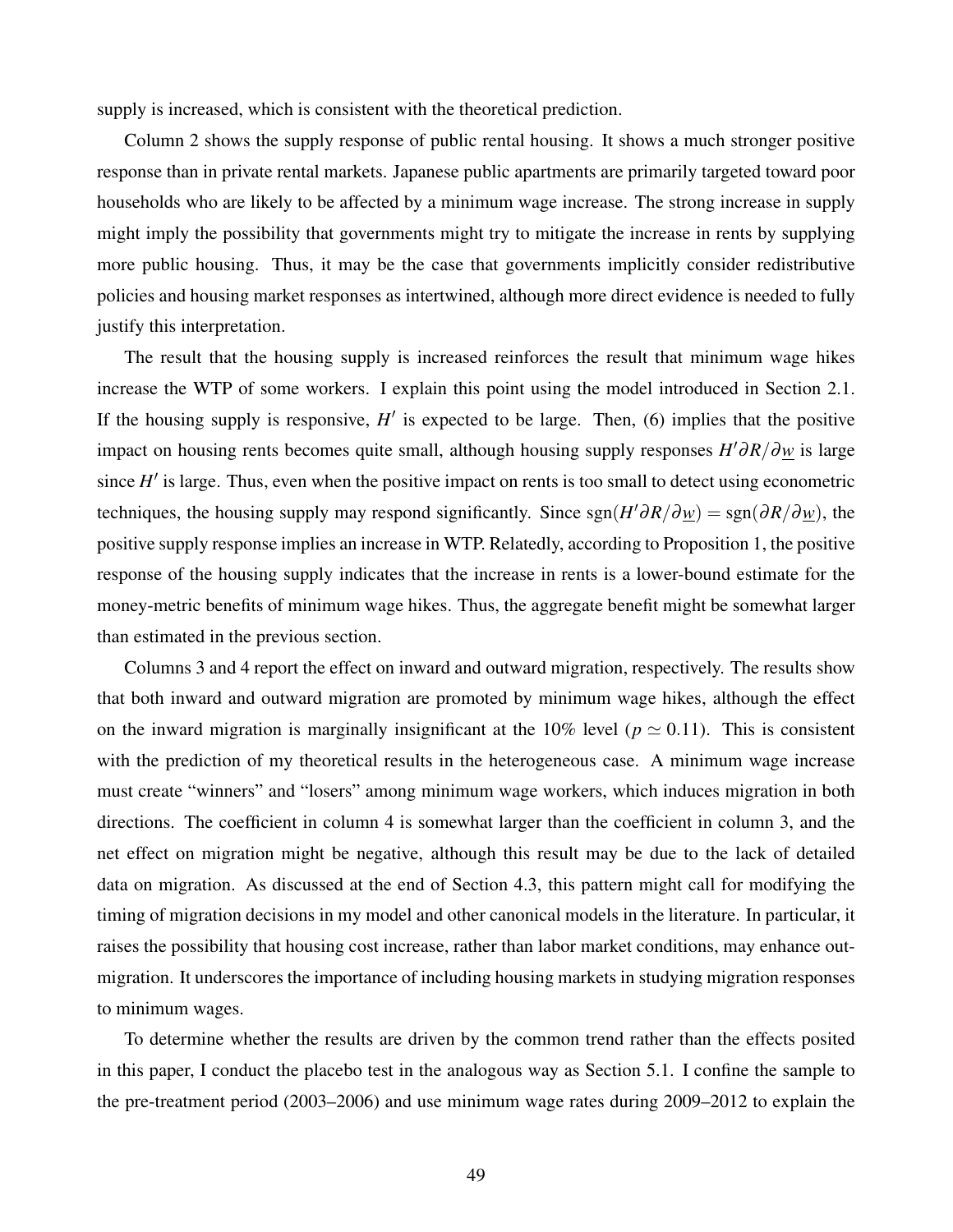|              | (1)             | (2)            | (3)        | (4)         |
|--------------|-----------------|----------------|------------|-------------|
|              | ln(new private) | ln(new public) | ln(inflow) | ln(outflow) |
| ln(MW)       | 1.049           | 0.562          | 0.400      | $-0.424$    |
|              | (1.723)         | (5.661)        | (0.366)    | (0.310)     |
| Observations | 188             | 186            | 188        | 188         |

Standard errors in parentheses are clustered at the prefecture level.

<sup>∗</sup> *p* < 0.1, ∗∗ *p* < 0.05, ∗∗∗ *p* < 0.01

Table B.2: Placebo Tests: New Construction of Rental Housing, and Migration Responses

outcomes.<sup>78</sup> If prefectures experiencing rapid minimum wage increase have a particular pre-trend, the placebo test is likely to capture it.

The results in Table B.2 confirm that there are no statistically significant pre-trends. The point estimates are closer to zero than those in Table B.1. As to the estimates for construction, both private and public construction exhibit positive but much smaller point estimates. However, the large standard errors might imply that the causal effects revealed in Table B.1 might be smaller. As for migration responses, the main effect on immigration cannot be statistically distinguished from the roughly estimated pre-trend. Although the statistical significance is limited, the result suggests that emigration might be relatively more strongly affected by minimum wage hikes.

Overall, the analysis on housing supply and migration responses reinforces my main findings. The increased housing supply implies that the WTP of some minimum wage workers are enhanced. The result that both inward and outward migration are increased suggests that worker heterogeneity plays a key role. Thus, it seems indispensable to investigate whether minimum wage hikes really help the targeted group of people, although my data are not informative on this issue. Due to the data availability, the analysis cannot focus on the specific group most likely to be affected by minimum wages, and thus, results should be interpreted with caution. Still, the results in this Section reveal interesting relationships between minimum wages, housing supply, and migration responses.

## C Details and Further Discussions on the Empirics

## C.1 The United States

### C.1.1 Sample Selection Procedure

The sample period 1984-2018 are chosen to utilize all available FMRs data in consecutive years. This period also include numerous minimum wage changes and provide sufficient variation, many of which

<sup>&</sup>lt;sup>78</sup>That is, I use the minimum wage rate in year  $t + 6$  to explain outcomes in year  $t (t = \{2003, 2004, 2005, 2006\})$ .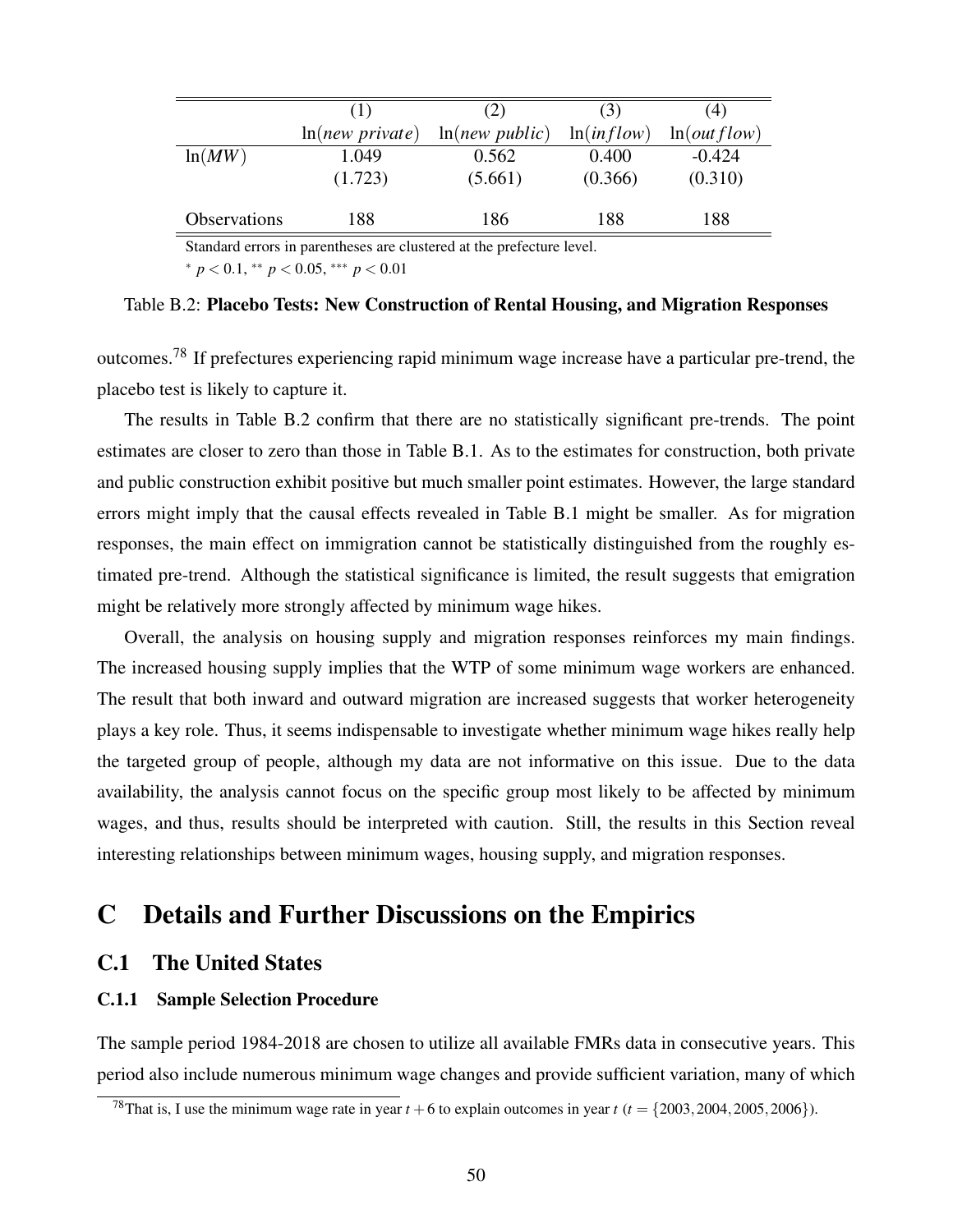|                        | <b>Observations</b> | mean     | <b>SD</b> | p25      | Median  | p75      | p90      |
|------------------------|---------------------|----------|-----------|----------|---------|----------|----------|
| <b>FMRs</b>            | 107870              | 535.3397 | 204.9815  | 383      | 497     | 641      | 779      |
| Density                | 3082                | 238.7314 | 1680.387  | 174      | 42.65   | 102.1    | 314.5    |
| Share of Whites        | 3082                | .9083684 | .1490095  | .8911884 | .981169 | .9967864 | .998657  |
| <b>Share of Blacks</b> | 3082                | .0916316 | .1490095  | .0032136 | .018831 | .1088115 | .3163947 |

Table C.1: Summary Statistics: The United States

are caused by the federal minimum wage increase (see, e.g., Cadena, 2014; Monras, 2018). The sample consists of counties (or their equivalent) in 48 continental US states and District of Columbia. Although almost all counties are included in the sample, some observations are excluded due to the following reasons: (i) 2000 census does not provide the population density, (ii) within a given countyyear pair, FMRs are calculated using a different percentile point in different areas. I also drop counties where FMRs are not complete for all sample periods to create a balanced panel data. This procedure leaves me 3082 counties.

#### C.1.2 Summary Statistics

I provide summary statistics on the US data.

#### C.1.3 DD specification in levels.

In the main text, the empirical specifications for the United States rely on differencing. In this Appendix, I illustrate that similar conclusion appear without differencing operations.

I estimate the following standard DD regression equation:

$$
\ln(FMR)_{it} = year_t + \gamma_i + \beta_0 \ln(MW)_{it} + \varepsilon_{it}.
$$
 (27)

The results are reported in Table C.2. Column 1 uses the full sample, showing the negative but insignificant effect. Note that while the negative estimate also appears in Tidemann (2018), it is insignificant in my results while he argues it is significantly negative. The likely reason behind this discrepancy is that I cluster standard errors at the state level, rather than at the county level as in Tidemann (2018). Thus, Tidemann's conclusion may not be robust to the presence state-year specific unobserved effects.

Column 2 presents the estimate for densely populated samples. The estimate is positive and significant at the 10% level. The magnitude is similar to what I find by using distributed lag models in Table 3. Thus, it confirms the robustness of my arguments in the main text.

In the main text, I do not report results for non-densely populated samples (i.e., samples not belonging to densely populated samples) because full sample estimates turn out to be very close in most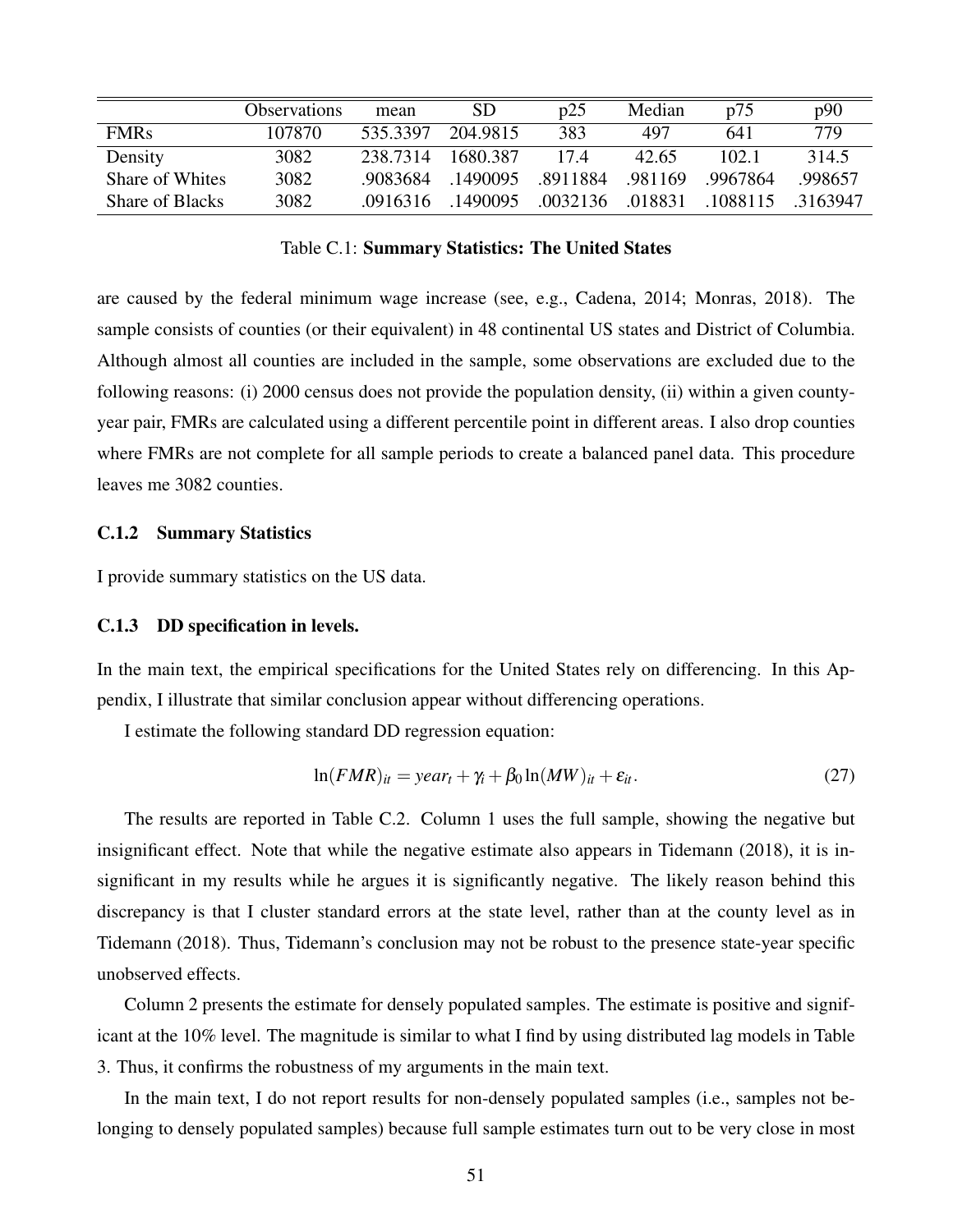|                     | (1)       | (2)       | (3)         |
|---------------------|-----------|-----------|-------------|
|                     | $\ln FMR$ | $\ln FMR$ | $\ln FMR$   |
| $\ln MW$            | $-0.0698$ | $0.1657*$ | $-0.1349**$ |
|                     | (0.0531)  | (0.0917)  | (0.0508)    |
|                     |           |           |             |
| <b>Observations</b> | 107870    | 16135     | 91735       |

Standard errors in parentheses are clustered at the state level. <sup>∗</sup> *p* < 0.1, ∗∗ *p* < 0.05, ∗∗∗ *p* < 0.01

Table C.2: Standard DD models

specifications. However, in the specification (27), there is a notable difference and I report it in column 3. Here, the estimate is significantly negative. While it may indicate the negative impact on housing rents in rural areas, I view it as capturing the pre-trends rather than true impacts. Indeed, in Table 3, I find that the lead terms of minimum wages are negative in the full sample case. I deem that this pre-trend is captured by the standard DD specification (27). On the other hand, Table 3 shows *positive* pre-trends for urban samples. Thus, the positive impact might be larger than what Table C.2 suggests.

#### C.1.4 Estimations and Welfare Implications without Log-transformation

Throughout the paper, I apply log-transformations to housing rents and minimum wage rates. This has several advantages. First, it enables me to interpret the estimated coefficients as elasticity, which is scale-free and facilitate comparisons across specifications and countries. Moreover, log-transformation mitigates the effect of extreme values, which is particularly reasonable given the high rent of several large cities (Collinson and Ganong, 2018). However, benefits come at a cost. First, while the theory predicts that without log-transformation, the monetary WTP can be estimated. Log-transformation complicates the interpretation of the estimated coefficients as the measure of welfare improvement. Second, in analyzing the heterogeneous welfare impact, I have to introduce an unknown variable  $\lambda_i^k$ without log-transformation. Directly estimating the formula in 6 and Proposition 2 is appealing in circumventing these disadvantages. Note that without log transformation, year fixed effects no longer absorbs the effect of inflation. I convert FMRs and minimum wage rates into 2018 US dollars using CPI-U.

The regression equation is the following:

$$
\Delta_r FMR_{it} = year_t + \gamma_i \cdot r + \beta_{whites} (\Delta_r MW_{it} \cdot z_i^{whites}) + \beta_{blacks} (\Delta_r MW_{it} \cdot z_i^{blacks}) + \varepsilon_{it}, \tag{28}
$$

where  $\beta_{white} = \partial WTP^{whites}/\partial w$  and  $\beta_{blacks} = \partial WTP^{black}/\partial w$ . I do not differentiate whites and blacks in the case without heterogeneity.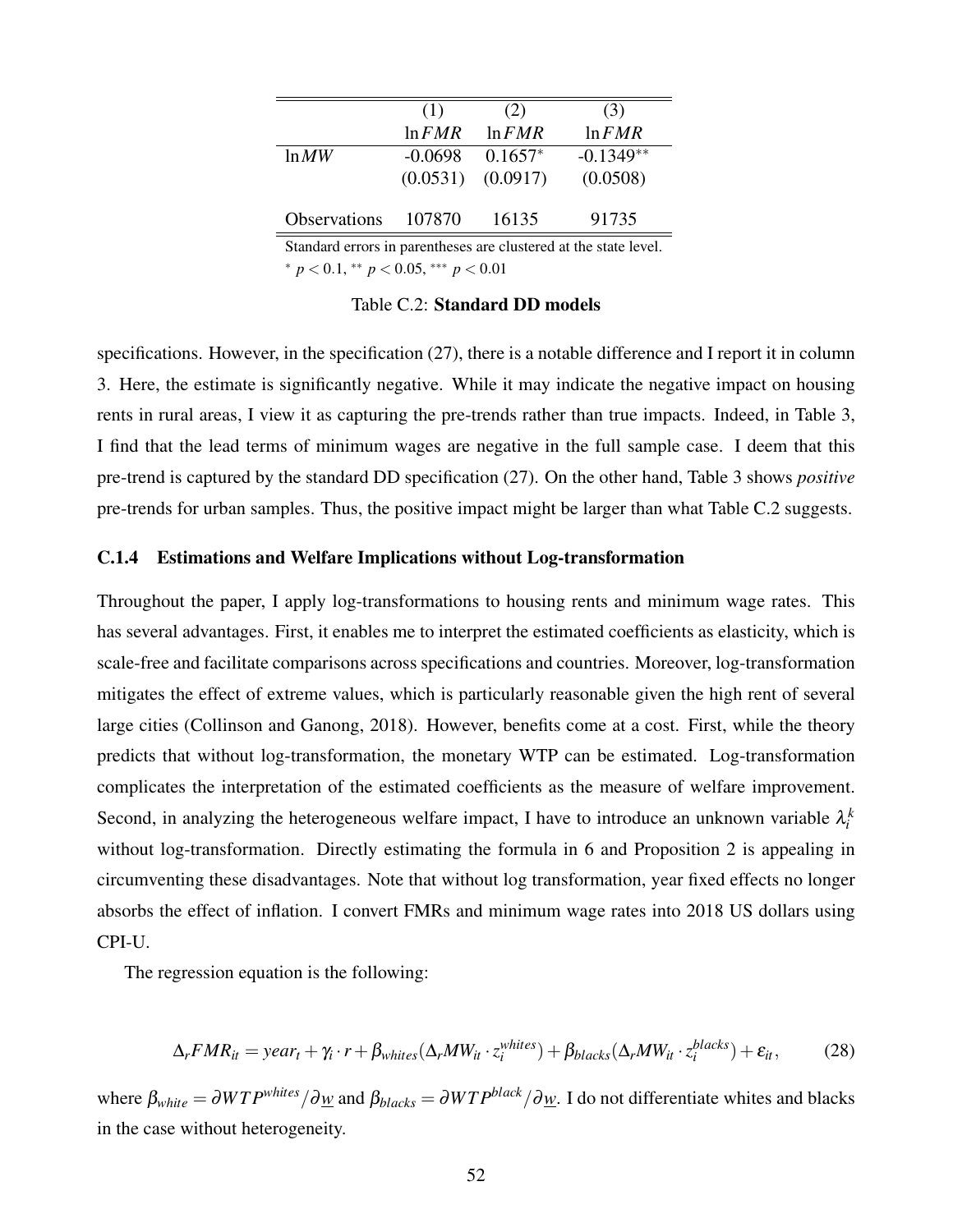|                     | (1)            | (2)                                | (3)            | (4)            | (5)                         |
|---------------------|----------------|------------------------------------|----------------|----------------|-----------------------------|
|                     | $\Delta_1 FMR$ | $\Delta_2 FMR$                     | $\Delta_3 FMR$ | $\Delta_4 FMR$ | $\Delta$ <sub>5</sub> $FMR$ |
|                     |                | Panel A: Full samples              |                |                |                             |
| $\Delta MW$         | 2.3597         | 3.2818                             | 3.4094         | 4.9914         | 7.6709                      |
|                     | (1.6696)       | (2.2789)                           | (3.1154)       | (4.0721)       | (5.1671)                    |
|                     |                |                                    |                |                |                             |
| Observations        | 104788         | 101706                             | 98624          | 95542          | 92460                       |
|                     |                | Panel B: Densely populated samples |                |                |                             |
| $\Delta MW$         | 8.9770**       | 13.6755**                          | 19.7043**      | 25.0912**      | $30.2641**$                 |
|                     | (4.0094)       | (6.5721)                           | (9.5418)       | (12.0666)      | (14.2727)                   |
|                     |                |                                    |                |                |                             |
| <b>Observations</b> | 15674          | 15213                              | 14752          | 14291          | 13830                       |
|                     |                |                                    |                |                |                             |

Standard errors in parentheses are clustered at the state level. <sup>∗</sup> *p* < 0.1, ∗∗ *p* < 0.05, ∗∗∗ *p* < 0.01

| Table C.3: Long-differences specifications without log transformation |
|-----------------------------------------------------------------------|
|-----------------------------------------------------------------------|

|                                  | (1)            | (2)            | (3)            | (4)            | (5)            |  |  |  |
|----------------------------------|----------------|----------------|----------------|----------------|----------------|--|--|--|
|                                  | $\Delta_1 FMR$ | $\Delta_2 FMR$ | $\Delta_3 FMR$ | $\Delta_4 FMR$ | $\Delta_5 FMR$ |  |  |  |
| Panel A: Full samples            |                |                |                |                |                |  |  |  |
| Whites                           | 1.8692         | 2.4893         | 1.9747         | 3.1164         | 5.0622         |  |  |  |
| $(\beta_{whites})$               | (1.6528)       | (3.1246)       | (4.0515)       | (5.1189)       | (4.2676)       |  |  |  |
| <b>Blacks</b>                    | $9.6777*$      | 14.1662***     | 22.2402***     | 28.7128***     | 39.8825***     |  |  |  |
| $(\beta_{blacks})$               | (5.6332)       | (5.0437)       | (5.5320)       | (6.1753)       | (8.5701)       |  |  |  |
| <b>Observations</b>              | 104788         | 101706         | 98624          | 95542          | 92460          |  |  |  |
| Panel B: Densely populated areas |                |                |                |                |                |  |  |  |
| Whites                           | 9.8419**       | 14.4579*       | 20.6164        | 26.5962**      | 32.2996**      |  |  |  |
| $(\beta_{whites})$               | (4.8610)       | (7.4056)       | (10.5085)      | (13.0894)      | (15.5277)      |  |  |  |
| <b>Blacks</b>                    | 2.4524         | 8.0215         | 13.2905        | 14.7317        | 16.2523        |  |  |  |
| $(\beta_{blacks})$               | (8.0609)       | (7.6943)       | (10.0050)      | (12.6451)      | (16.8002)      |  |  |  |
| Observations                     | 15674          | 15213          | 14752          | 14291          | 13830          |  |  |  |

Standard errors in parentheses are clustered at the state level.

<sup>∗</sup> *p* < 0.1, ∗∗ *p* < 0.05, ∗∗∗ *p* < 0.01

## Table C.4: Long-differences specifications: Heterogeneity by race without log transformation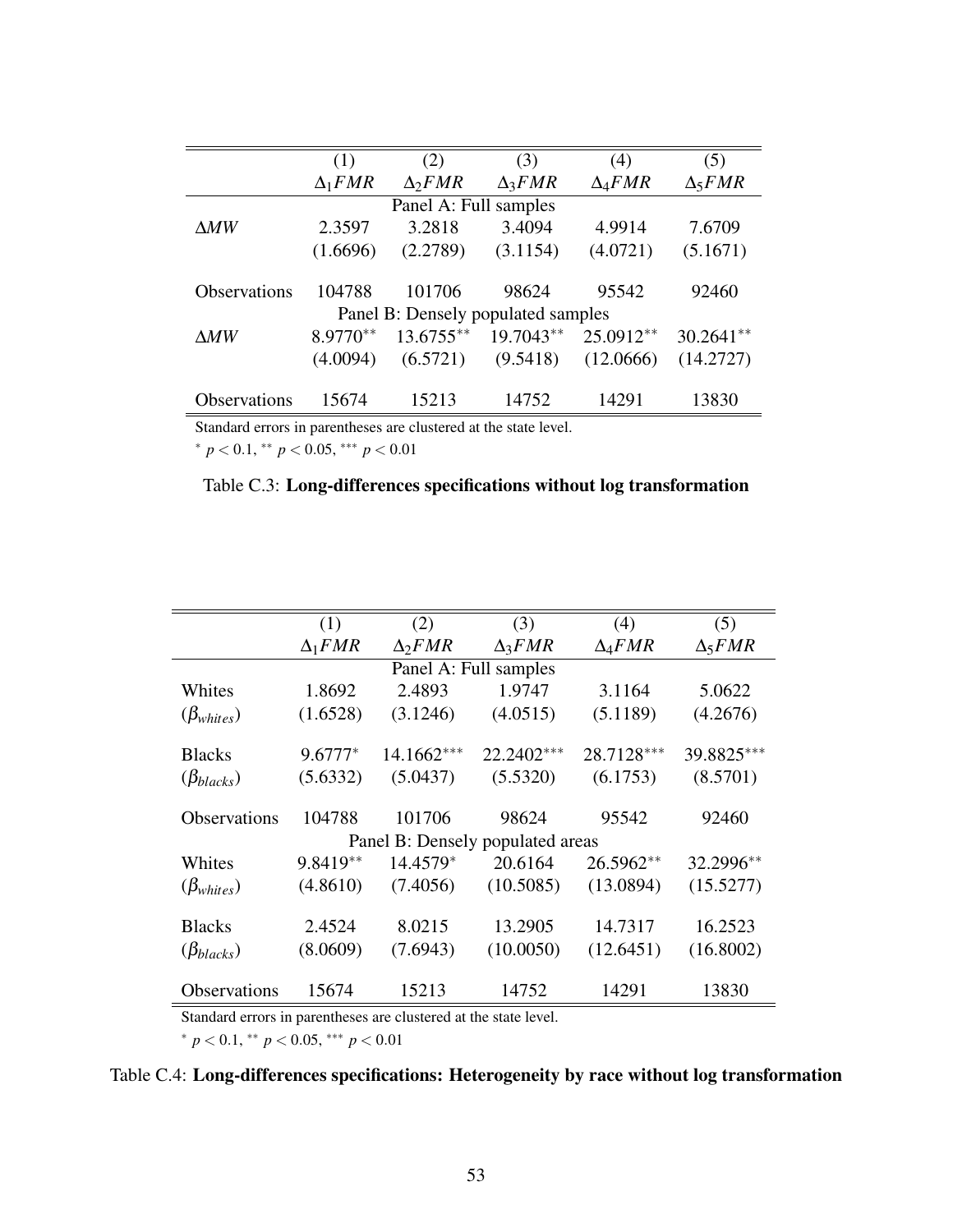The case without heterogeneity is reported in Table C.3. Note first that the basic pattern found in the main text is preserved. Namely, urban counties see the rent increase while rural ones may not. Moreover, the coefficients become larger as the time span *r* gets larger, suggesting the dynamic effect of minimum wages. The esimated WTP for urban residents is around 30\$ using the time span of five years, meaning that 1\$ real minimum wage increase induces (monthly) 30\$ increase in the WTP.

Turning to the heterogeneoues case, Table C.4 reports the results. The basic pattern found in the main text is confirmed: blacks benefit in rural areas while whites benefit in urban areas. Moreover, the coefficient becomes larger as the time span expands, which is consistent with the dynamic effect of minimum wages. Interestingly, the benefit of blacks in rural areas and that of whites in urban areas are very similar. Note that in this case, the weight of blacks  $(z_i^{blacks})$  may be underestimated because blacks may have lower mobility cost (Diamond, 2016) and are more likely to be a minimum wage worker. In such a case, the WTP of blacks might be overestimated and that of whites is underestimated.<sup>79</sup> If this is the case, the positive impact on blacks in a rural area may be overestimated, while that in urban areas is underestimated. If this effect is sufficiently strong, the racial heterogeneity within a region might disappear. However, it does not explain why the results are very different in urban and rural areas. Other factors, such as local labor market conditions and housing supply elasticity, are necessary to understand this difference.

### C.2 Japan

#### C.2.1 Sample Selection Procedure

I focus on the data from October, 2002 to September, 2013, implying that  $t = 2002, \ldots, 2012$ . This time period includes five years before and after the policy change  $(t = 2007)$ . I do not use the data on  $t \ge 2013$  for several reasons. First, the policy change was intended to end at  $t = 2012$  and the source of the minimum wage increase thereafter is unclear (Kawaguchi and Mori, 2013). Second, two important national policy changes may affect the market. The first change is the increase of the VAT in 2014. Since rental apartments are exempted from VAT, it changes the relative price between housing and other goods. The second change is major revision on the amount of housing assistance to livelihood protection recipients in 2015.<sup>80</sup> Third, beginning from 2013, minimum wages are increased relatively parallelly across prefectures. Such a parallel increase is not likely to affect the cross-sectional spatial arbitrage condition and bias the estimate toward zero. I do not use data between January, 1999 and September, 2002 because there was some minimum wage increase during this period, which makes

<sup>&</sup>lt;sup>79</sup> Suppose that the true weight is  $z^*$  and the true coefficient is  $WTP^*$ . Then, the estimated coefficient identifies  $WTP^*(\frac{z^*}{z})$ *z* ), where *z* is the used weight. It shows that  $WTP^*$  is overestimated if and only if the true weight is larger than the used weight.

 $80$ On the other hand, during my sample period, the level of the housing assistance was held fixed in most jurisdictions.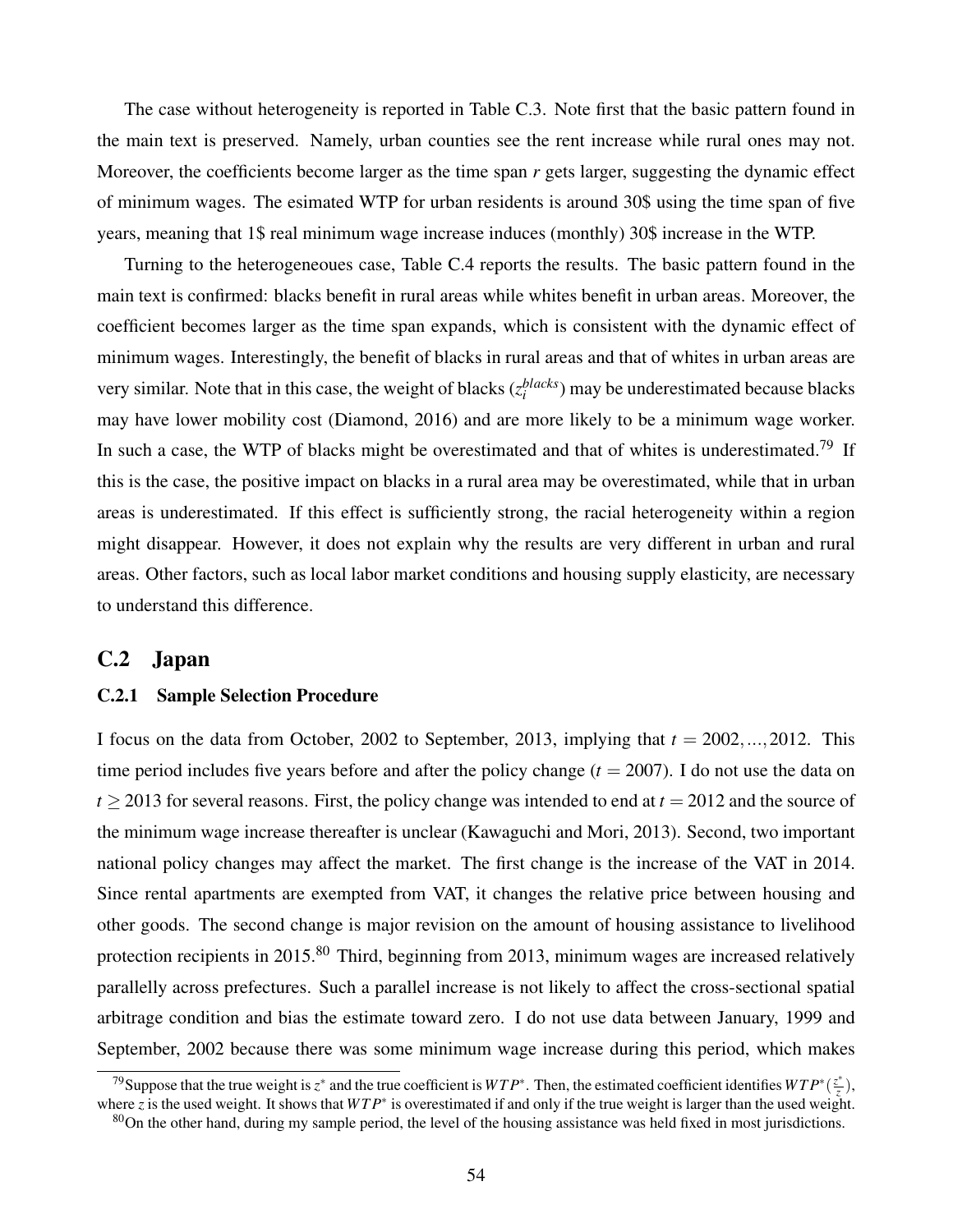|                                          | Mean     | <b>SD</b>                | Median | 90th percentile | 99th percentile          |
|------------------------------------------|----------|--------------------------|--------|-----------------|--------------------------|
| Monthly rent (Nominal JPY)               | 55667.29 | 16012.14                 | 54000  | 75000           | 107000                   |
| Apartments' age                          | 13.9706  | 8.679112                 | 14     | 25              | 39                       |
| Square footage $(m^2)$                   | 34.0016  | 14.04999                 | 31.05  | 54              | 65.64                    |
| Fraction of wooden apartments            | .5352351 | $\overline{\phantom{0}}$ |        |                 |                          |
| Fraction of light gauge steel apartments | .3239111 |                          |        |                 | $\overline{\phantom{0}}$ |
| <b>Observations</b>                      | 5696368  |                          |        |                 |                          |

#### Table C.5: Summary Statistics: Japan

it inadequate to conduct the placebo tests. Moreover, the sample size in this period is small because online real estate search engines were not very popular in Japan.

Turning to the sample selection, I delete observations with either (i) floor area smaller than 5*m* 2 or larger than 80m<sup>2</sup>, (ii) monthly rents higher than 150,000 yen, (iii) negative apartment's age, or (iv) missing values on the located floor or the construction material. I also drop apartments made of reinforced concrete (RC) or steal reinforced concrete (SRC) to make sure that the apartments in the sample are not very durable. I also delete apartments older than 45 to ensure that my results are not driven by potentially mis-recorded extreme values. Since my dataset on rental apartments comes from raw posted data, some observations are re-posted multiple times when they are vacant for a long time. Since my dataset records all postings, a re-posted observation is counted as a new observation even though the same observation is already included in the dataset. To mitigate this concern, I randomly keep only one observation out of all repeated observations of the same unit within one year. Qualitative implications remain the same even when I work with the data without the abovementioned data cleaning processes.

#### C.2.2 Summary Statistics

Summary statistics on the At Home data is provided in Table C.5.

#### C.2.3 Prefecture-Specific Linear Trends

In this section, I re-estimate the results in Table 5 while including the prefecture-specific trends ( $pref<sub>j</sub> \times$ *t*). As seen in Figure 1, Japanese minimum wages are adjusted gradually. Thus, including the linear trend may unintentionally absorb the true effect of the minimum wage hikes. Still, it is likely to significantly alleviate the difference in trends, which is one of the most important concerns for DD analysis. Moreover, it may also alleviate the problem that all prefectures experience some increase in minimum wages. My model in Section 2 assumes that the outside utility is fixed, but it may actually be endoge-